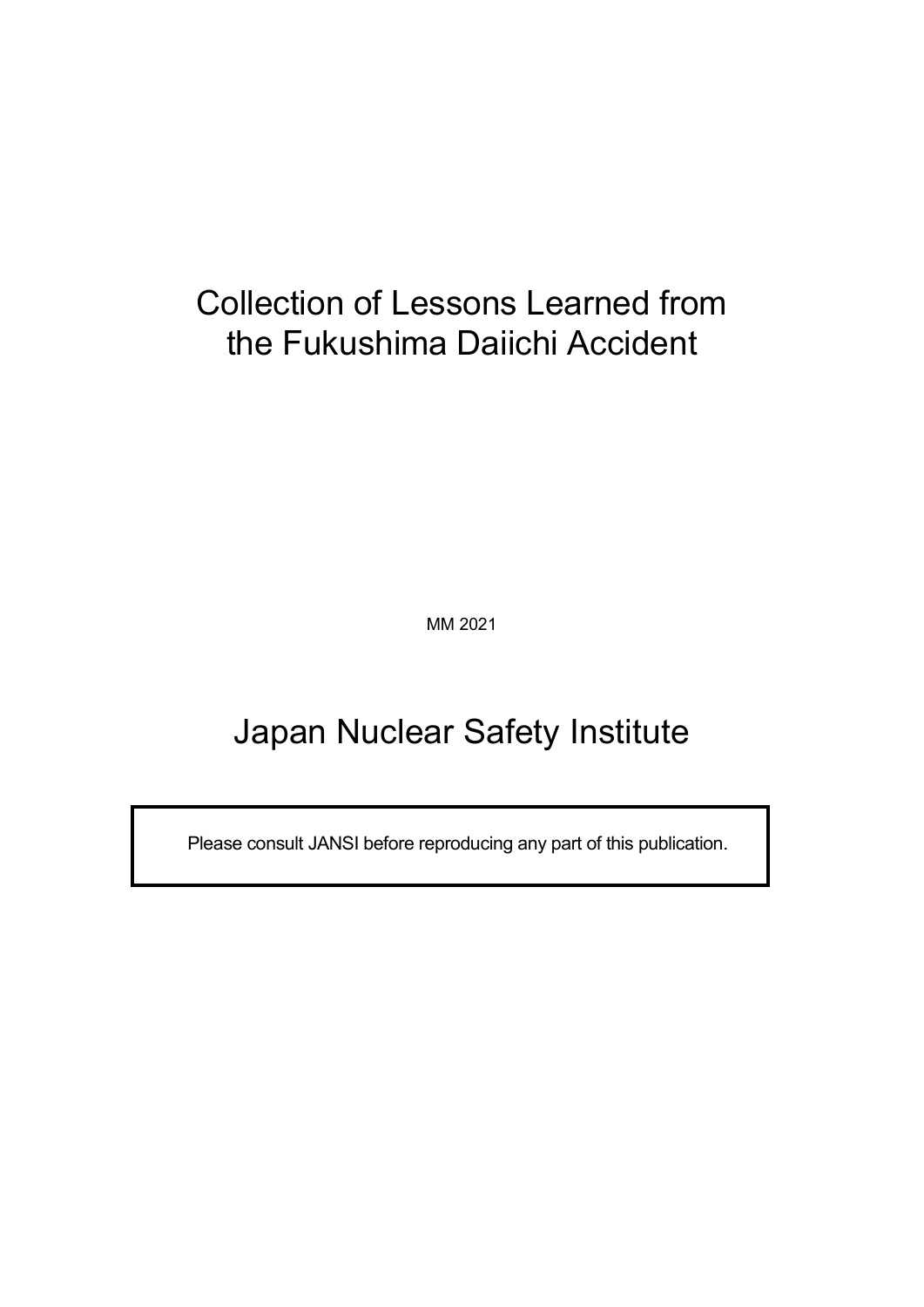## **Contents**

| Knowledge 1. Things that are possible happen. Things that are thought not possible also happen4                                                                                                                  |  |
|------------------------------------------------------------------------------------------------------------------------------------------------------------------------------------------------------------------|--|
| Knowledge 2. You cannot see things you do not wish to see. You can see what you wish to see6                                                                                                                     |  |
|                                                                                                                                                                                                                  |  |
| Knowledge 4. Creating a framework alone does not mean it will function. Frameworks can be constructed                                                                                                            |  |
|                                                                                                                                                                                                                  |  |
| Knowledge 6. Acknowledge that risks exist, and create a culture in which it is possible to debate the risks                                                                                                      |  |
| Knowledge 7. It is vital to be conscious of the importance of making decisions and taking action while seeing<br>with your own eyes and thinking with your own head, , and vital to cultivate such faculties. 14 |  |
| Knowledge 8. Other: Create an environment for employees to respond in an emergency. Make appropriate                                                                                                             |  |
| public statements and engage in appropriate public relations, and take care also when                                                                                                                            |  |
|                                                                                                                                                                                                                  |  |
|                                                                                                                                                                                                                  |  |
| Lesson 1-1 (Preconditions, occurrence probability, and establishment of knowledge) (Serial no. 1) 17                                                                                                             |  |
|                                                                                                                                                                                                                  |  |
|                                                                                                                                                                                                                  |  |
|                                                                                                                                                                                                                  |  |
|                                                                                                                                                                                                                  |  |
|                                                                                                                                                                                                                  |  |
|                                                                                                                                                                                                                  |  |
| Lesson3-3 (External monitoring as well as firm securing and decentralized management/control of external facilities)                                                                                             |  |
|                                                                                                                                                                                                                  |  |
|                                                                                                                                                                                                                  |  |
|                                                                                                                                                                                                                  |  |
|                                                                                                                                                                                                                  |  |
| Lesson4-2 (Division of roles between on-site headquarters and support organizations) (Serial no. 12)31                                                                                                           |  |
|                                                                                                                                                                                                                  |  |
|                                                                                                                                                                                                                  |  |
| Lesson 5-1 (Attitude toward accommodating new knowledge and environmental changes) (Serial no. 15)34                                                                                                             |  |
| Lesson 6-1 (Culture where discussions can be held facing risks head on) (Serial no. 16)35                                                                                                                        |  |
|                                                                                                                                                                                                                  |  |
|                                                                                                                                                                                                                  |  |
|                                                                                                                                                                                                                  |  |
|                                                                                                                                                                                                                  |  |
|                                                                                                                                                                                                                  |  |
|                                                                                                                                                                                                                  |  |
|                                                                                                                                                                                                                  |  |
|                                                                                                                                                                                                                  |  |

## <Attachments omitted for the following>

5. Precepts

|  |  | 1-1-1 Periodically verify plant design requirements in relation to natural phenomena as well as         |  |  |  |  |
|--|--|---------------------------------------------------------------------------------------------------------|--|--|--|--|
|  |  |                                                                                                         |  |  |  |  |
|  |  | 1-1-2 Confirm the pre-plant construction topography and foundation as well as history of any disasters. |  |  |  |  |

- (Precept 2)[..................................................................................................................................................17](#page-25-3)
- 1-1-3 [Events with a low probability of occurrence as well as uncertain events do occur. \(Precept 3\)](#page-25-4)....17
- 1-2-1 [Endeavor to acquire cutting-edge information about research relating to safety. \(Precept 4\)](#page-26-1)........18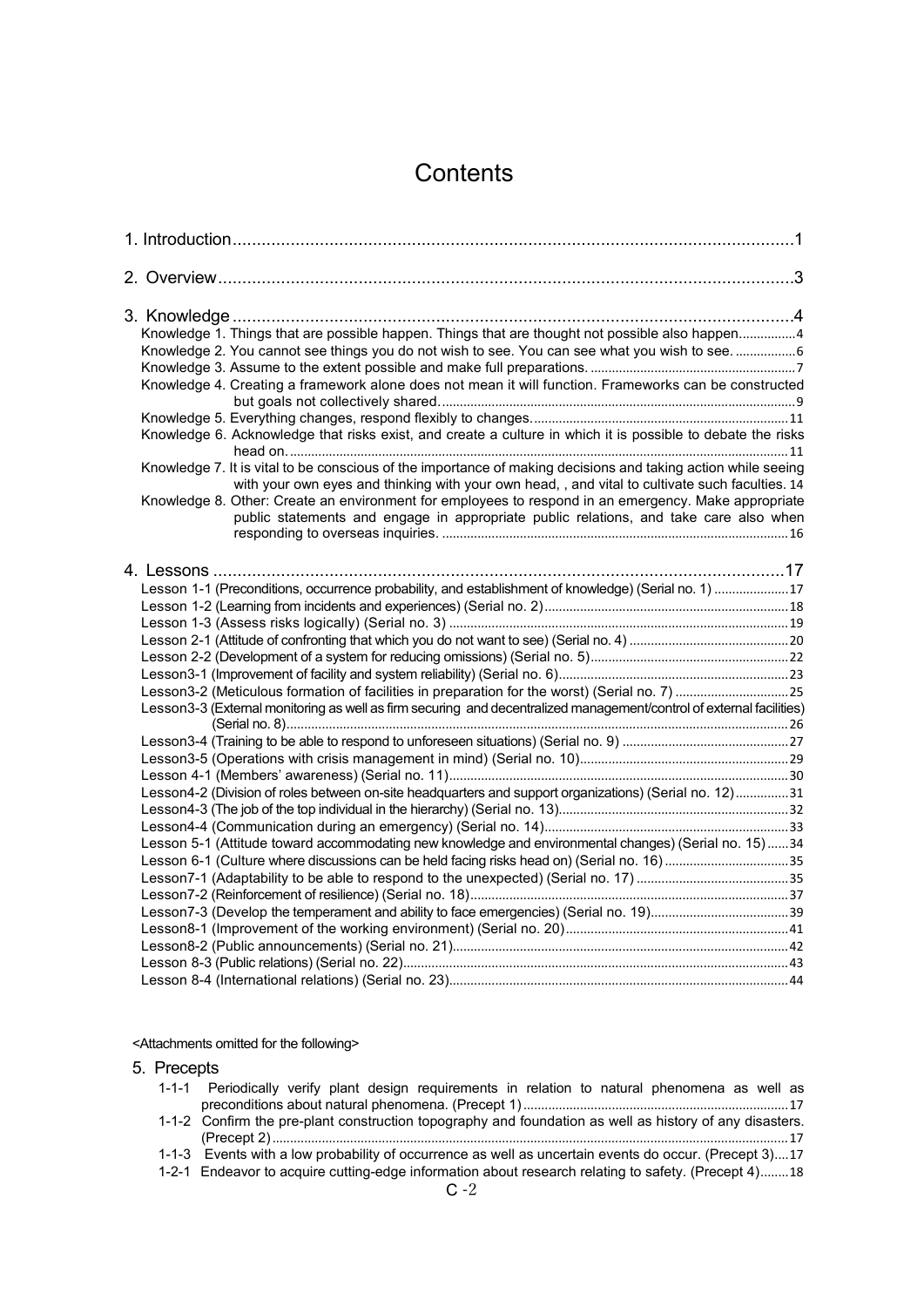|             | 1-2-2 Verify the appropriateness of recurrence prevention measures from multiple aspects. (Precept 5)                                                                                                            |
|-------------|------------------------------------------------------------------------------------------------------------------------------------------------------------------------------------------------------------------|
|             | 1-2-3 Extensively utilize your own company's experiences, other companies' experiences, and                                                                                                                      |
| $1 - 2 - 4$ | Discern essential threats from cases experienced by other companies and analyze these                                                                                                                            |
| $1 - 3 - 1$ | Employ workable assessment methods and conduct no-holds-barred comprehensive risk                                                                                                                                |
| 2-1-1       | Confirm the limits of safety in relation to uncertain events and those with a low probability of                                                                                                                 |
|             | 2-1-2 Give priority to the extent of the damage and prepare effective impact mitigation measures. (Precept                                                                                                       |
|             | 2-1-3 Honestly accept assessment results and link these to preventing and reducing any damage that                                                                                                               |
|             | 2-1-4 Coordinate safety and security measures to prepare for a terrorist attack. (Precept 12)20                                                                                                                  |
|             | 2-2-1 Systematically prepare systems, response procedures, facilities and other elements based on the                                                                                                            |
|             | 2-2-2 Develop practical procedures systematically for responding as necessary during an emergency.                                                                                                               |
|             | 2-2-3 Construct a systematic education and training framework so that personnel may acquire knowledge                                                                                                            |
|             | 3-1-1 Consider waterproofing measures and inundation countermeasures when installing power sources                                                                                                               |
| 3-1-2       | Enhance reliability by improving seismic performance, multiplexing, diversifying, ensuring                                                                                                                       |
| 3-1-3       | Diversify telecommunication systems and also consider measures for recovery of such systems.                                                                                                                     |
|             | 3-1-4 From multiple perspectives, assess whether any risks are present in safety systems. (Precept 19)                                                                                                           |
|             | 3-2-1 Provide a full complement of spare parts and prepare various adapters for effectively utilizing                                                                                                            |
|             | 3-2-2 Establish a structure so that human beings are able to operate important valves and monitor key                                                                                                            |
|             | 3-3-1 Strengthen the emergency response headquarters' external monitoring functions and functions for                                                                                                            |
|             | 3-3-2 Securely fasten outdoor facilities and decentralize management of heavy machinery and other items                                                                                                          |
|             | 3-4-1 For training, make use of severe scenarios, such as complex disasters, multiple simultaneous                                                                                                               |
|             | 3-4-2 For training, develop rigorous configurations, such as a station blackout, loss of computer function,                                                                                                      |
|             | 3-4-3 In training, assume a variety of obstacles arise during an emergency. (Precept 26)27                                                                                                                       |
|             | 3-4-4 If part of an organization does not function in the emergency response framework, replace the                                                                                                              |
|             | 3-4-5 Agree on a support structure with relevant organizations that includes the specific details of support<br>to be provided during an emergency, support procedures, transport processes, and other elements. |
|             | 3-4-6 Construct a system for receipt of relief supplies that sorts necessary materials and delivers them to                                                                                                      |
|             | 3-5-1 Conduct training where alternative measures are first secured and then the switchover operation                                                                                                            |
|             | 3-5-2 Even in normal times, understand the significance of procedures and operations, appropriately                                                                                                              |
|             | 4-1-1 Conduct training in which trainees cope with scenarios while sharing objectives and confirming                                                                                                             |
|             | 4-1-2 Training and competency evaluation systems are needed for understanding facilities and systems.                                                                                                            |
| $4 - 1 - 3$ | Understand your own obligations, be aware of the weight of the responsibility, and take                                                                                                                          |
|             | 4-1-4 Each functional team surveys the situation to gain an overall understanding and executes the<br>necessary support operations in coordination with other teams. (Precept 35)30                              |
|             | 4-2-1 Clarify that judgments about matters concerning the on-site response are to be entrusted to on-site                                                                                                        |
|             | 4-2-2 In good faith, on-site personnel shall judge the situation and execute actions to be taken. (Precept<br>$C - 3$                                                                                            |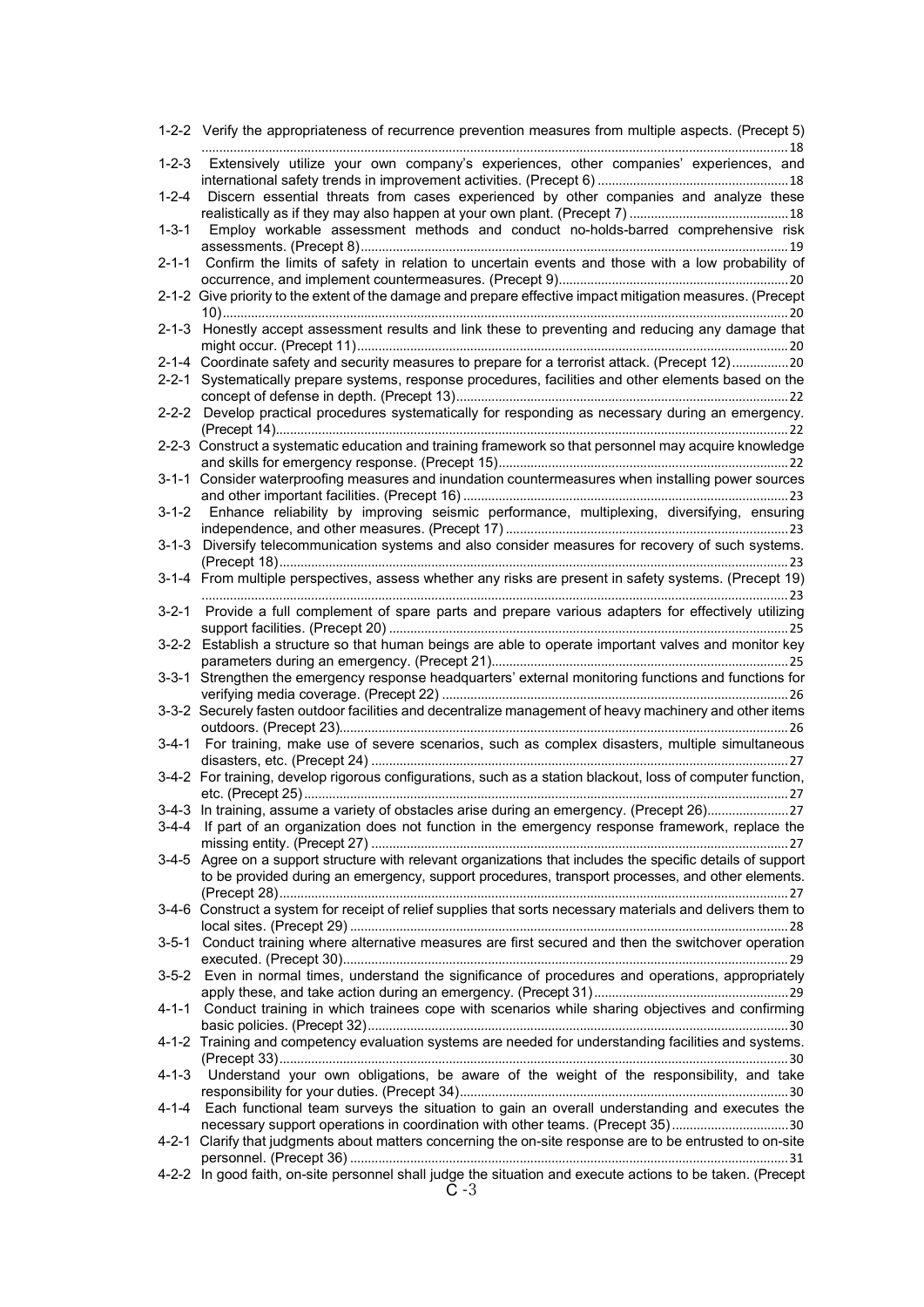| 4-3-1       | The top leader and executives give priority to measures that enable the organization to function               |
|-------------|----------------------------------------------------------------------------------------------------------------|
|             |                                                                                                                |
|             | 4-3-2 The base/stronghold for the emergency response is to be effective in terms of both personnel and         |
| 4-3-3       | Authority is to be delegated to divide up the chain of command and allow the top leader to think.              |
|             | 4-4-1 Teams on-site check with the emergency response headquarters about operations that are very              |
|             | 4-4-2 The on-site team (main control room) and on-site headquarters properly share their recognition and       |
|             |                                                                                                                |
|             | 4-4-3 Be sure to utilize communication tools during an emergency. (Precept 44) 33                              |
|             | 5-1-1 In cases where the impact of the latest knowledge or a change in environment is considerable,            |
|             |                                                                                                                |
|             | 5-1-2 The top leader conveys a strong commitment and utilizes reviews and other critiques provided by          |
|             | outside organizations in order to continually enhance safety. (Precept 46)34                                   |
| $5 - 1 - 3$ | Each individual maintains a stance of questioning and learning, and creates an organization in                 |
|             | 6-1-1 Do not get caught up in a safety paradox, but strive to enhance safety. (Precept 48)35                   |
|             | 6-1-2 Disaster prevention plans that take the community residents' perspective into account as well as         |
|             | asking the community for its understanding about the control of hazardous materials and other such             |
|             | aspects leads to a sense of satisfaction and security among community residents. (Precept 49).35               |
| $6 - 1 - 3$ | In discussions about safety, eliminate the logic of numbers and the authority gradient within the              |
|             | 7-1-1 Enhance inventiveness that goes beyond following procedures step-by-step. (Precept 51)36                 |
|             | 7-1-2 Think quickly and nimbly, and make use of all available people and things. (Precept 52)36                |
|             | 7-1-3 Stipulate in advance workarounds (management) for unexpected work. (Precept 53)36                        |
|             | 7-2-1 Train in a manner that contributes to making proper decisions in extreme situations. (Precept 54)        |
|             |                                                                                                                |
|             | 7-2-2 Link safety improvement activities carried out by each and every individual to continuous                |
|             |                                                                                                                |
|             | 7-2-3 Even in confusing situations, be sure to attend to important facilities within the context of the entire |
|             | 7-2-4 Bring out people's adaptability and enhance resilience through training. (Precept 57)37                  |
| 7-3-1       | During an emergency, give priority to time factors and adopt a feasible means within the limited               |
|             |                                                                                                                |
|             | 7-3-2 Prepare procedures for work that requires special skills and secure operation personnel. (Precept        |
|             | 7-3-3 To improve the ability to manage crises, repeatedly conduct training and verification premised on        |
|             |                                                                                                                |
|             | 7-3-4 Appropriately grasp changes in the environment and give priority to making sure that relevant            |
|             | personnel (within the company, country, and overseas) share information. (Precept 61)39                        |
|             | 7-3-5 Anticipate changing conditions and prepare a system for sharing information that does not place a        |
|             |                                                                                                                |
|             | 8-1-1 Protect employees from the disaster and do everything possible to bring the accident to a resolution     |
|             | 8-1-2 Establish a system in preparation for a prolonged response that includes water, food, hygiene            |
|             | maintenance, health management, and other such elements. (Precept 64)41                                        |
|             | 8-1-3 When an emergency arises, ascertain the safety of the families of responders. (Precept 65) 41            |
|             | 8-2-1 Focus on risk communication on a daily basis and aim, when making public announcements, for              |
|             |                                                                                                                |
|             | 8-2-2 Reach an agreement within the organization and among relevant organizations on improving the             |
|             | efficiency of preliminary understandings during an emergency. (Precept 67) 42                                  |
|             | 8-3-1 Minimize accommodation of visitors that are obligated to come to inspect or enter the station during     |
|             |                                                                                                                |
|             | 8-3-2 In cases of humanitarian public relations, place top priority on ensuring the safety of the visitors.    |
|             |                                                                                                                |
|             | 8-4-1 In cases where there are differences between international rules and national rules, ascertain           |
|             | 8-4-2 Ascertain the necessary procedures regarding measures for dealing with hazardous materials and           |
|             |                                                                                                                |
|             |                                                                                                                |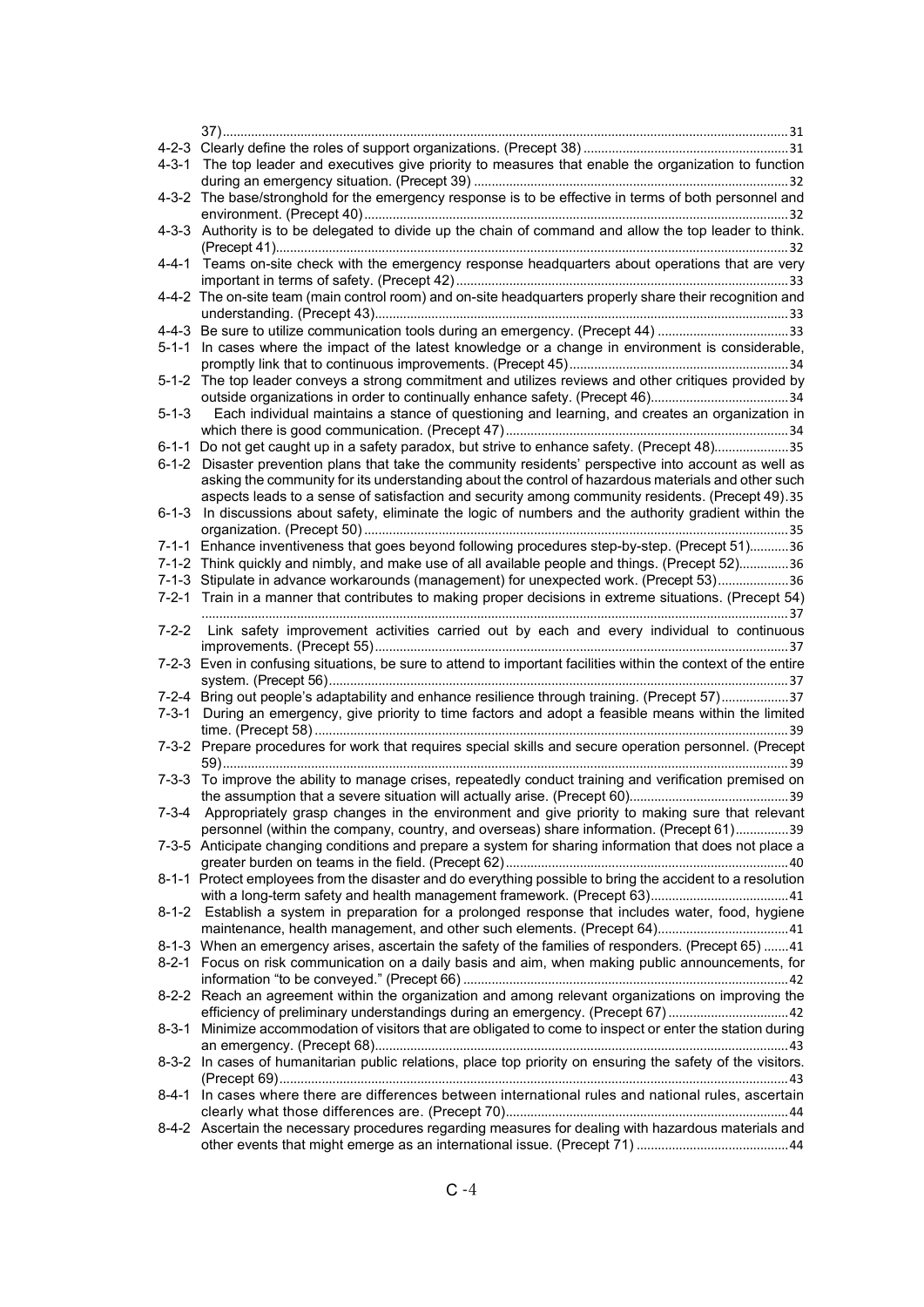| < Attachments > |                                                                                                                                                                               |  |
|-----------------|-------------------------------------------------------------------------------------------------------------------------------------------------------------------------------|--|
| Attachment 1.1  | Reflections on the "Outline of the Central Disaster Prevention Council" and "Expert                                                                                           |  |
|                 | Examination Committee on Earthquake and Tsunami Using Lessons Learned from the                                                                                                |  |
|                 |                                                                                                                                                                               |  |
| Attachment 2.1  |                                                                                                                                                                               |  |
| Attachment 2.2  | Record of the Jogan earthquake and tsunami: Veritable Records of Three Reigns of                                                                                              |  |
| Attachment 3.1  | History behind revision of seismic durability guidelines and overview of the new seismic                                                                                      |  |
| Attachment 3.2  |                                                                                                                                                                               |  |
|                 |                                                                                                                                                                               |  |
|                 | Attachment 3.4 Root causes underlying SA measures, tsunami countermeasures, and accident                                                                                      |  |
| Attachment 3.5  | Impact of earthquakes on important equipment and piping systems351                                                                                                            |  |
| Attachment 4.1  |                                                                                                                                                                               |  |
| Attachment 5.1  |                                                                                                                                                                               |  |
| Attachment 5.2  |                                                                                                                                                                               |  |
| Attachment 5.3  |                                                                                                                                                                               |  |
| Attachment 5.4  | There was bypass flow in the Unit 1 fire engine coolant injection. 369                                                                                                        |  |
| Attachment 6.1  |                                                                                                                                                                               |  |
|                 | Attachment 6.2 Reflections on the use of operating experience and initiatives to address external                                                                             |  |
|                 | Attachment 6.3 There are limits to disaster prevention measures that are only accumulations of recurrence                                                                     |  |
|                 |                                                                                                                                                                               |  |
|                 |                                                                                                                                                                               |  |
| Attachment 7.2  | Description of investigation conducted by the NRC to verify the status of responses to                                                                                        |  |
| Attachment 7.3  | Awareness of issues pertaining to the inability to obtain B.5.b information and inability to                                                                                  |  |
|                 | Attachment 7.4 Cases where information about operating experiences in other countries was unable to be                                                                        |  |
| Attachment 7.5  | Weaknesses in the system for screening information about operating experiences405                                                                                             |  |
| Attachment 8.1  | Reflections of people involved with nuclear power and how to approach nuclear power in                                                                                        |  |
| Attachment 8.2  |                                                                                                                                                                               |  |
| Attachment 8.3  | Consideration did not extend to a loss of power station function caused by a massive<br>tsunami (risk management before the accident in relation to earthquakes and tsunamis) |  |
|                 | Attachment 8.4 Summary of efforts to address shortcomings in safety design428                                                                                                 |  |
|                 | Attachment 9.1 Promptly implementing feasible countermeasures when hazard analysis reveals high                                                                               |  |
|                 |                                                                                                                                                                               |  |
| Attachment 9.2  | Overview of the Japan Society of Civil Engineers' tsunami assessment technology437                                                                                            |  |
|                 | Attachment 9.3 Was the height of the tsunami caused by the Great East Japan Earthquake unable to be                                                                           |  |
|                 |                                                                                                                                                                               |  |
|                 |                                                                                                                                                                               |  |
|                 |                                                                                                                                                                               |  |
|                 | Attachment 9.6 Conditions when the tsunami struck (tsunami height indicator observation results) 457                                                                          |  |
|                 | Attachment 10.2 Cost of FLEX strategies in the United States and cost of accommodating new regulatory                                                                         |  |
|                 |                                                                                                                                                                               |  |
|                 | Attachment 10.3 Awareness of issues relating to not having adopted tsunami countermeasures466                                                                                 |  |
|                 |                                                                                                                                                                               |  |
|                 |                                                                                                                                                                               |  |
|                 | Attachment 11.2 Reinforcement of seals on the sea water pump motor can hardly be considered an                                                                                |  |
|                 |                                                                                                                                                                               |  |
|                 |                                                                                                                                                                               |  |
|                 | Attachment 12.2 Anti-terrorism measures that also work as severe accident countermeasures 494                                                                                 |  |
|                 |                                                                                                                                                                               |  |
|                 |                                                                                                                                                                               |  |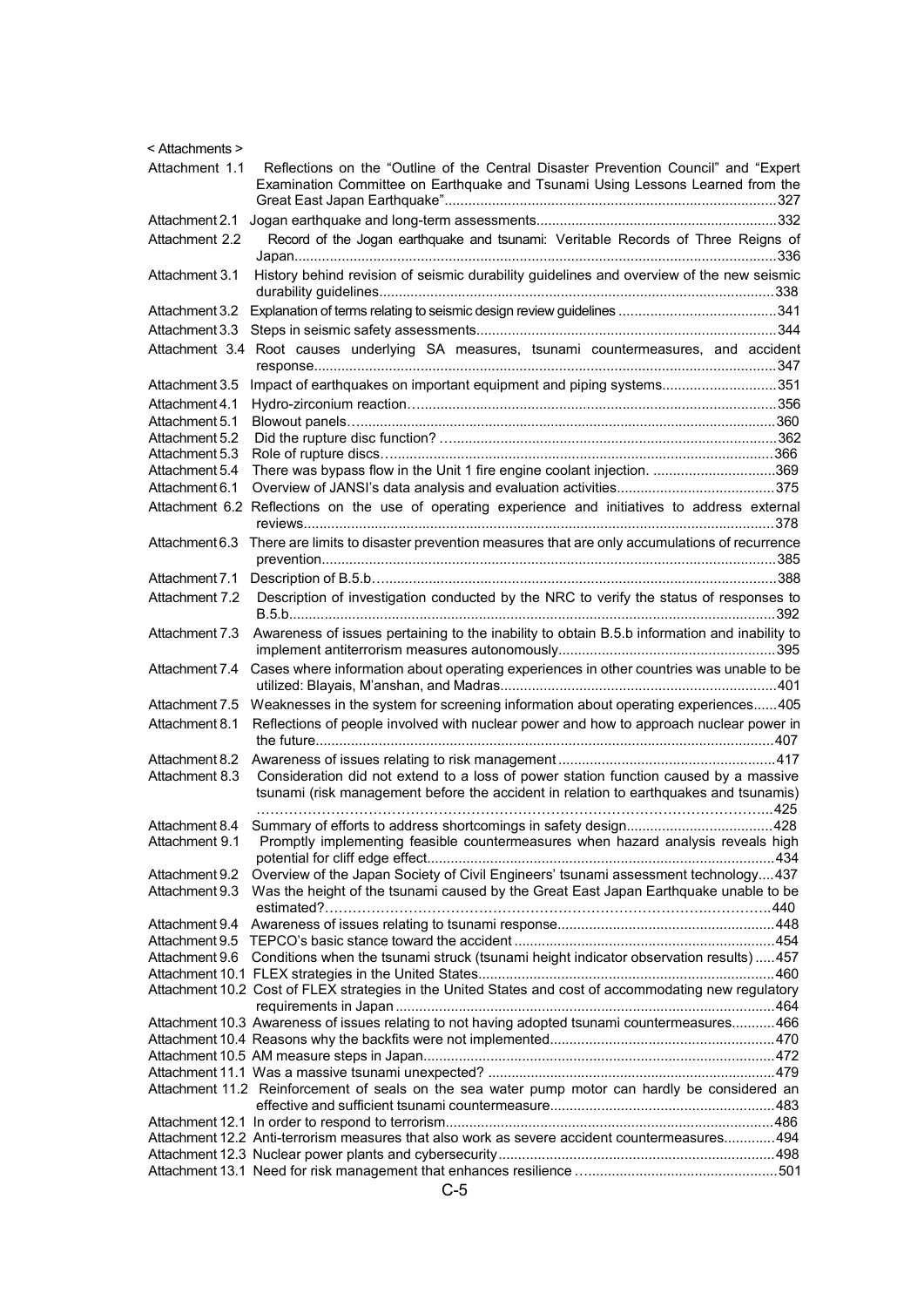| Attachment 13.2 Awareness of issues about objections to regulation of accident management506               |  |
|------------------------------------------------------------------------------------------------------------|--|
|                                                                                                            |  |
| Attachment 13.4 Comprehensive view of facility (tangible) countermeasures and shortcomings in design       |  |
|                                                                                                            |  |
|                                                                                                            |  |
|                                                                                                            |  |
|                                                                                                            |  |
| Attachment 16.1 Inundation damage differing depending upon the level on which power supply facilities      |  |
|                                                                                                            |  |
| Attachment 17.1 Power supply systems that avoided inundation damage as a system534                         |  |
|                                                                                                            |  |
|                                                                                                            |  |
| Attachment 19.1 Necessity for enhancing safety by means of design modifications546                         |  |
| Attachment 19.2 System diagram of isolation condenser (IC) and illustration of IC isolation valve          |  |
|                                                                                                            |  |
| Attachment 19.3 Operation and design of Oyster Creek isolation condenser (fail-safe function) 553          |  |
|                                                                                                            |  |
| Attachment 20.1 Success of emergency procurement and transport of relief equipment and materials for       |  |
|                                                                                                            |  |
|                                                                                                            |  |
| Attachment 21.1 Process for improving operators and maintenance personnel's technical capabilities565      |  |
| Attachment 21.2 On-site hardships: operation of suppression chamber (S/C) vent valves568                   |  |
| Attachment 22.1 Acquisition of external information at the power station response headquarters (base-      |  |
|                                                                                                            |  |
| Attachment 22.2 Installation of monitoring cameras to ascertain situation on-site574                       |  |
|                                                                                                            |  |
| Attachment 23.2 Storage locations for portable severe accident management equipment580                     |  |
| Attachment 24.1 Necessity for training plans anticipating complex disasters and simultaneous disasters at  |  |
|                                                                                                            |  |
| Attachment 24.2 Passive stance toward nuclear emergency response training anticipating complex             |  |
|                                                                                                            |  |
|                                                                                                            |  |
| Attachment 24.4 Matters that may have turned into risk factors in the accident response598                 |  |
|                                                                                                            |  |
|                                                                                                            |  |
|                                                                                                            |  |
| Attachment 25.2 Methods of coping when information sharing systems are unavailable: utilization of data    |  |
|                                                                                                            |  |
| Attachment 25.3 Overview of Emergency Response Support System (ERSS) and System for Protection of          |  |
|                                                                                                            |  |
|                                                                                                            |  |
|                                                                                                            |  |
| Attachment 27.1 Overview of nuclear emergency response-related organizations and composition of            |  |
|                                                                                                            |  |
| Attachment 28.1 Achievements in procuring power generation vehicles and fire engines636                    |  |
| Attachment 28.2 Roles of emergency response organizations assuming a temporal transition 645               |  |
| Attachment 29.1 Mechanisms for selecting support that does not hinder accident resolution or response      |  |
|                                                                                                            |  |
|                                                                                                            |  |
|                                                                                                            |  |
| Attachment 30.2 System diagram of the reactor core isolation cooling (RCIC) system and illustration of the |  |
|                                                                                                            |  |
|                                                                                                            |  |
|                                                                                                            |  |
| Attachment 30.4 Misunderstanding of operating status of the emergency isolation condenser (IC) 675         |  |
| Attachment 30.5 Factors leading to success at Fukushima Daini: recovery strategy prioritization and        |  |
|                                                                                                            |  |
| Attachment 30.6 Views on differences between Fukushima Daiichi and Fukushima Daini in the abilities of     |  |
|                                                                                                            |  |
| Attachment 31.1 Switchover of water sources supplying the RCIC at Fukushima Daini685                       |  |
| Attachment 32.1 Awareness of the issue that power station headquarters was swamped with inquiries from     |  |
|                                                                                                            |  |
| Attachment 34.1 Police officers and fire brigade members who acted with a sense of duty during the         |  |
|                                                                                                            |  |
| Attachment 34.2 Problem of not wearing active personal dosimeters (APD) equipped with alarms 698           |  |
|                                                                                                            |  |
| Attachment 35.2 Emergency response headquarters as a vertical compartmentalized organization 708           |  |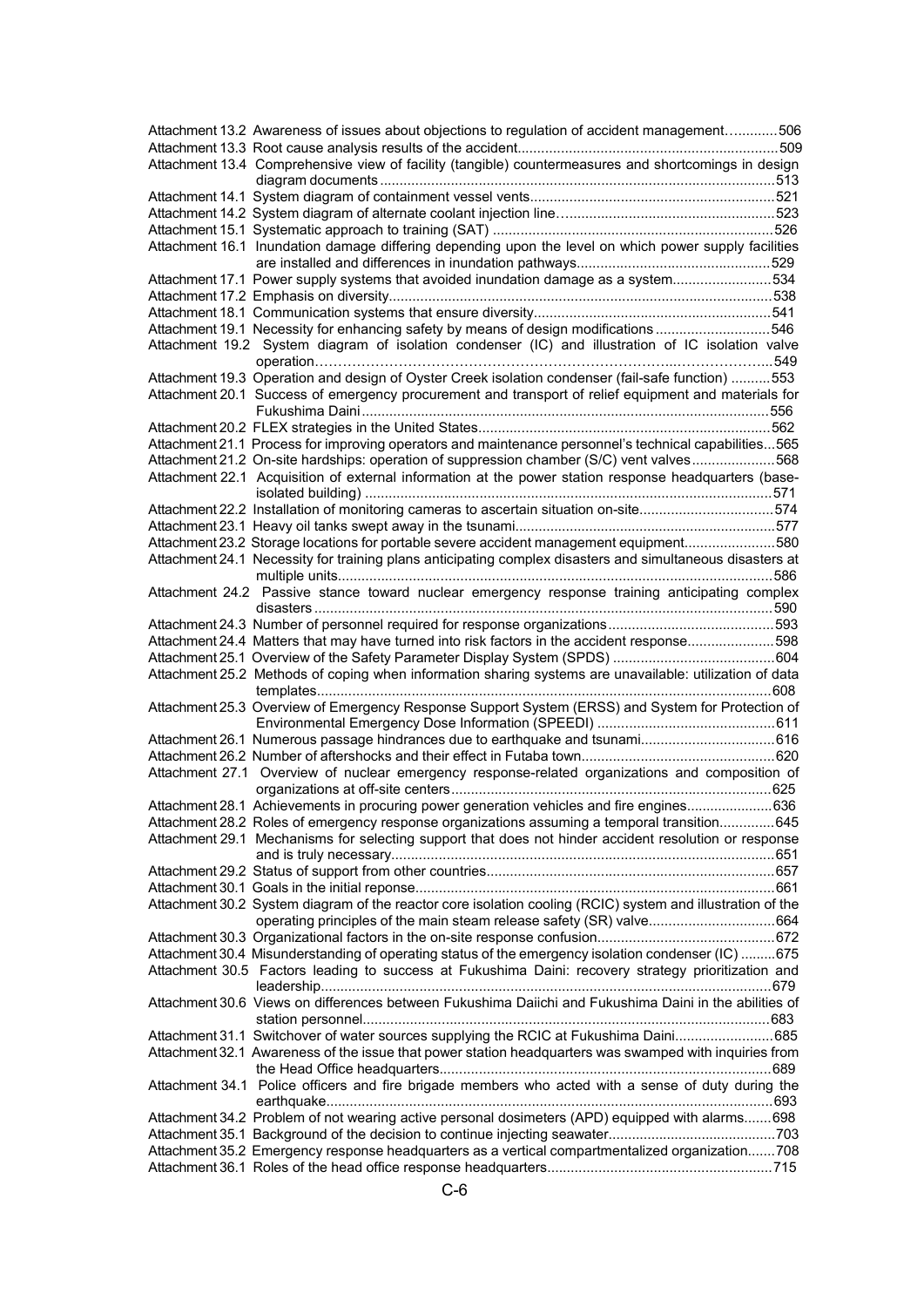| Attachment 36.2 Roles of the shifts, power station response headquarters, and head office response                                                                                               |
|--------------------------------------------------------------------------------------------------------------------------------------------------------------------------------------------------|
| Attachment 36.3 Approach for emergency response organizations at the head office in line with the Incident                                                                                       |
|                                                                                                                                                                                                  |
| Attachment 36.4 Clarification of division of responsibilities granting decision-making authority to field                                                                                        |
| Attachment 37.1 Impact of Prime Minister's statement about withdrawing on TEPCO personnel728                                                                                                     |
| Attachment 38.1 Diagram outlining the entire organization, including of those the central government,                                                                                            |
| prefecture, and operator, during the Fukushima Daiichi accident732                                                                                                                               |
| Attachment 39.1 Setting supervisory limits based on the Incident Command System (ICS) 745                                                                                                        |
| Attachment 39.2 Reflections of Superintendent Yoshida on misunderstanding the operating status of the                                                                                            |
|                                                                                                                                                                                                  |
| Attachment 39.3 Emergency organizations adopting the Incident Command System (ICS) 760                                                                                                           |
| Attachment 40.1 Diagram of entire coolant injection system, including alternate coolant injection 764                                                                                            |
| Attachment 40.2 Switchover from high-pressure coolant injection system to low-pressure coolant injection                                                                                         |
| Attachment 40.3 Problems relating to loss of coolant injection function at Unit 3 (HPCI manual shutdown                                                                                          |
|                                                                                                                                                                                                  |
| Attachment 41.1 Views on procedures for manual shutdown of high-pressure coolant injection (HPCI)                                                                                                |
|                                                                                                                                                                                                  |
| Attachment 42.1 Misunderstanding of operating status of the emergency isolation condenser (IC) 784                                                                                               |
| Attachment 42.2 Background behind misunderstanding operating status of the emergency isolation                                                                                                   |
|                                                                                                                                                                                                  |
| Attachment 42.3 Views on questioning shift crew judgments about manually shutting down the Unit 3 high-                                                                                          |
| Attachment 42.4 Authorities and roles of main control room and power station response                                                                                                            |
|                                                                                                                                                                                                  |
| Attachment 43.1 Views on containment vessel vents and coolant injection delay: impact of                                                                                                         |
|                                                                                                                                                                                                  |
| Attachment 43.2 System diagram of alternate coolant injection system and operating conditions of                                                                                                 |
|                                                                                                                                                                                                  |
| Attachment 43.3 System configuration of isolation condenser (IC) and power configuration of IC isolation                                                                                         |
|                                                                                                                                                                                                  |
| Attachment 45.1 Assumptions about massive earthquakes occurring in long-term assessments 829                                                                                                     |
| Attachment 45.2 Awareness of issues concerning passive efforts for new knowledge831                                                                                                              |
|                                                                                                                                                                                                  |
| Attachment 46.2 Comparison between the degree of deterioration in IAEA safety culture and TEPCO's                                                                                                |
|                                                                                                                                                                                                  |
|                                                                                                                                                                                                  |
|                                                                                                                                                                                                  |
| Attachment 48.2 Views on not having publicly announced the risk of a tsunami strike exceeding                                                                                                    |
|                                                                                                                                                                                                  |
| Attachment 48.3 Structuring of nuclear public relations that leads to formation of the myth of safety867                                                                                         |
| Attachment 48.4 Problems pertaining to delays that occurred in severe accident countermeasures 869                                                                                               |
| Attachment 48.5 Factors underlying the failure to adopt tsunami countermeasures873<br>Attachment 49.1 3 Views about directly releasing radioactive materials from the Unit 3 primary containment |
|                                                                                                                                                                                                  |
|                                                                                                                                                                                                  |
| Attachment 50.1 Case of adverse impact of the authority gradient (airline industry) 883                                                                                                          |
| Attachment 51.1 Line for simultaneous cooling of suppression chamber (S/C) and reactor888                                                                                                        |
| Attachment 52.1 On-site photos (main control room temporary lighting and temporary batteries)892                                                                                                 |
| Attachment 52.2 Illustration of the operating principle of an air-operated value (AO valve) 897                                                                                                  |
| Attachment 53.1 Significance of composition of the fire protection (FP) system alternate coolant injection                                                                                       |
| Attachment 53.2 About coolant injected using fire engines that were shut down after fuel was                                                                                                     |
|                                                                                                                                                                                                  |
| Attachment 54.1 Statements by on-site teams: severe conditions on-site during the accident909                                                                                                    |
| Attachment 54.2 Leadership of Superintendent Yoshida during the hydrogen explosions916                                                                                                           |
| Attachment 55.1 Approaches to the application of countermeasures for important facilities921                                                                                                     |
| Attachment 55.2 Proposal system for maintaining awareness about enhancing safety928                                                                                                              |
|                                                                                                                                                                                                  |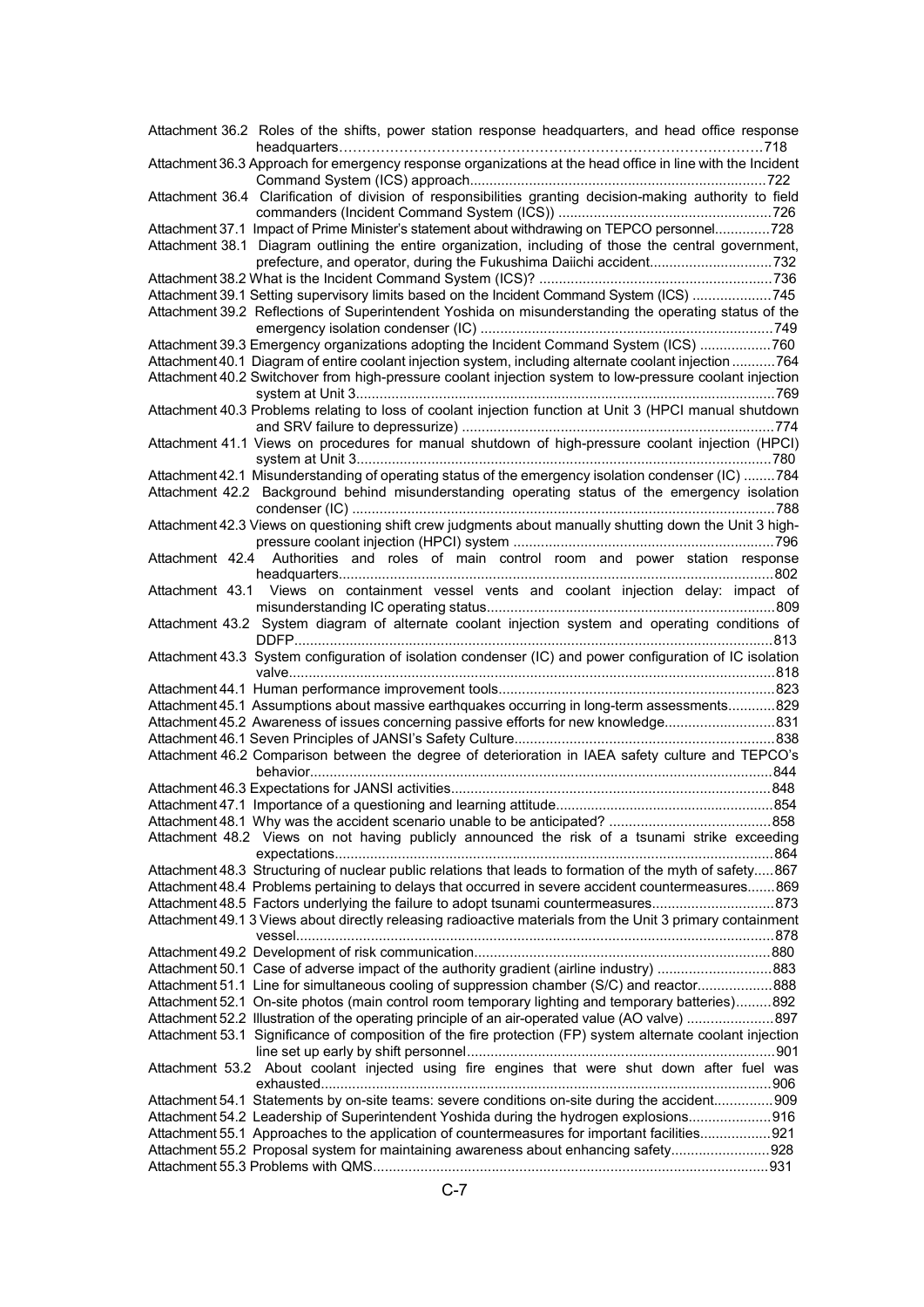| Attachment 56.1 System diagram of high-pressure coolant injection (HPCI) system940                                                                                             |  |
|--------------------------------------------------------------------------------------------------------------------------------------------------------------------------------|--|
| Attachment 56.2 Proper understanding of conditions for core cooling in the United States944                                                                                    |  |
| Attachment 56.3 Distinguishing features of the Incident Command System (ICS) (as pertains to information                                                                       |  |
| Attachment 57.1 Necessity for training in anticipation of a severe accident so as to strengthen                                                                                |  |
| Attachment 57.2 Measures making use of directly-managed work to enhance technical capabilities954                                                                              |  |
| Attachment 58.1 FP system coolant injection by means of fire engines should be prioritized over that using                                                                     |  |
| Attachment 58.2 SLC power restoration work, RCIC operating conditions, and HPCI operating                                                                                      |  |
|                                                                                                                                                                                |  |
| Attachment 59.1 Operation of heavy equipment, etc. (reflections of Superintendent Yoshida), and                                                                                |  |
|                                                                                                                                                                                |  |
| Description of directly-managed work for operators and maintenance<br>Attachment 59.2                                                                                          |  |
|                                                                                                                                                                                |  |
|                                                                                                                                                                                |  |
| Attachment 60.2 Isolation valve requirements, drive power supply, control power supply, and control                                                                            |  |
|                                                                                                                                                                                |  |
| Attachment 60.3 Mechanism of reactor water level gauges and reactor pressure gauges, and factors<br>resulting in erroneous reactor water level gauge measurement or display993 |  |
|                                                                                                                                                                                |  |
| Attachment 60.5 Critique of the central government's general emergency drills, TEPCO's efforts to address                                                                      |  |
| severe accidents, and efforts to address emergency response training1002                                                                                                       |  |
| Attachment 61.1 Number of resident foreign nationals and foreign visitors to Japan1005                                                                                         |  |
|                                                                                                                                                                                |  |
| Attachment 62.1 Achievements of reinforcements from both inside and outside the company in responding<br>to the Fukushima Daiichi during the initial stage of the disaster1008 |  |
| Attachment 62.2 Scale and other attributes of personnel necessary for the initial response based on the                                                                        |  |
|                                                                                                                                                                                |  |
| Attachment 63.1 Condition of the main administrative building after the earthquake1017                                                                                         |  |
|                                                                                                                                                                                |  |
| Attachment 64.1 Need for long-term response readiness, the state of employees' health, and conditions                                                                          |  |
|                                                                                                                                                                                |  |
| Attachment 64.2 Efforts to reduce exposure dose and exceedance of dose limits in the base-isolated                                                                             |  |
|                                                                                                                                                                                |  |
| Attachment 64.3 Logistic support activities as one factor in the success at Fukushima Daini1034                                                                                |  |
| Attachment 64.4 Amount of food stockpiled and other conditions at power plants hit by disaster1037                                                                             |  |
| Attachment 65.1 Statements by on-site teams: statements concerning families1040                                                                                                |  |
| Attachment 65.2 Importance of ascertaining the safety of families: Ministry of Defense business continuity                                                                     |  |
| Attachment 66.1 Views on comments made about concealing information, not acknowledging core                                                                                    |  |
|                                                                                                                                                                                |  |
| Attachment 66.2 Reflections on public relations activities during the accident1052                                                                                             |  |
|                                                                                                                                                                                |  |
|                                                                                                                                                                                |  |
| Attachment 66.4 Stance toward public disclosure: emphasizing operator's reputation in relation to the                                                                          |  |
|                                                                                                                                                                                |  |
| Attachment 67.1 Views on factors requiring time in disclosing information and inadequate explanations by                                                                       |  |
| Attachment 67.2 Awareness of systemic issues and problems in public disclosure of information during an                                                                        |  |
|                                                                                                                                                                                |  |
| Attachment 68.1 Prime Minister's visit to Fukushima Daiichi during the accident: local reaction1075                                                                            |  |
| Attachment 69.1 Acceptance of local Onagawa town evacuees at Onagawa Nuclear Power Station1082                                                                                 |  |
|                                                                                                                                                                                |  |
| Attachment 70.2 Ministry of the Environment's view on evacuation order standards1088                                                                                           |  |
|                                                                                                                                                                                |  |
|                                                                                                                                                                                |  |
|                                                                                                                                                                                |  |

| < Appendices >                                                                          |  |
|-----------------------------------------------------------------------------------------|--|
| Appendix 1 Overview of accident at Fukushima Daiichi Nuclear Power Station 1110         |  |
| Appendix 2 Overview of Fukushima Daiichi Nuclear Power Station (from JANTI report) 1126 |  |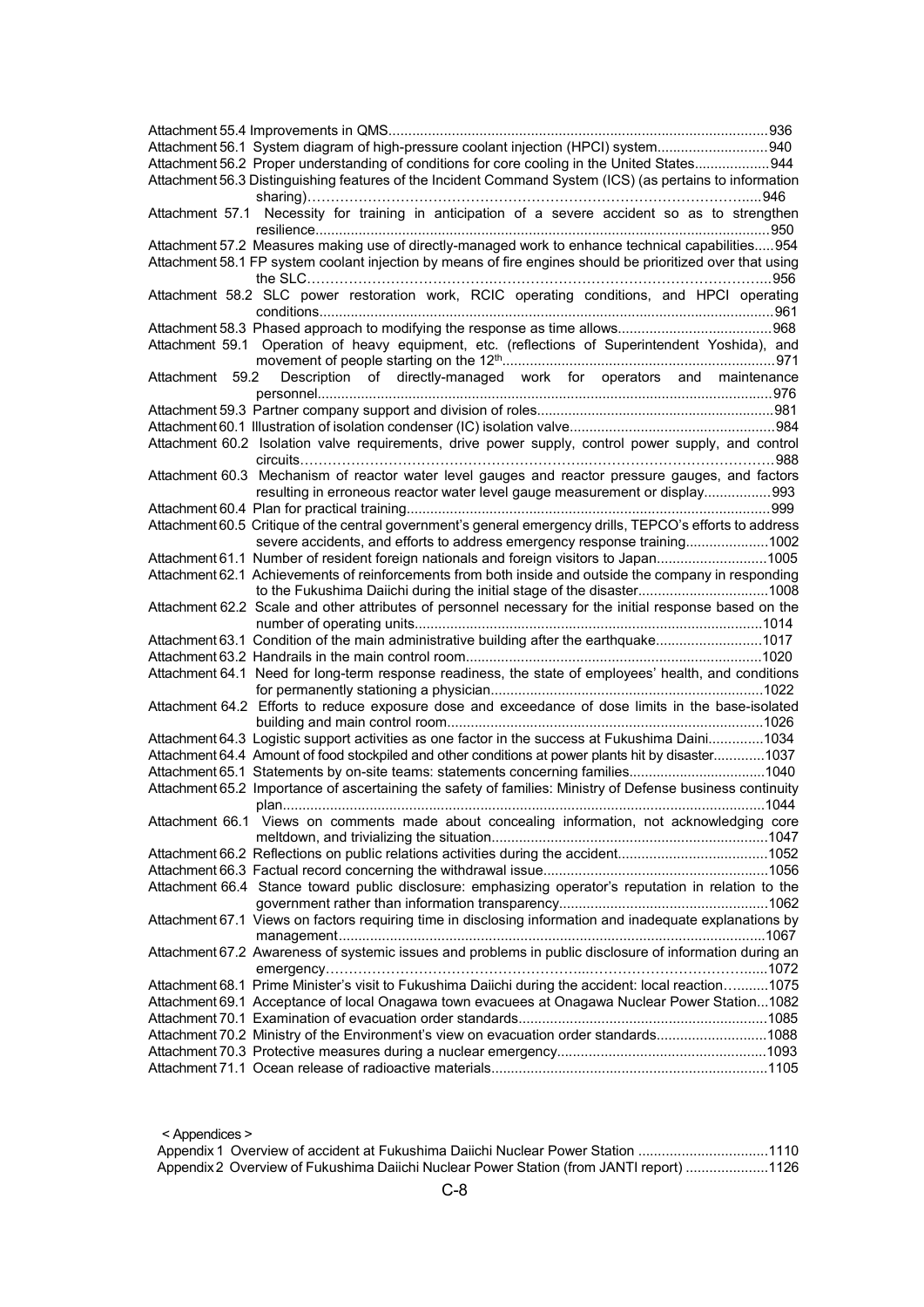| Appendix 3 Overview of the Great East Japan Earthquake and accompanying tsunami1131 |  |
|-------------------------------------------------------------------------------------|--|
|                                                                                     |  |
| Appendix 5 Measures based on the new regulatory requirements (examples)1141         |  |
|                                                                                     |  |
|                                                                                     |  |

Please consult JANSI before reproducing any part of this publication.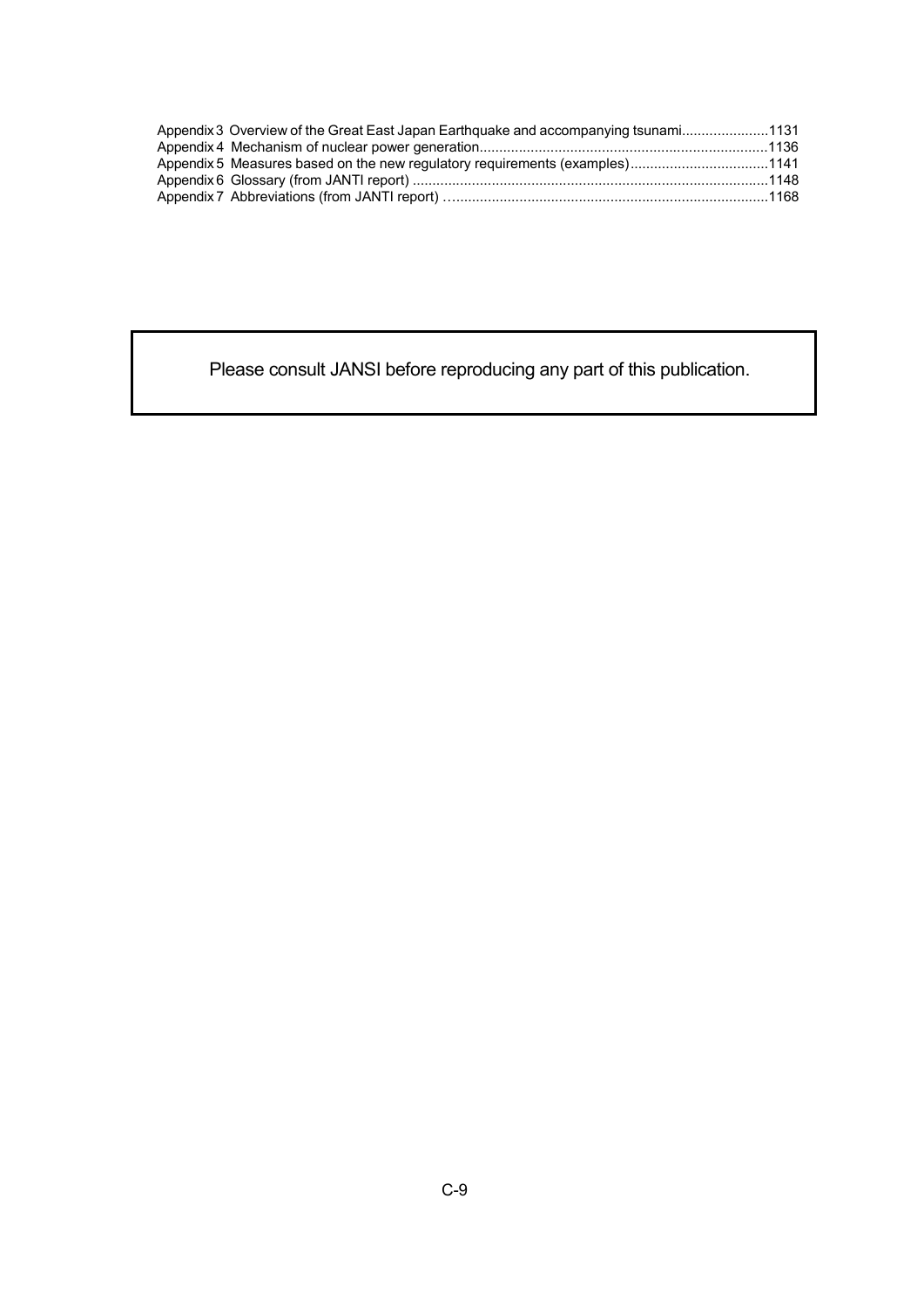Reclassification of Lessons and Other Wisdom Gained from the Fukushima Daiichi Nuclear Power Station Accident and Construction of a Search System

 $-$  Focusing on Facility Operation $-$ 

## <span id="page-9-0"></span>1. Introduction

It has been 10 years since the Fukushima Daiichi Nuclear Power Station accident ("the accident") and nuclear power stations have been striving to make many improvements not only to their facilities, but also in their operations.

JANSI was established in 2012 with the purpose of encouraging operators' efforts to voluntarily and continually engage in safety enhancement activities. JANSI has worked to reflect lessons that we have learned so far from the accident in voluntary safety efforts.

In marking the  $10<sup>th</sup>$  year since the accident, JANSI decided to prepare this publication, which is based on lessons extracted so far, to help users easily verify and utilize relevant cases and matters indicated among the tremendous volume of reports compiled about the accident. This will allow operators to routinely learn and actually apply the lessons of the accident. JANSI has reclassified the lessons from the various reports and other publications, which were released after the accident, and constructed a search system that traces back to the actual events and facts upon which the lessons are based.

In this reclassification of lessons learned, JANSI has drawn upon the seven areas presented in the Chairperson's Remarks of the Final Report of the Investigation Committee on the Accident at the Fukushima Nuclear Power Stations of Tokyo Electric Power Company ("Japanese Government's Investigation Committee Report") that serve here as seven facets of knowledge for re-examining what has been learned from a broader perspective. These seven facets of knowledge apply not only to nuclear power, but may also be regarded as an arrangement of universal elemental knowledge. It is hoped that use and application of the seven facets will have the following effects.

① To serve as a foundation when reclassifying lessons relating to facility operation.

② To provide a uniform organization no matter what lessons or matters have been pointed out in any report.

③ To enable a systematic arrangement in a manner current not only for the nuclear industry, but other industries as well.

JANSI has reclassified and organized all available material and data into seven facets of knowledge (classified for convenience into eight categories), 23 lessons learned, 71 precepts, as well as 175 related attachments and 7 appendices compiled into a database on the accident.

In addition, two search guides were prepared: one that enables users not only to find the knowledge, lessons, and precepts, but also go back to pinpoint the events and facts upon which these are based, and another allowing users to identify the actual relevant documentation. The former is searchable using the No. or keyword of the relevant Q, knowledge, etc.. The latter is searchable by document title to find the actual document (both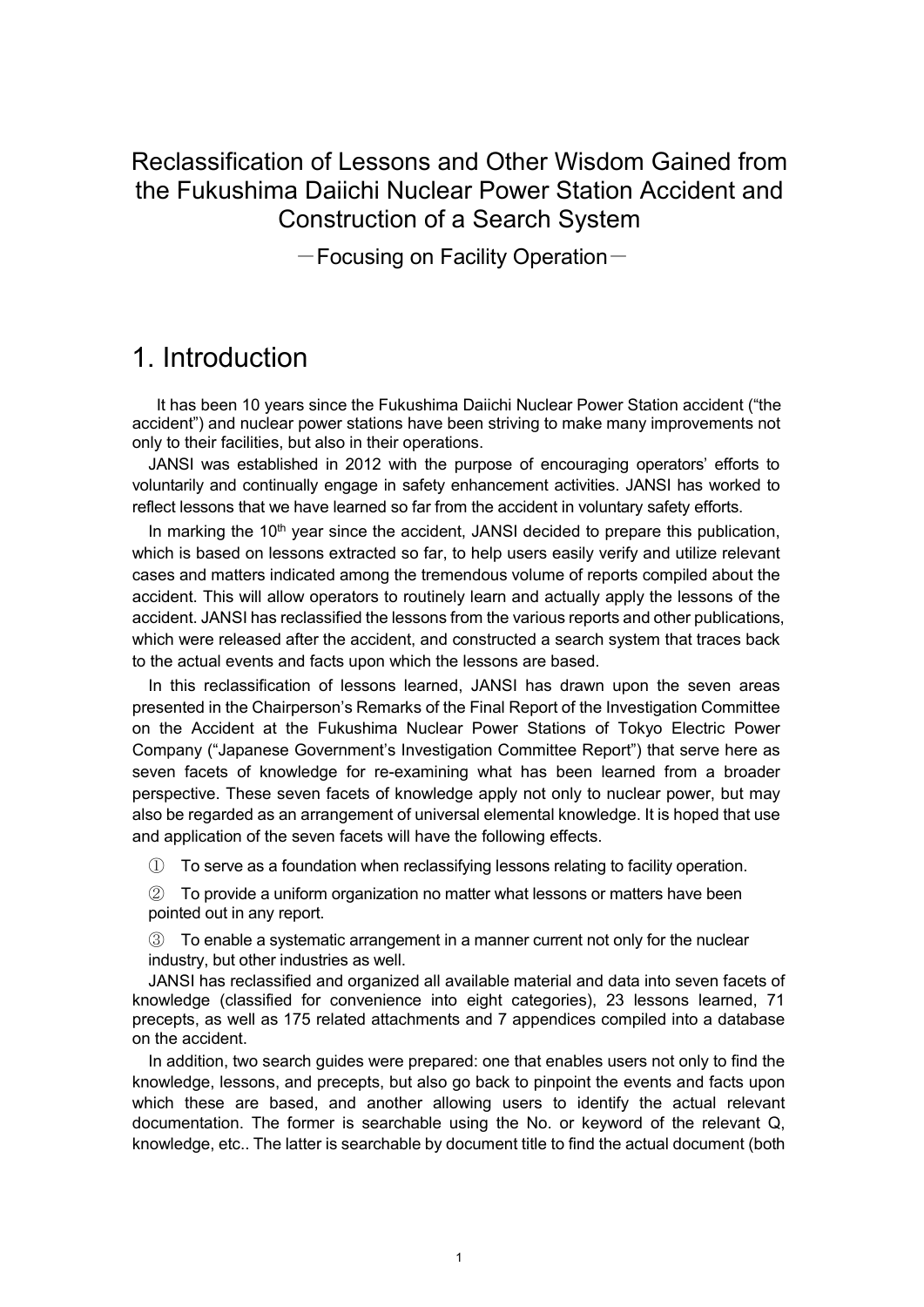full text and excerpts).

As progress is made in clarifying facts, additional lessons will likely be learned. It is also conceivable that, as we take a fresh perspective in examining documents referenced here as well as other documentation, we may discover additional lessons to be learned. The search system will need to be continually improved as well.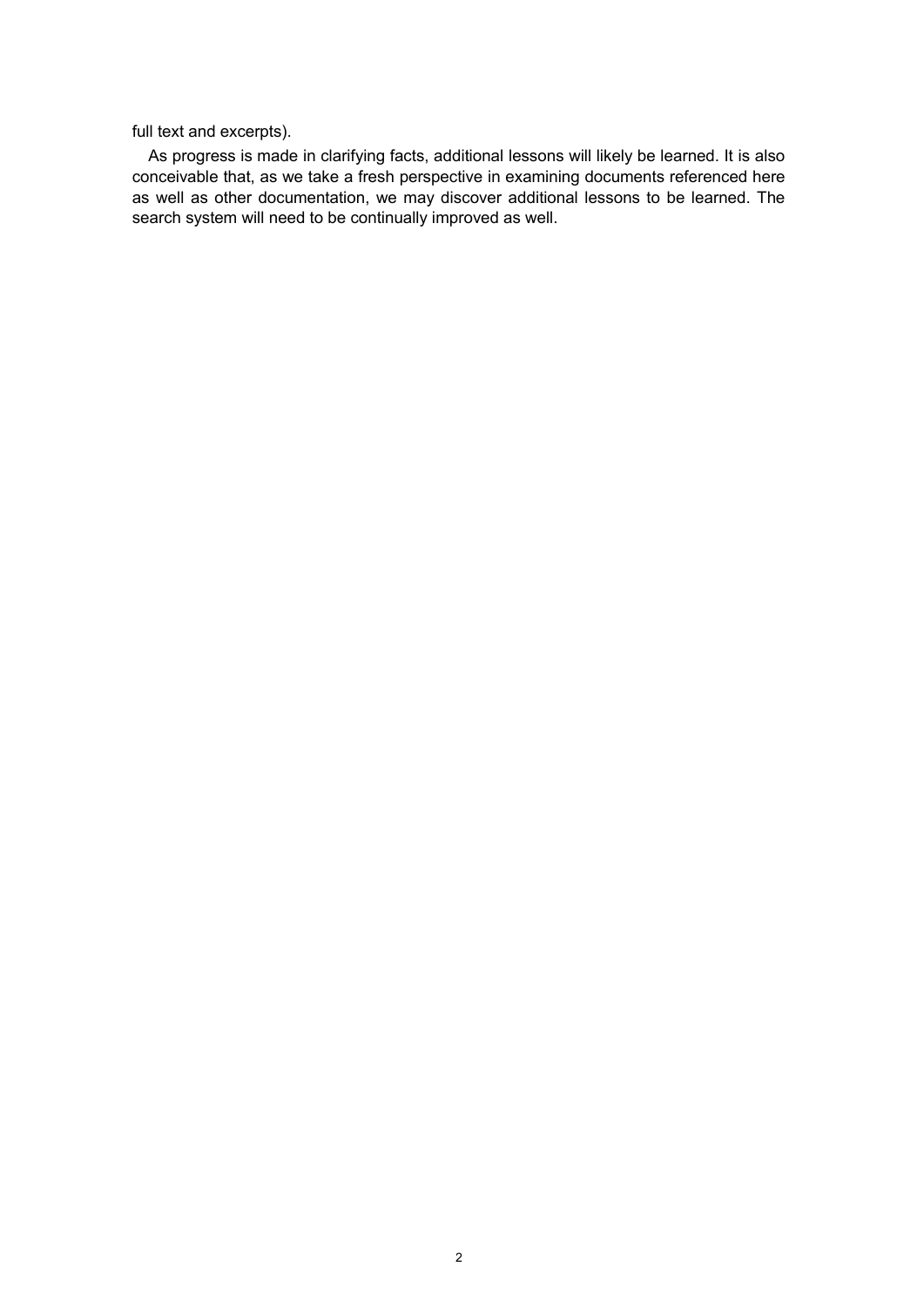## <span id="page-11-0"></span>2. Overview

Based on the 7+1 facets of knowledge, 71 precepts were extracted. These 71 precepts have been classified and organized into 23 lessons.

Looking at these 23 lessons and 71 precepts, one again realizes that each and every one of these is reasonable, natural, proper, and familiar. In the process of arranging these lessons and precepts, a solid realization emerged that "if ordinary tasks or work are not performed on a daily basis, then ordinary tasks or work can never be executed in an emergency." The solution is "to simply practice the ordinary on a daily basis and continually train to carry out such work in preparation for an emergency." Still, many barriers are present in organizations to doing ordinary things. It should be clearly understood that it is difficult to establish such a practice unless the organization's top leader, executives, mid-level management, and practitioners share a common understanding that ordinary tasks should be properly done.

While it is a given that the Fukushima Daiichi Nuclear Power Station accident must never be repeated, the lessons learned from this accident are not necessarily specific to nuclear power. Again, there is a sense that everyone engaged in any of the many industries working with hazardous materials should find these values worthy of consideration.

When using this collection of lessons for training power station personnel, it should be kept in mind that staff must not memorize these lessons in the belief they are correct as dictated. Even though lessons appropriate to a variety of circumstances have been arranged in a searchable format and it is hoped that progress will be made in utilizing these lessons, it is important for individuals to think for themselves about what course of action should be taken so that they can acquire and demonstrate resilience and adaptability during an emergency. JANSI asks users to consider combining this collection of lessons with a variety of other training materials so that the lessons may be utilized in a balanced and unbiased manner.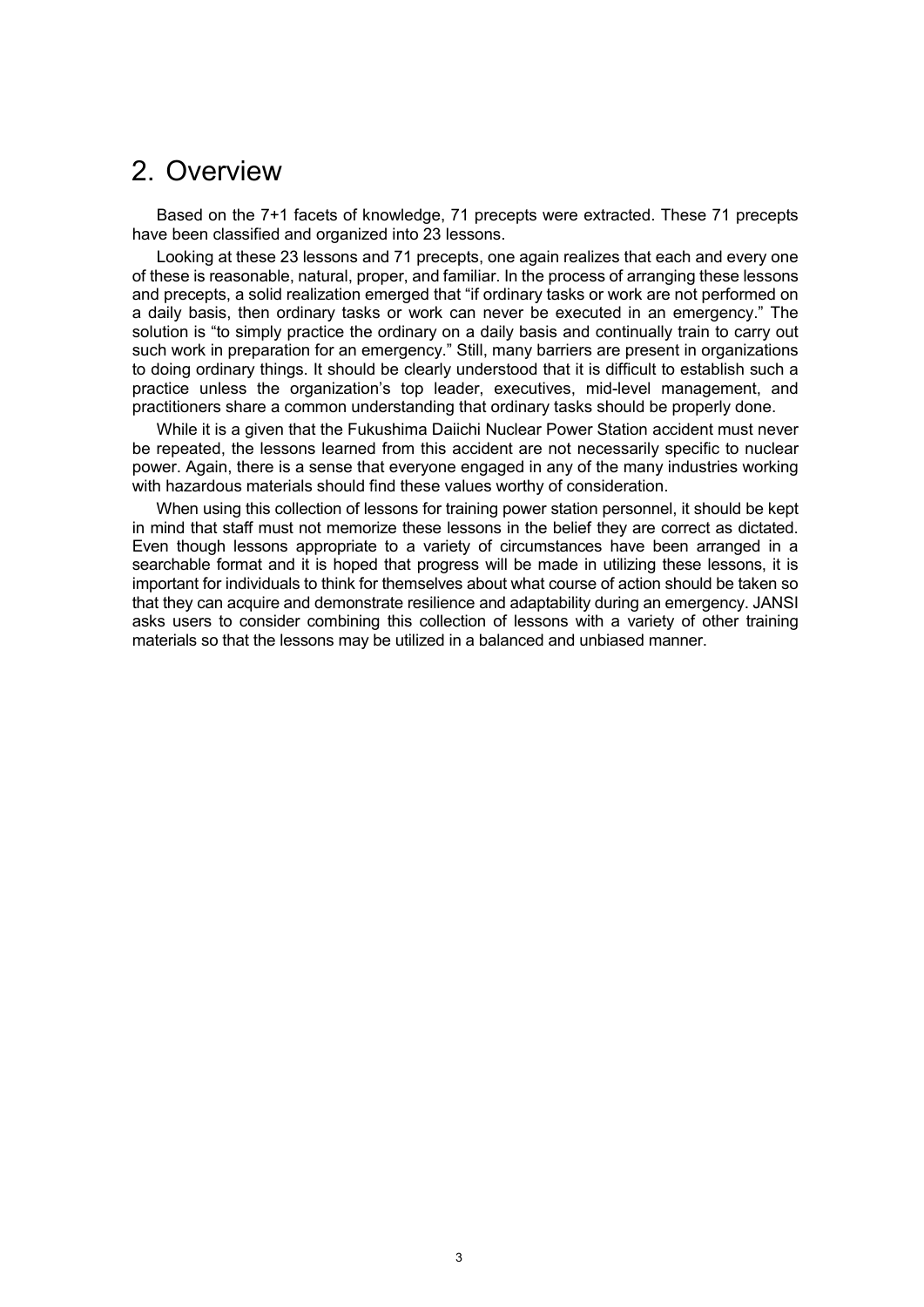## <span id="page-12-0"></span>3. Knowledge

## <span id="page-12-1"></span>**Knowledge 1. Things that are possible happen. Things that are thought not possible also happen.**

#### **Commentary**

#### **Japanese Government's Investigation Committee Report (Final) Chairperson's Remarks pp. 444-445**

(1) Things that are possible happen. Things that are thought not possible also happen.

#### 【Excerpt】

The direct cause of this accident can be traced back to the fact that everything was built and operated based on the premise that "an extended station blackout will not happen." The mindset should be that "things that are possible happen." Furthermore, there is a need to be aware at the same time that phenomena that are not even adequately recognized – in the sense that "we consider it impossible" – can happen as well. To put it another way: "Phenomena that have never even been thought about can also happen."

#### 【Full text】

The direct cause of this accident can be traced back to the fact that everything was built and operated based on the premise that "an extended station blackout will not happen." However, by rights the mindset should be "things that are possible happen." In February 2012, after this Investigation Committee had compiled its Interim Report, an international meeting with participation of the foreign experts was held. At that meeting, experts from France and other countries pointed out that in the nuclear power sector "you have to think that the improbable may also happen (improbable est possible)." In considering what sorts of things should be thought about, the most important point is to think based on experience and logic. This involves learning about incidents and experiences that have taken place in the past both at home and abroad and considering all the elements involved, to discover the things that could logically occur. The fact that something has a low probability of occurrence does not mean it will not occur. It is a mistake to believe that events with a low probability of occurrence or events that are not established as knowledge do not need to be considered and that responses to them do not have to be made.

Furthermore, there is a need to be aware at the same time that phenomena that are not even adequately recognized – in the sense that "we consider it impossible" – can happen as well. To put it another way: "Phenomena that have never even been thought about can also happen."

#### **Key sentences**

 $\square$  The direct cause of this accident can be traced back to the fact that everything was built and operated based on the premise that "an extended station blackout will not happen."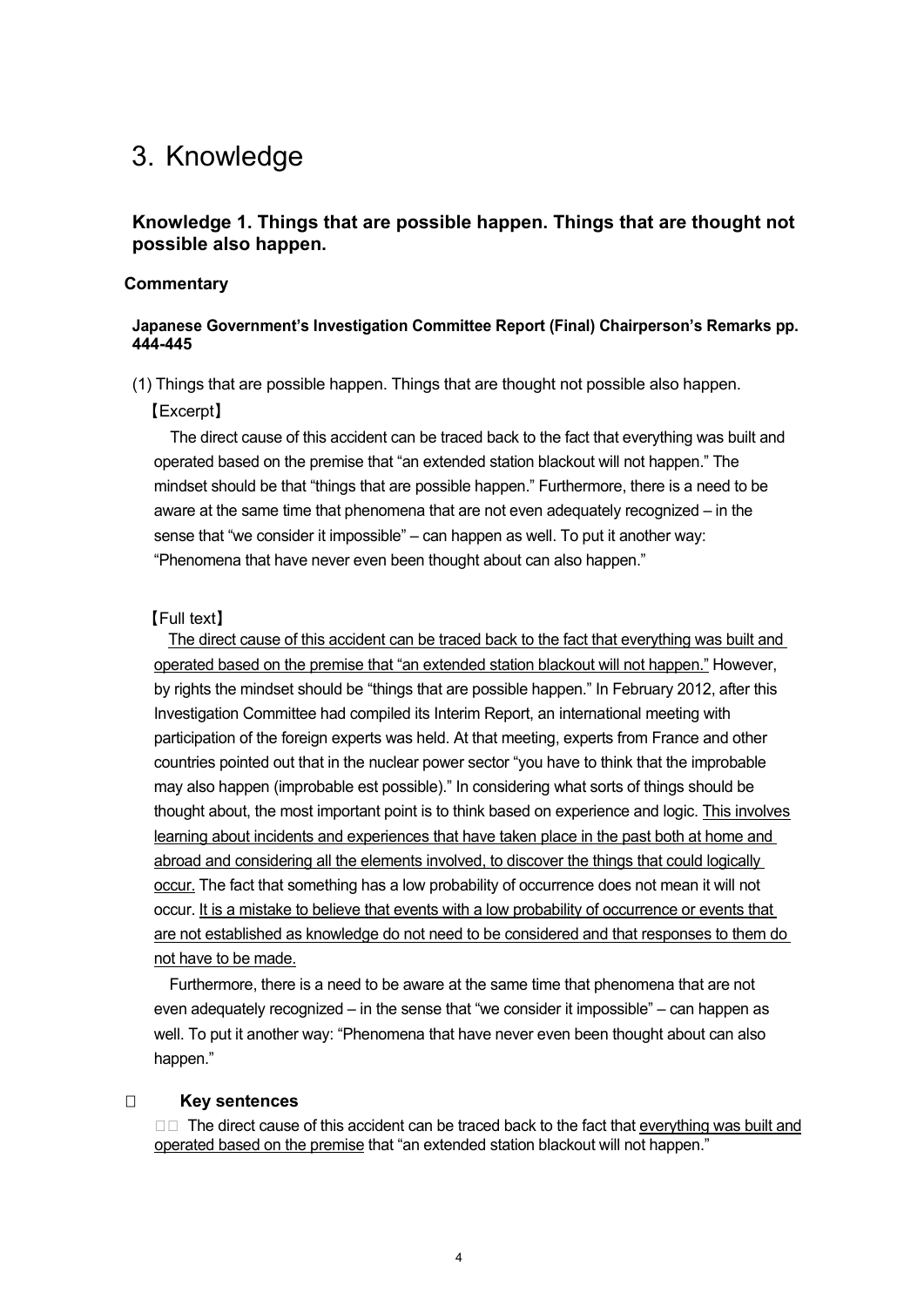□□ This involves learning about incidents and experiences that have taken place in the past both at home and abroad.

 $\square$  and considering all the elements involved, to discover the things that could logically occur.

 $\square \square$  It is a mistake to believe that events with a low probability of occurrence or events that are not established as knowledge do not need to be considered and that responses to them do not have to be made.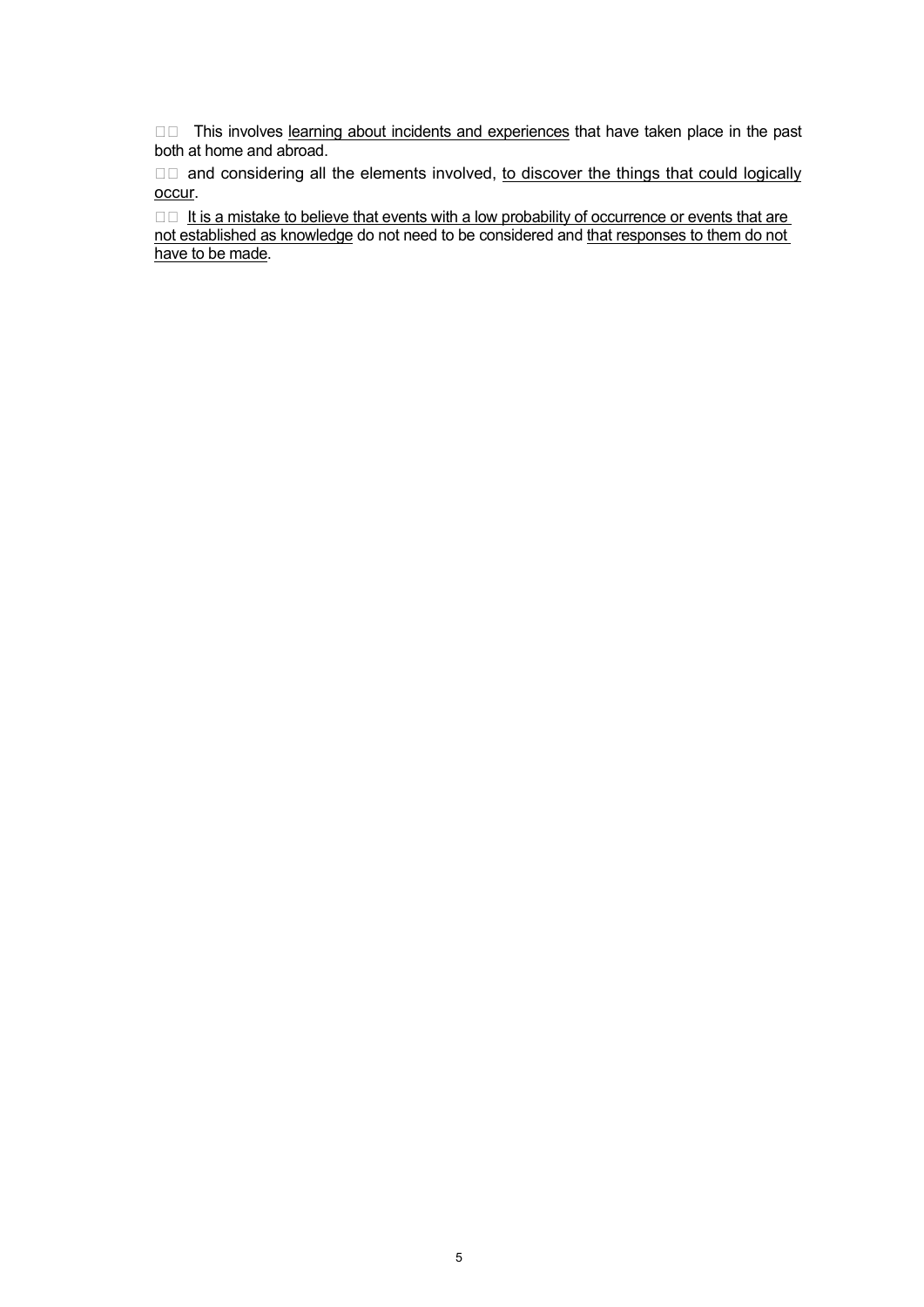## <span id="page-14-0"></span>**Knowledge 2. You cannot see things you do not wish to see. You can see what you wish to see.**

#### **Commentary**

## **Japanese Government's Investigation Committee Report (Final) Chairperson's Remarks p. 445**

(2) You cannot see things you do not wish to see. You can see what you wish to see.

#### 【Excerpt】

When people see and think about things, they tend to view only what they themselves consider agreeable and only the course they are trying to take; they cannot see things they do not want to see or things that are inconvenient. There is a need to be constantly selfaware that one's views are biased not only by one's own interests but by the various influences of the organization, society and the times that surround one, and to be conscious that something is always overlooked.

#### 【Full text】

When people see and think about things, they tend to view only what they themselves consider agreeable and only the course they are trying to take; they cannot see things they do not want to see or things that are inconvenient<sup>\*</sup>. The impact of this kind of human psychology can be glimpsed in TEPCO's natural disaster preparedness, which were not outfitted with AM measures for tsunami, and did not provide for a situation involving a simultaneous and complete loss of power at several reactor facilities. To prevent situations like this, there is a need to be constantly self-aware that one's views are biased not only by one's own interests but by the various influences of the organization, society and the times that surround one, and to be conscious that something is always overlooked.

This is even applicable to this Investigation Committee's reports. This Committee has not shed light on the complete picture of the Fukushima NPS accident – it is simply one milestone on the road to clarifying the facts of the accident. I do urge that the people striving to clarify the causes of the Fukushima NPS accident carry out follow-up checks from here on to see if there were omissions or errors, and based on those findings make ongoing efforts toward further clarifying the facts and preventing accidents.

\* In Volume III, Chapter 18 of the "The Gallic Wars," Julius Caesar's account of the successful ploy waged by his legate Sabinus against the Veneti, Caesar wrote that "fere libenter homines id quod volunt credunt" ("Men readily believe what they want to believe"). This phrase has been liberally translated as "people only see what they themselves want to see" or "people only see what they desire and want to see" and has come to be known as one of Caesar's maxims.

[Supplement] AM: Accident management

#### **Key sentences**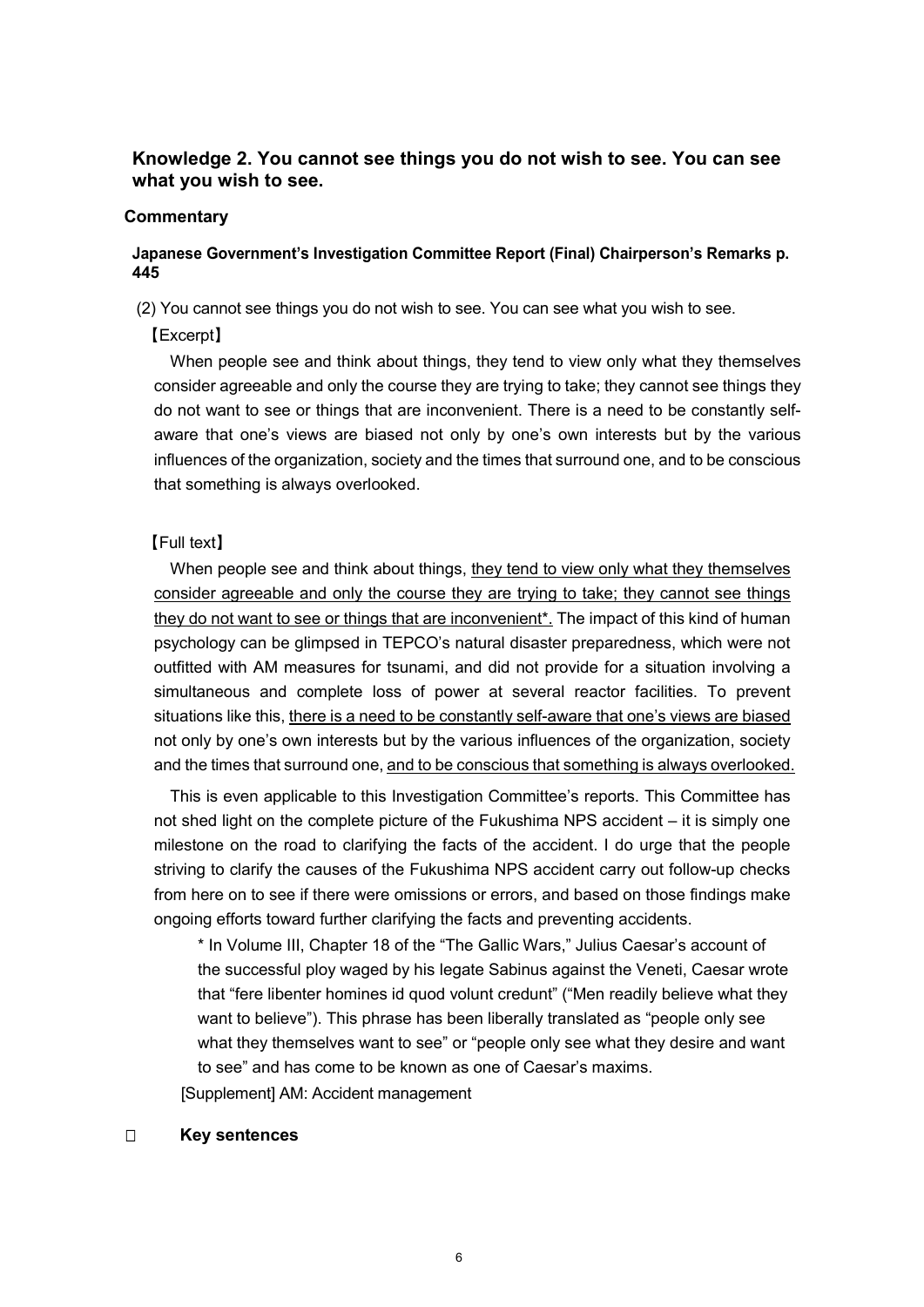$\Box$  [t]hey tend to view only what they themselves consider agreeable and only the course they are trying to take; they cannot see things they do not want to see or things that are inconvenient\*.

 $\Box$  ...there is a need to be constantly self-aware that one's views are biased...and to be conscious that something is always overlooked.

## <span id="page-15-0"></span>**Knowledge 3. Assume to the extent possible and make full preparations.**

#### **Commentary**

#### **Japanese Government's Investigation Committee Report (Final) Chairperson's Remarks pp. 445-446**

(3) Assume to the extent possible and make full preparations.

#### 【Excerpt】

It is vital to take preventative measures for accidents and disasters by constantly reviewing what is possibly assumable, without adhering tenaciously to assumptions made at a previous point in time. It is likewise essential to make adequate preparations based on the mindset that circumstances that have not even been thought of up to now can occur.

【Full text】

It is important to assume to the extent possible and to prepare fully. It is also necessary to acknowledge the possibility that things may happen that have not even been thought of and make provisions so that they do not reach the point of becoming worst-case scenarios. In the Fukushima NPS accident, the result of investigations show that substantial provisions had been made against earthquakes and it was not possible to confirm that key facilities had stopped functioning as a result of the earthquake itself, but it is conceivable that because preparations were not in place for a scenario in which the site was struck by a tsunami that exceeded assumptions, responses to the situation could not be made, and this resulted in the major accident. If new knowledge – even if not fully confirmed – had been taken on board, with tsunami assumptions revised and adequate preparations made accordingly, or if adequate preparations had been made for the advent of unforeseen circumstances, there is a possibility the situation would not have escalated into a major accident of this level.

It is easy to say things like this in hindsight, but extremely difficult to adopt this mindset at a time when nothing is actually happening. Nonetheless, it is vital to take preventative measures for accidents and disasters by constantly reviewing what is possibly assumable, without adhering tenaciously to assumptions made at a previous point in time, such as at the design stage. It is likewise essential to make adequate preparations based on the mindset that circumstances that have not even been thought of up to now can occur.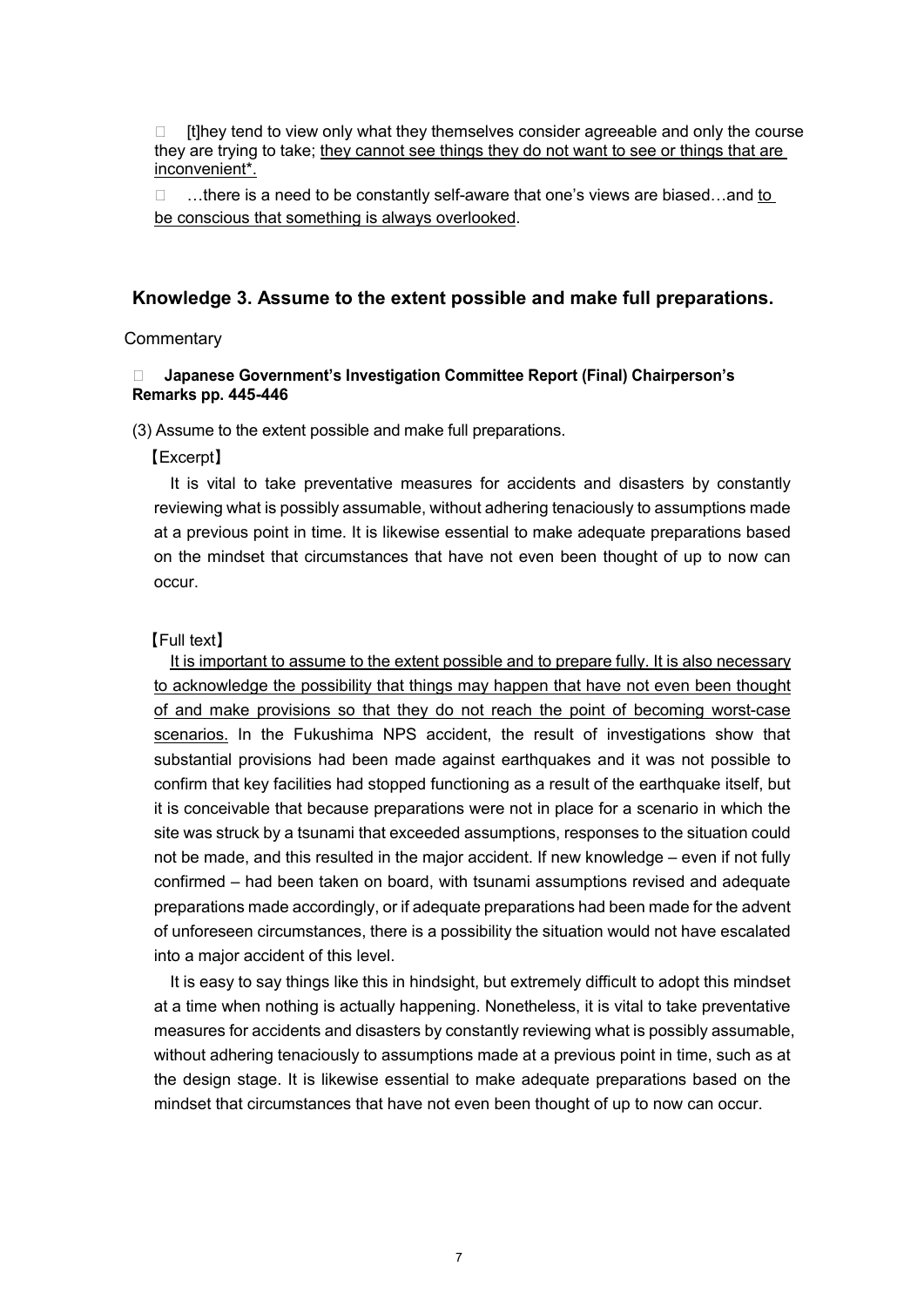- D Key sentences
	- □□ It is important to assume to the extent possible and to prepare fully. It is also necessary to acknowledge the possibility that things may happen that have not even been thought of and make provisions so that they do not reach the point of becoming worst-case scenarios.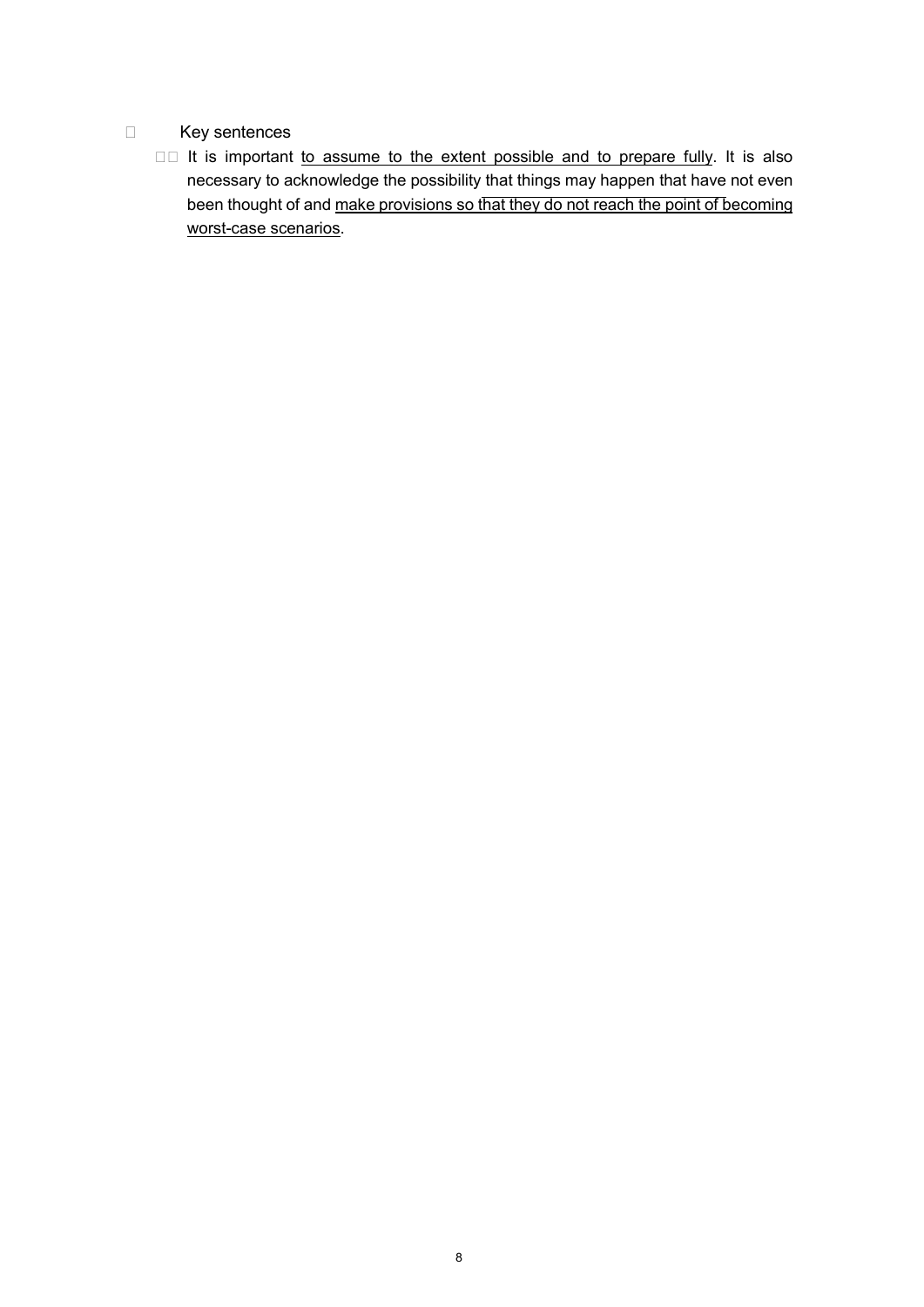## <span id="page-17-0"></span>**Knowledge 4. Creating a framework alone does not mean it will function. Frameworks can be constructed but goals not collectively shared.**

### **Commentary**

#### **Japanese Government's Investigation Committee Report (Final) Chairperson's Remarks**

(4) Creating a framework alone does not mean it will function. Frameworks can be constructed but goals not collectively shared.

## 【Excerpt】

Operators, regulatory-related institutions and regional municipalities had each created frameworks to respond to nuclear accidents in a formal sense, but when an accident ultimately occurred those responses were found to be flawed in places. Conceivably, that was because the members of those organizations were not fully conscious of what those frameworks' goals were, and what they had been entrusted with by society. It is necessary to create an atmosphere in which each member of an organization is constantly thinking about what they have been entrusted with by society, what position they occupy in the organization overall, and how their job affects the organization overall.

## 【Full text】

Operators, regulatory-related institutions and regional municipalities had each created frameworks to respond to nuclear accidents in a formal sense, but when an accident ultimately occurred those responses were found to be flawed in places. Conceivably, that was because the members of those organizations were not fully conscious of what those frameworks' goals were, and what they had been entrusted with by society. Without creating an environment in which each member is conscious of what they have to do as a personal issue, even if a framework is created it will not function as one whole. That is because its goals are not collectively shared. The fact that SPEEDI's system, constructed for times of emergency, was not used for the evacuation strategy is most certainly an example of this.

In order to ensure sharing goals by all members of an organization, it is necessary to create an atmosphere in which each member is constantly thinking about what they have been entrusted with by society, what position they occupy in the organization overall, and how their job affects the organization overall. Furthermore, education and training are needed in order to maintain that atmosphere. Social management must be undertaken to ensure that each member is precisely aware of the matters that society has entrusted them with.

#### Key sentences

 Without creating an environment in which each member is conscious of what they have to do as a personal issue, even if a framework is created it will not function as one whole. That is because its goals are not collectively shared.

 $\Box$  In order to ensure sharing goals by all members of an organization, it is necessary to create an atmosphere in which each member is constantly thinking about what they have been entrusted with by society, what position they occupy in the organization overall, and how their job affects the organization overall.

 Furthermore, education and training are needed in order to maintain that atmosphere. Social management must be undertaken to ensure that each member is precisely aware of the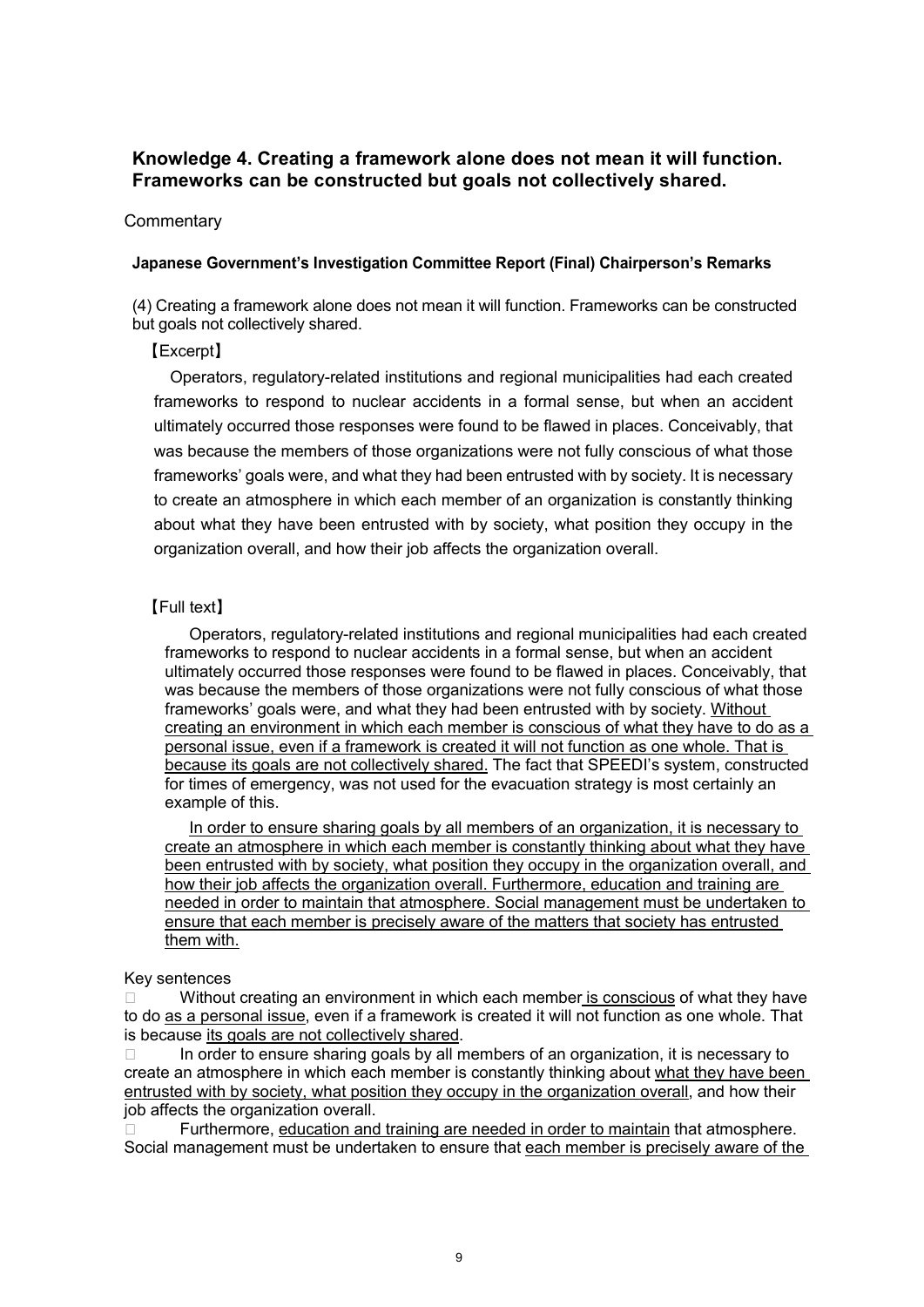matters that society has entrusted them with.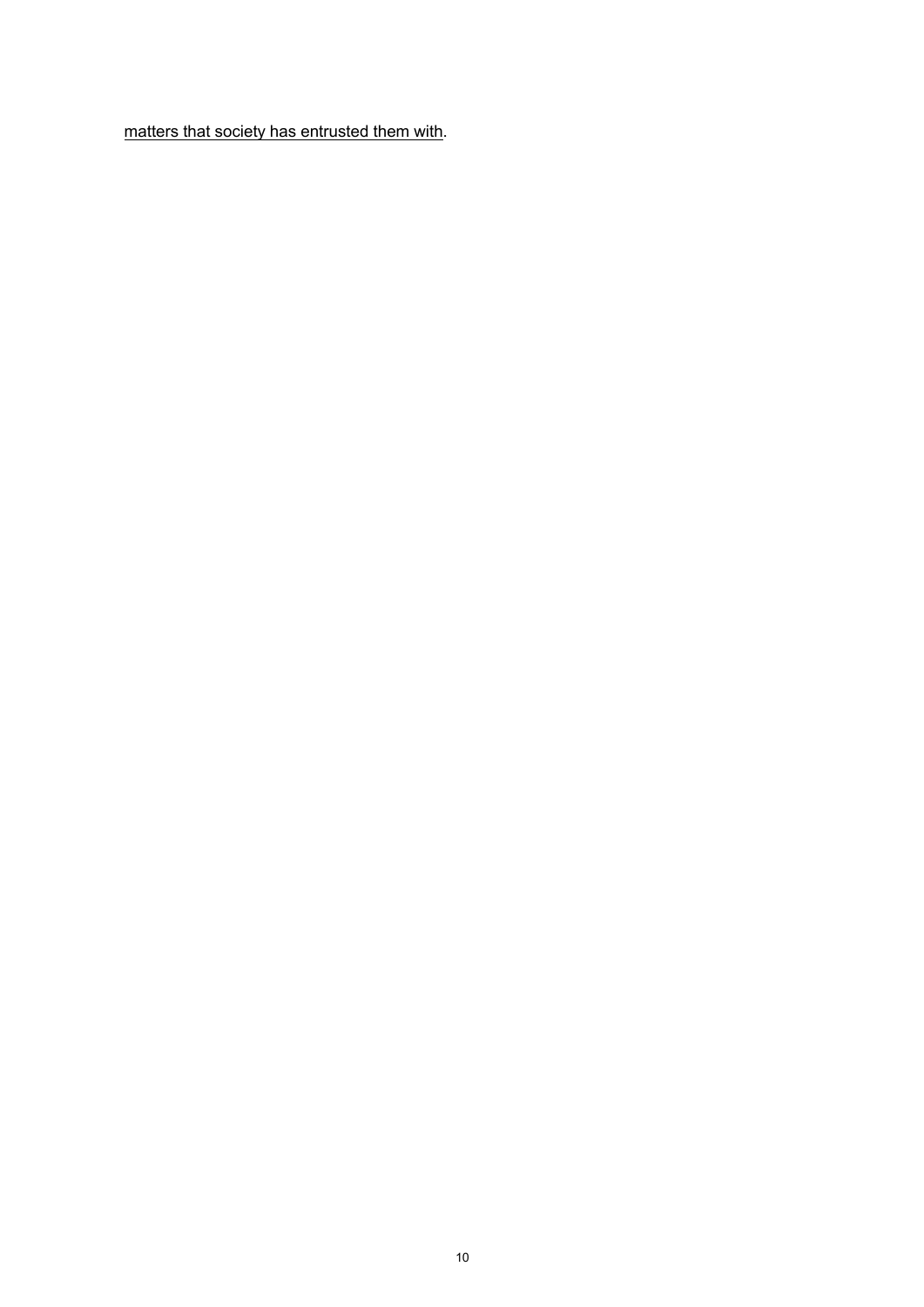## <span id="page-19-0"></span>**Knowledge 5. Everything changes, respond flexibly to changes.**

### **Commentary**

### **Japanese Government's Investigation Committee Report (Final) Chairperson's Remarks pp. 446-447**

(5) Everything changes, respond flexibly to changes.

## 【Excerpt】

When given conditions are considered to be fixed, then detailed and (superficially at least) commendable responses are possible. However, given conditions are constantly changing, and unless responses that meet those changes are constantly sought out, they become inconsistent with the actual circumstances. The only way is to consider that all matters will change, pay scrupulous attention to observation, show humility in being open to external ideas, and continue to respond appropriately.

## 【Full text】

When given conditions are considered to be fixed, then detailed and (superficially at least) commendable responses are possible. However, given conditions are constantly changing, and unless responses that meet those changes are constantly sought out, they become inconsistent with the actual circumstances. For example, as a result of progress that had been made in investigative research on earthquakes and tsunami, a theory had emerged that it was possible an earthquake and tsunami on a larger scale than had previously been considered could occur off the coast of Fukushima Prefecture. Those concerned were aware of this new theory, and had taken measures of sorts, but from the standpoint of preventing the disaster, ultimately those measures came up short. From here on, the only way to stop situations such as this from happening is to consider that all matters will change, pay scrupulous attention to observation, show humility in being open to external ideas, and continue to respond appropriately.

- □ Key sentences
	- $\Box$  [G]iven conditions are constantly changing, and unless responses that meet those changes are constantly sought out, they become inconsistent with the actual circumstances.

 $\Box$  [T]o consider that all matters will change, pay scrupulous attention to observation, show humility in being open to external ideas, and continue to respond appropriately.

## <span id="page-19-1"></span>**Knowledge 6. Acknowledge that risks exist, and create a culture in which it is possible to debate the risks head on.**

## **Commentary**

**Japanese Government's Investigation Committee Report (Final) Chairperson's Remarks p. 447**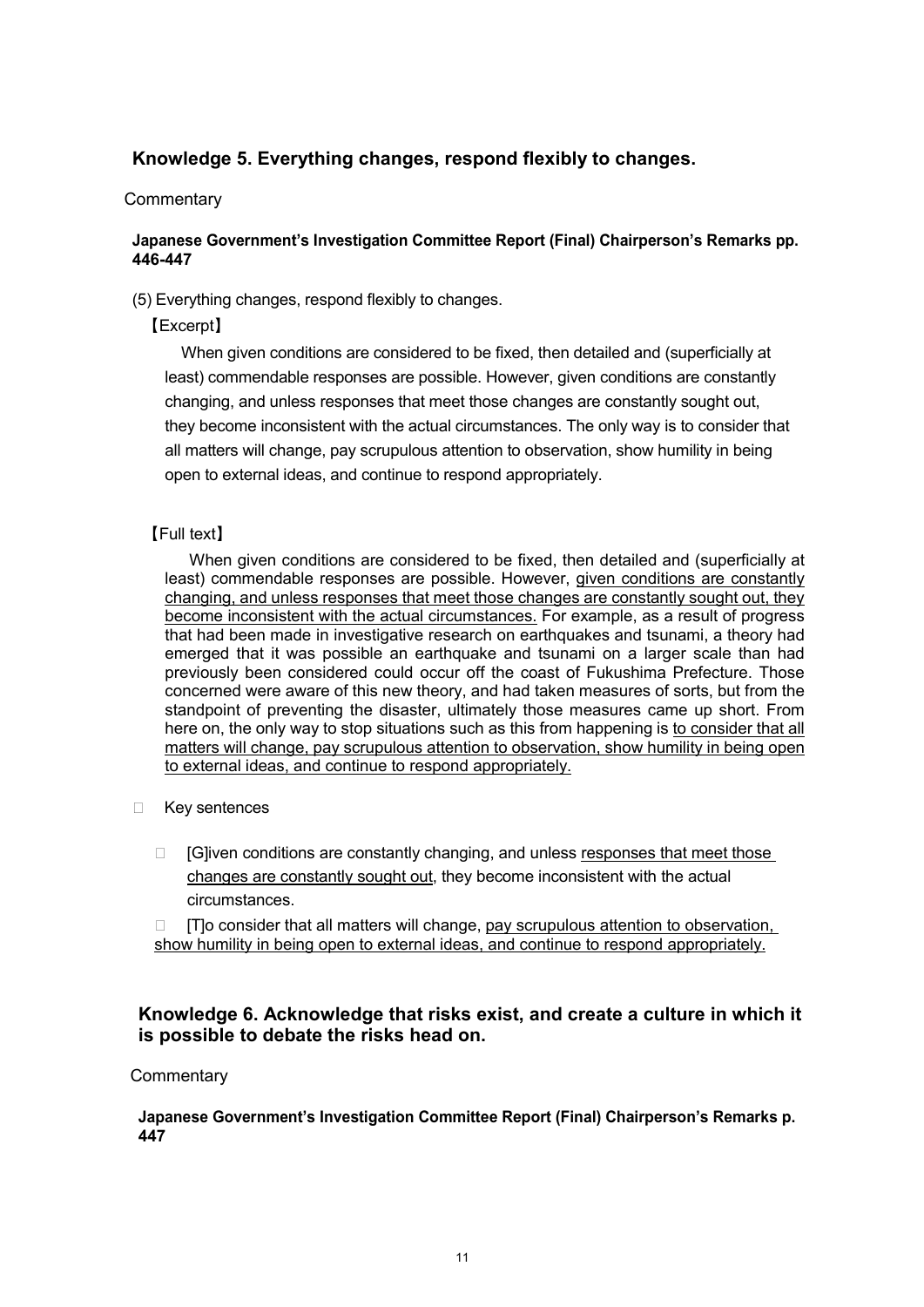(6) Acknowledge that risks exist, and create a culture in which it is possible to debate the risks head on.

## 【Excerpt】

Asserting that risks should be completely excluded despite the fact that no-one is capable of foreseeing completely what type of situations may arise is dangerous in that it may lead to creating "a safety myth" in which the existence of unlikely risks is ruled out. Without creating a culture in which risks are acknowledged as risks, and in which it is possible to debate those risks head on, major risks end up being shrouded in a veil of safety and left unresolved.

#### 【Full text】

Refusing to permit the existence of risks and reasoning that they should be completely excluded seems at a glance a sincere way of thinking, but on occasions this does not match reality. Asserting that risks should be completely excluded despite the fact that noone is capable of foreseeing completely what type of situations may arise is dangerous in that it may lead to creating "a safety myth" in which the existence of unlikely risks is ruled out. Nuclear power has an extremely high energy density, and is essentially dangerous, yet it cannot be denied that in spite of that, attempts have been made to promote the use of nuclear power as an energy source with no risks in order to dispel society's unease. Nuclear emergency response manuals were not equipped to deal with a large-scale disaster such as this one, and emergency response drills prior to the event were also insufficient, and in this and other ways the nuclear emergency preparedness was inadequate. There is no denying that the misguided perception that a major accident in which large quantities of radioactive material would be released could not happen at Japan's nuclear power stations formed a backdrop to that inadequacy.

Denying the existence of risks will not only lead to a rigid mindset that becomes out of sync with the actual situation, it also makes it impossible to take the disaster-prevention and disaster-mitigation measures truly necessary. Trying to exclude risks completely generates unnecessary costs, and it also becomes impossible to discuss and carry out disaster-management measures in order to prevent damages from growing and alleviate their impact once risks end up becoming actualized. Without creating a culture in which risks are acknowledged as risks, and in which it is possible to debate those risks head on, major risks end up being shrouded in a veil of safety and left unresolved, and this is a pattern not limited to nuclear power.

That being the case, when examining one matter it becomes necessary to look directly and simultaneously at the benefits and risks it brings, and to make a judgment while undertaking a balanced consideration of those factors. At that point, if opposing ideas are negated and the matter in question is dealt with based on one side's ideas alone without genuine debate taking place, the worst path will be followed. This severe accident demands that we Japanese change our mindset.

#### Key sentences

 $\square \square$  Asserting that risks should be completely excluded... is dangerous in that it may lead to creating "a safety myth" in which the existence of unlikely risks is ruled out.

 $\square$  There is no denying that the misguided perception that a major accident in which large quantities of radioactive material would be released could not happen at Japan's nuclear power stations formed a backdrop to that inadequacy.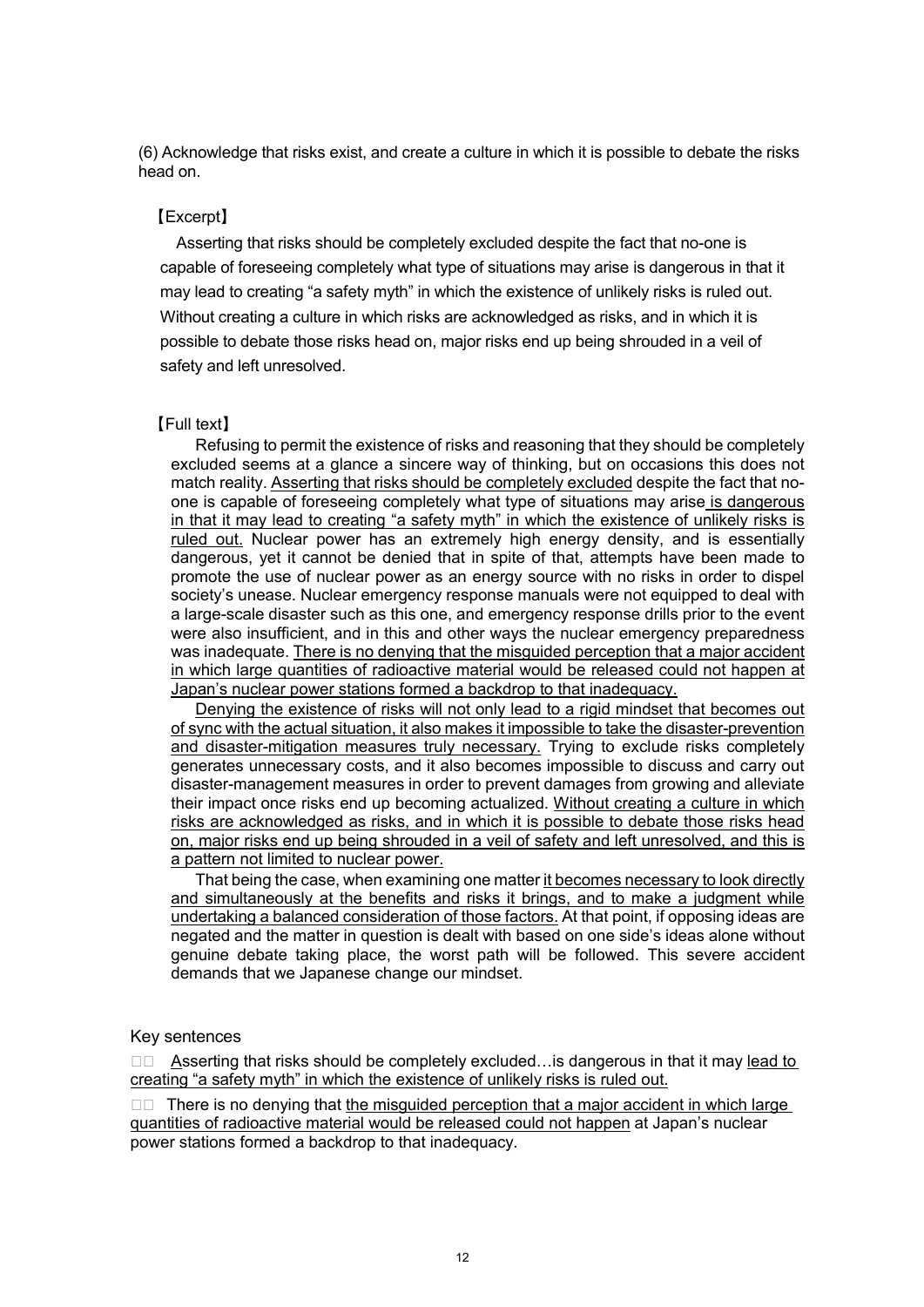Denying the existence of risks will not only lead to a rigid mindset that becomes out of sync with the actual situation, it also makes it impossible to take the disaster-prevention and disaster-mitigation measures truly necessary.

□□ Without creating a culture in which risks are acknowledged as risks, and in which it is possible to debate those risks head on, major risks end up being shrouded in a veil of safety and left unresolved, and this is a pattern not limited to nuclear power.

 $\square$  [I]t becomes necessary to look directly and simultaneously at the benefits and risks it brings, and to make a judgment while undertaking a balanced consideration of those factors.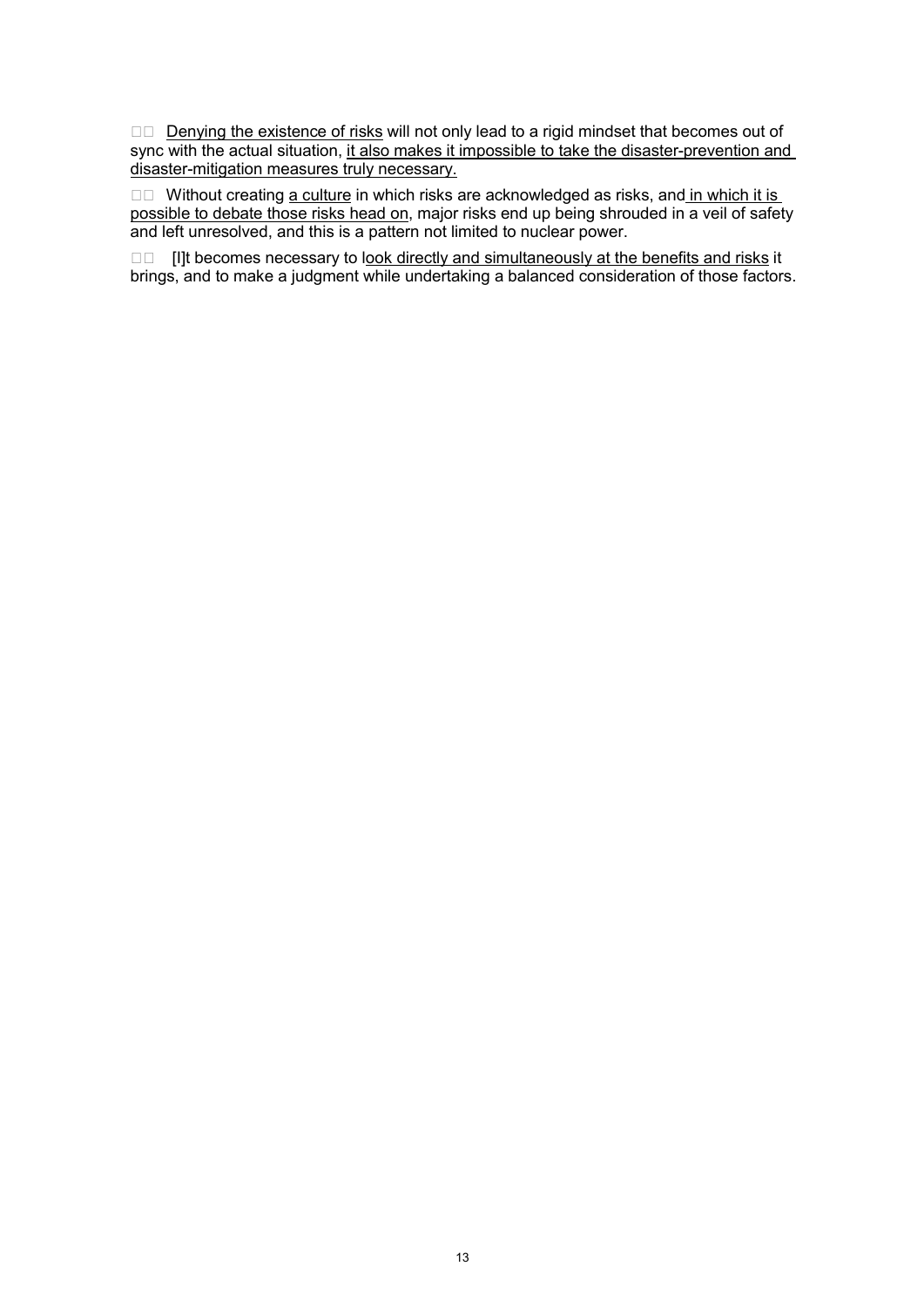<span id="page-22-0"></span>**Knowledge 7. It is vital to be conscious of the importance of making decisions and taking action while seeing with your own eyes and thinking with your own head, , and vital to cultivate such faculties.**

#### **Commentary**

#### **Japanese Government's Investigation Committee Report (Final) Chairperson's Remarks pp.**  447-448

(7) It is vital to be conscious of the importance of making decisions and taking action while seeing with your own eyes and thinking with your own head, and vital to cultivate such faculties.

#### 【Excerpt】

In dealing with an accident or disaster that is beyond the scope of assumption, it is necessary to have an attitude of thinking for yourself in order to face up to a situation, and a flexible and active way of thinking. It will be important to undertake organizational management to boost qualities and faculties such as these during ordinary (nonemergency) times, along with carrying out training and drills.

#### 【Full text】

In dealing with an accident or disaster that is beyond the scope of assumption and for which there is no manual to rely upon, the people concerned must consider the various possibilities based on the information each has at-hand, decide how they should deal with those possibilities, and take action. In this accident there were many cases in which inappropriate action was taken, but at the same time there were also a large number of cases in which people strove to overcome the situation using ingenuity and on-the-spot judgment, such as gathering together the batteries of cars in the vicinity and using them as an emergency source of power for operating measuring instruments in order to collect the minimum data in need. Responses such as this were made possible as a result of the people concerned thinking for themselves, making judgments and taking actions directed toward the outcomes they wanted to achieve. To make the optimum actions possible in a situation in which there is nothing to rely on, it is necessary to have an attitude of thinking for yourself in order to face up to a situation, and a flexible and active way of thinking. It will be important to undertake organizational management to boost qualities and faculties such as these during ordinary (non-emergency) times, along with carrying out training and drills.

#### □ Key sentences

- $\Box$  In dealing with an accident or disaster that is beyond the scope of assumption and for which there is no manual to rely upon, the people concerned must consider the various possibilities based on the information each has at-hand, decide how they should deal with those possibilities, and take action.
- $\Box$  To make the optimum actions possible in a situation in which there is nothing to rely on, it is necessary to have an attitude of thinking for yourself in order to face up to a situation, and a flexible and active way of thinking.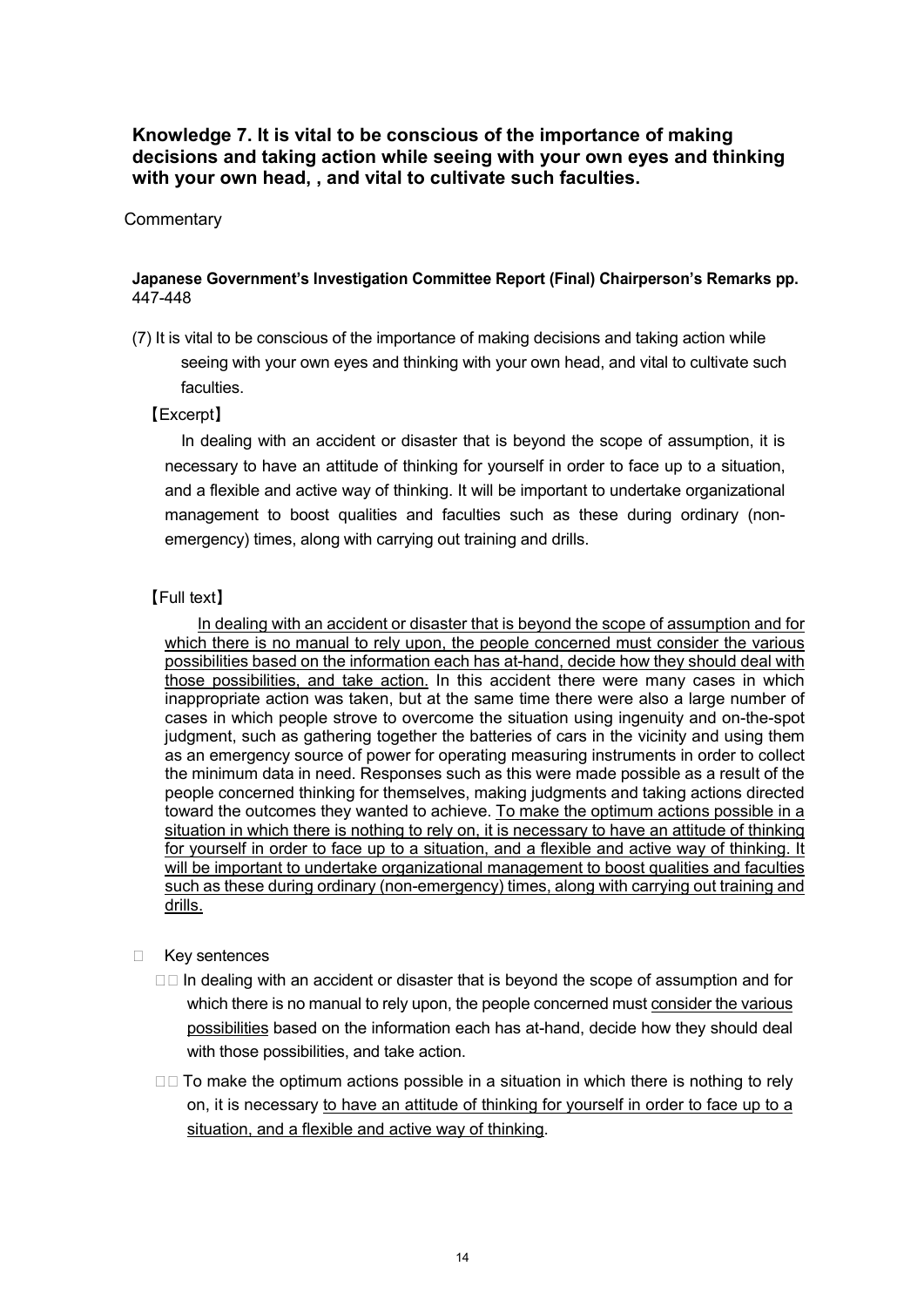□□ It will be important to undertake organizational management to boost qualities and faculties such as these during ordinary (non-emergency) times, along with carrying out training and drills.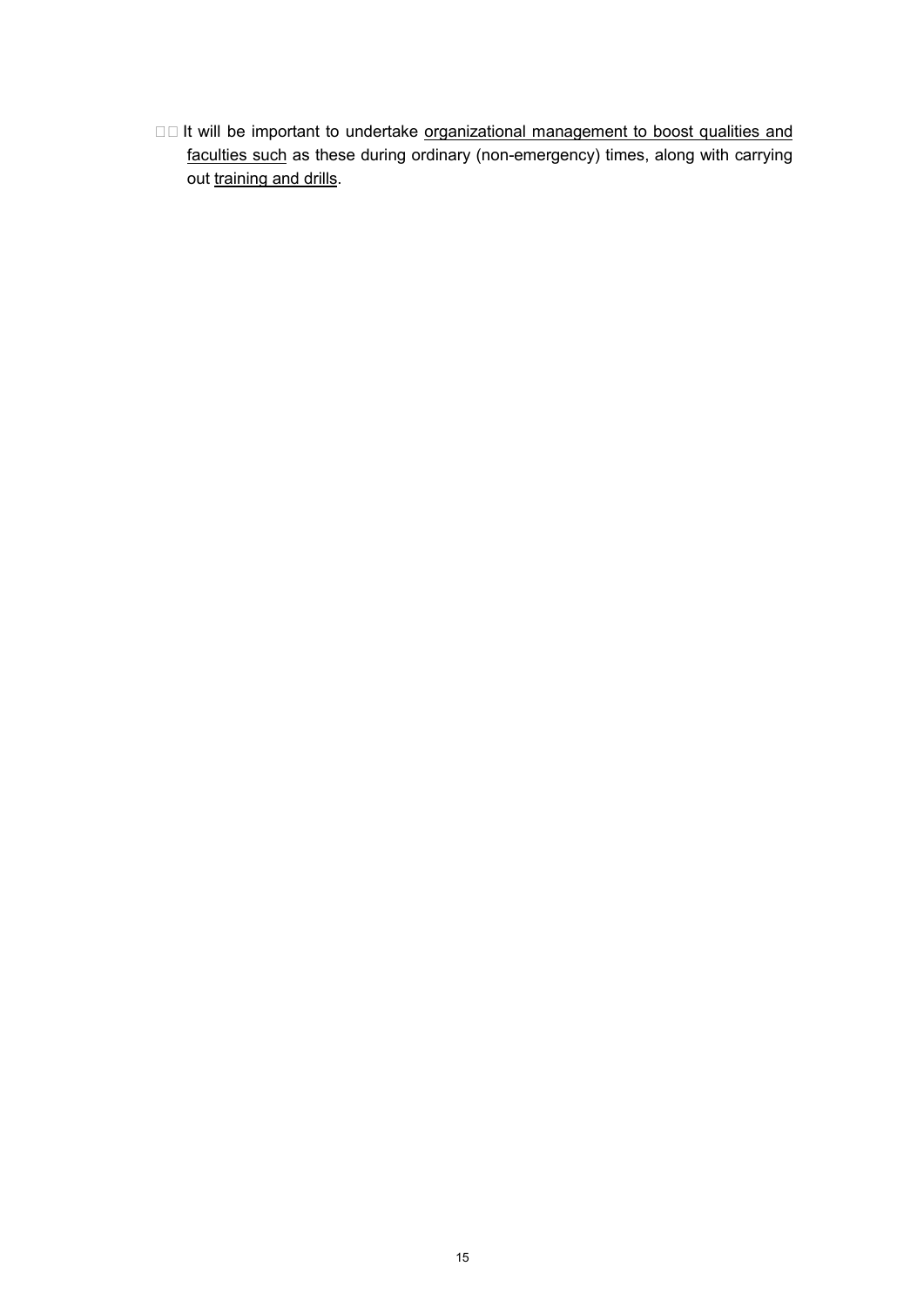## <span id="page-24-0"></span>**Knowledge 8. Other: Create an environment for employees to respond in an emergency. Make appropriate public statements and engage in appropriate public relations, and take care also when responding to overseas inquiries.**

## **Commentary**

This facet of knowledge could also have been incorporated into any of the preceding chapters. However, it is of a somewhat different nature from the perspective assumed in areas of technical expertise on-site. So, out of concern the significance of this knowledge might be lost in the details of the preceding chapters, it has been compiled into a separate Chapter 8.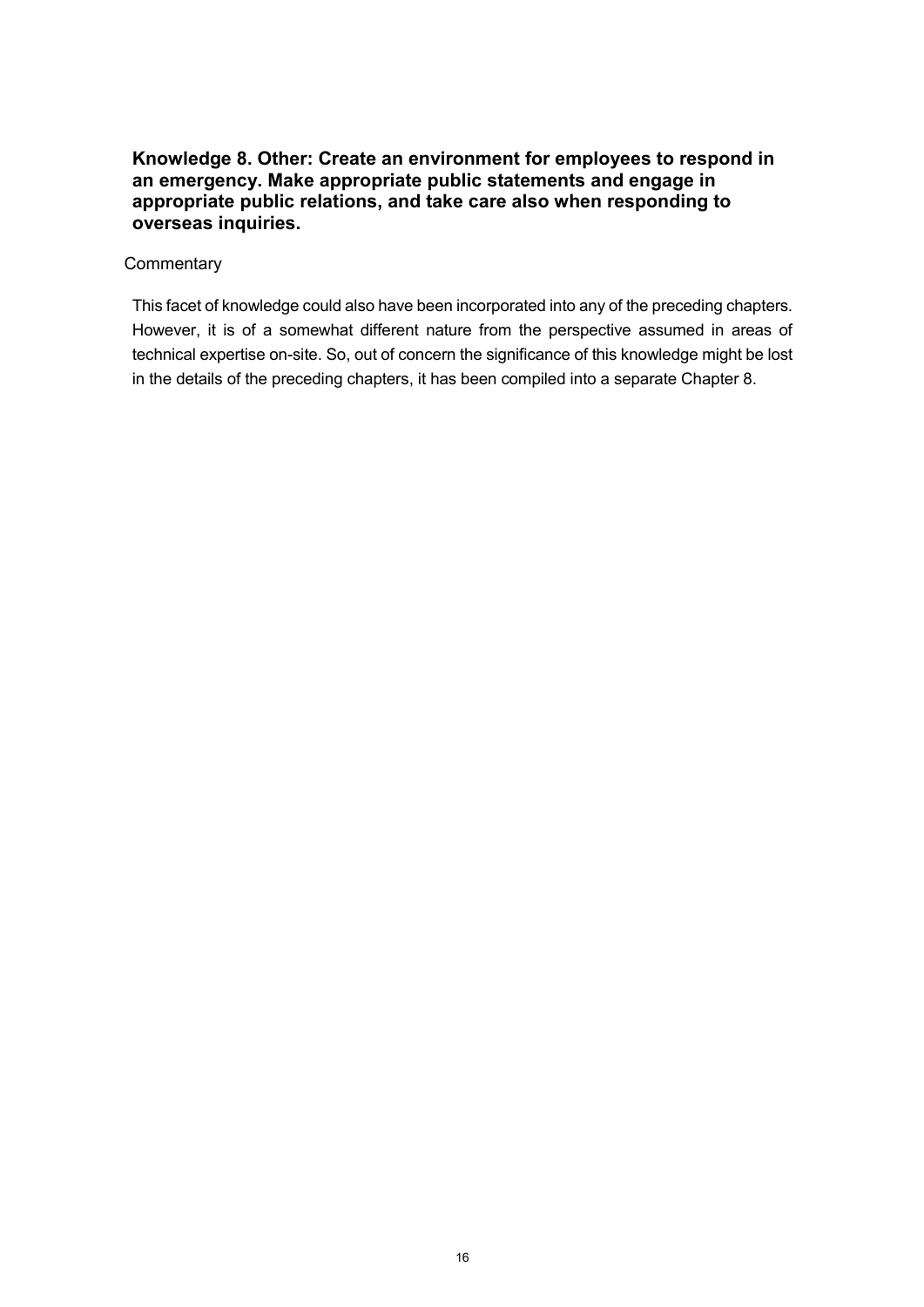## <span id="page-25-0"></span>4. Lessons

## <span id="page-25-1"></span>**Lesson 1-1 (Preconditions, occurrence probability, and establishment of knowledge) (Serial no. 1)**

**Do not equate regulatory values and design values as conditions sufficient for ensuring safety, but verify design assumptions and history of the location site, and bear in mind that events exceeding the given conditions, events having a low probability of occurrence, and events for which knowledge has yet to be established may also occur.**

#### **Precepts**

#### <span id="page-25-2"></span>**1-1-1 Periodically verify plant design requirements in relation to natural phenomena as well as preconditions about natural phenomena. (Precept 1)**

Commentary: In order to understand the plant's safety limits, periodically verify design requirements of the plant in relation to natural phenomena as well as preconditions for natural phenomena used in design. In doing so, conduct an extensive and thoughtful exchange of views among specialized areas about the preconditions, relationship to hazards, and other aspects so as to share recognition of risks and link that to continuous improvement. Without realizing it, one might unexpectedly and at any time fall into the trap of assuming that the plant is safe. The operator bears primary responsibility for any accident and must not believe regulatory or design values to be conditions sufficient for ensuring safety.

## <span id="page-25-3"></span>**1-1-2 Confirm the pre-plant construction topography and foundation as well as history of any disasters. (Precept 2)**

Commentary: The pre-plant construction topography and history of the site has a considerable effect on plant design. Confirm the pre-plant construction topography and foundation as well as the history of any disasters to understand any environmental weaknesses of the location where the plant is built as well as gain greater insight into responses to natural phenomena.

## <span id="page-25-4"></span>**1-1-3 Events with a low probability of occurrence as well as uncertain events do occur. (Precept 3)**

Commentary: Events with a low probability of occurrence as well as uncertain events are things that actually do occur. If you close your eyes thinking that such events will not happen, that shuts down the thought process. It is important to consider what will happen if such an event arises. It is particularly necessary to bear in mind that natural phenomena entail tremendous uncertainty. Be aware of the uncertainties and anticipate cases where events with a low probability of occurrence or uncertain events happen so as to verify not only the frequency of core damage, but also whether or not there is potential for cliff edge effects. With regard to natural phenomena, superposition phenomenon needs to be fully understood. It is necessary to confirm whether it is possible that common factors in an internal event may simultaneously result in the loss of function of multiple components.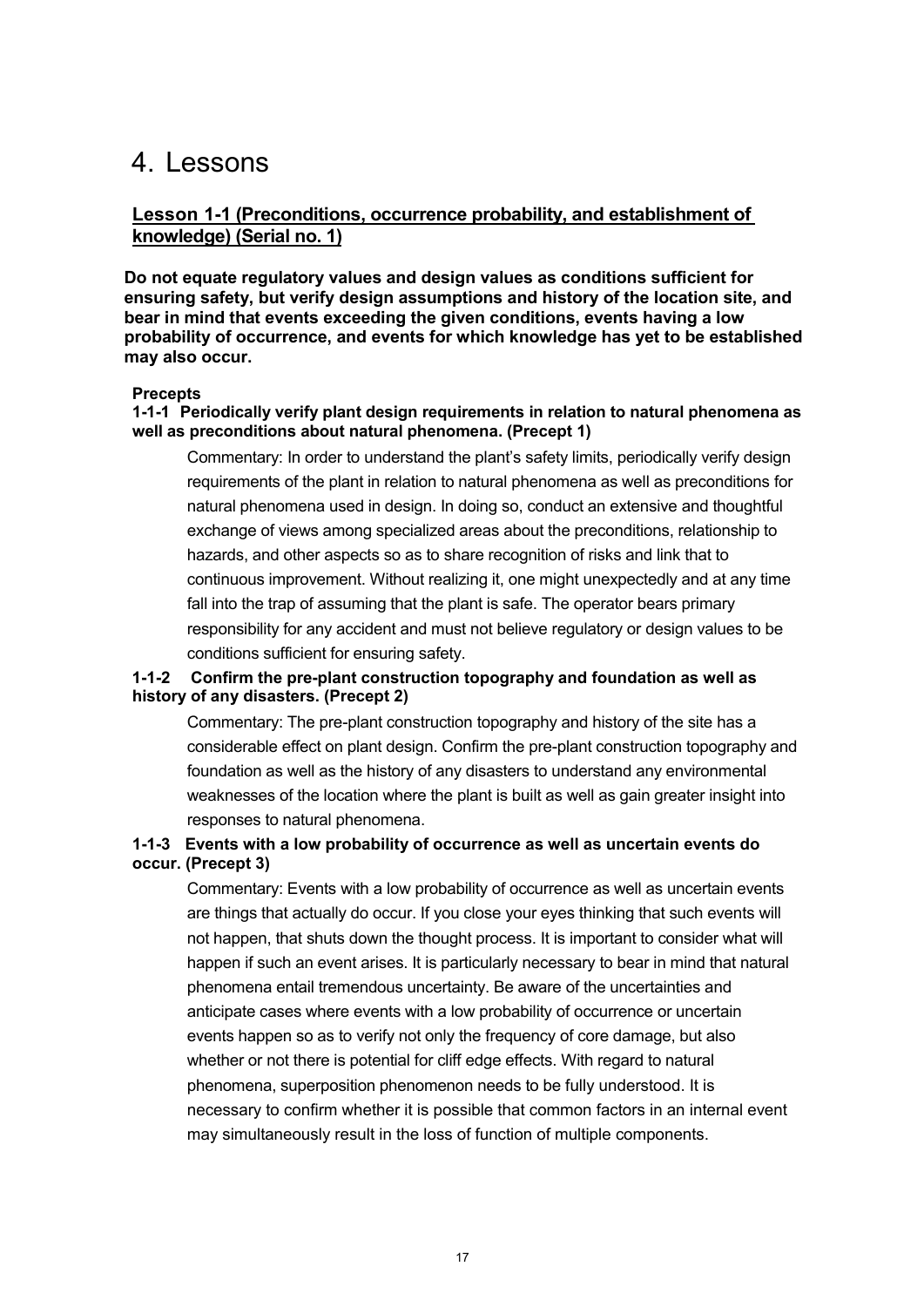## <span id="page-26-0"></span>**Lesson 1-2 (Learning from incidents and experiences) (Serial no. 2)**

**In order to respond to a variety of events, actively learn about past incidents and experiences, and analyze these on the assumption that they may also happen at your own plant. In addition, always pay attention to international trends as well as the latest knowledge, and link this information to safety improvements.**

#### **Precepts**

## <span id="page-26-1"></span>**1-2-1 Endeavor to acquire cutting-edge information about research relating to safety. (Precept 4)**

Commentary: Endeavor to acquire cutting-edge information about research relating to safety. If opinions are divided, make a judgment about whether the matter is important from the perspective of safety. Although it is difficult to verify everything that is produced including research papers published by scholarly associations and other groups, it may be possible to efficiently obtain valuable information by forming tie-ups with research institutes.

## <span id="page-26-2"></span>**1-2-2 Verify the appropriateness of recurrence prevention measures from multiple aspects. (Precept 5)**

Commentary: Verify the appropriateness of recurrence prevention measures without being restricted only to the event in question, but by considering safety assurances from multiple aspects. Unless recurrence prevention measures are confirmed to be appropriate, reliably function, and lead to an overall reduction in risk for all conceivable assumptions, they may instead become a hindrance. One effective step is also to research international trends or, if necessary, conduct extensive discussions about important issues during international forums and on other occasions.

## <span id="page-26-3"></span>**1-2-3 Extensively utilize your own company's experiences, other companies' experiences, and international safety trends in improvement activities. (Precept 6)**

Commentary: In improvement activities, make extensive use of not only your own company's operating experiences, but also the operating experiences of other companies, including those in other countries and other industries as well as international safety trends. Nevertheless, it should be kept in mind that there are limits to disaster prevention measures that only take the form of preventing events from recurring.

#### <span id="page-26-4"></span>**1-2-4 Discern essential threats from cases experienced by other companies and analyze these realistically as if they may also happen at your own plant. (Precept 7)**

Commentary: Discern essential threats to safety from among events that have occurred at your own company as well as other companies, and analyze these on the premise that they may also occur at your own plant. The essence of the Fukushima Daiichi accident was the loss of all power sources, which was caused by inundation due to the tsunami. When events occurred in other countries where flooding led to inundation that caused power supplied to be lost, it was believed that a tsunami exceeding expectations would not actually strike in Japan. Therefore, attention was unable to be turned toward looking for vulnerabilities that might result from inundation.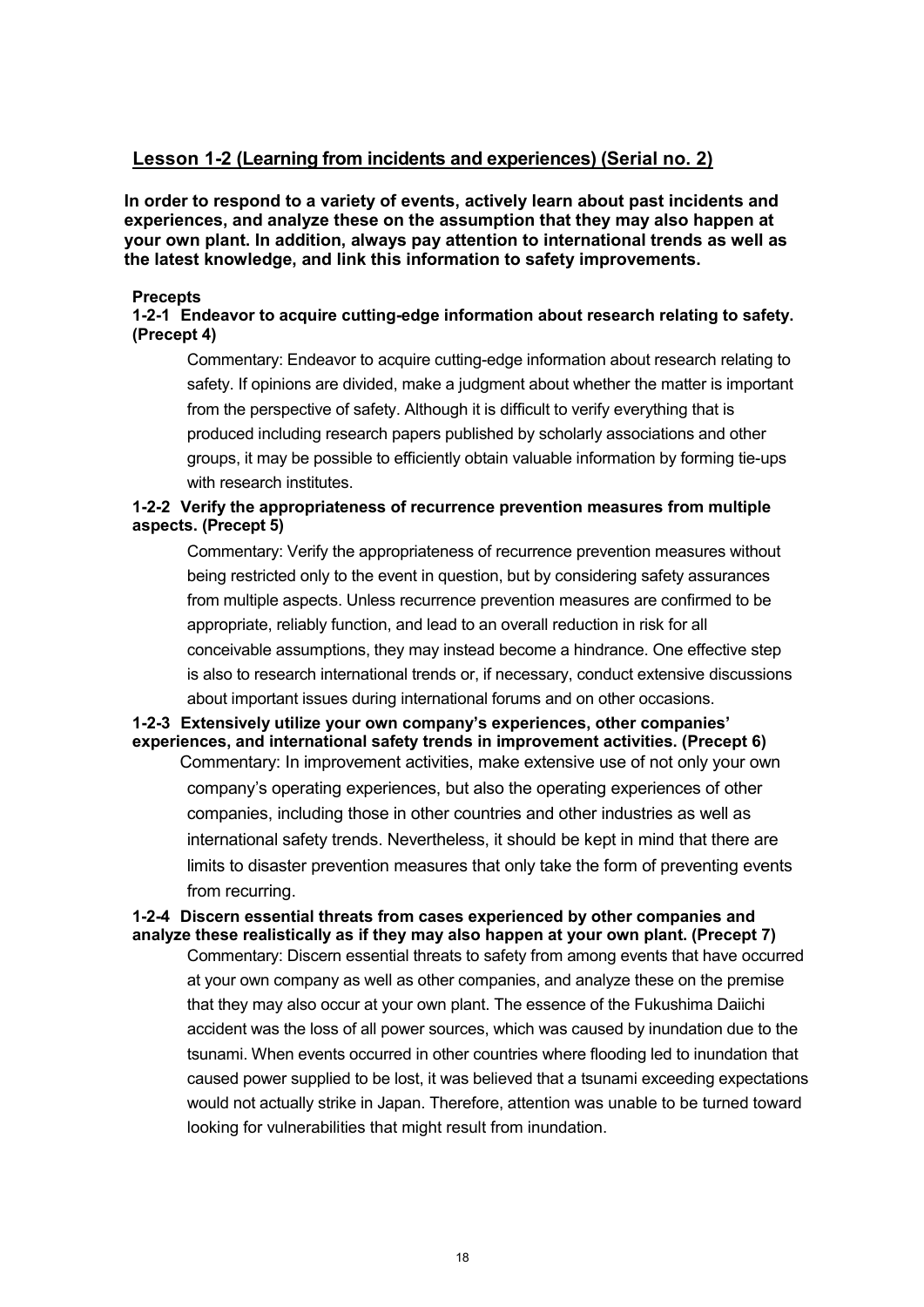## <span id="page-27-0"></span>**Lesson 1-3 (Assess risks logically) (Serial no. 3)**

**Endeavor to consider all sorts of elements about your own plant and logically detect possible risks.**

## **Precepts**

## <span id="page-27-1"></span>**1-3-1 Employ workable assessment methods and conduct no-holds-barred comprehensive risk assessments. (Precept 8)**

Commentary: Actively utilize assessment methods which are feasible at the current stage and conduct comprehensive risk assessments in which nothing is considered off-limits. Comprehensive risk assessments are a means of finding vulnerabilities in a plant and linking those to safety and disaster prevention measures, but comprehensive risk assessments are not used to promote the idea that risks are low. Also, safety goals are necessary for risk management. Confronting all risks, formulating safety and disaster prevention measures particularly in cases where these risks may bring about severe damage, and training to implement these measures may be able to eliminate or mitigate damage. This is risk management and it ultimately protects not just the organization and its members, but also the lives of residents in the community.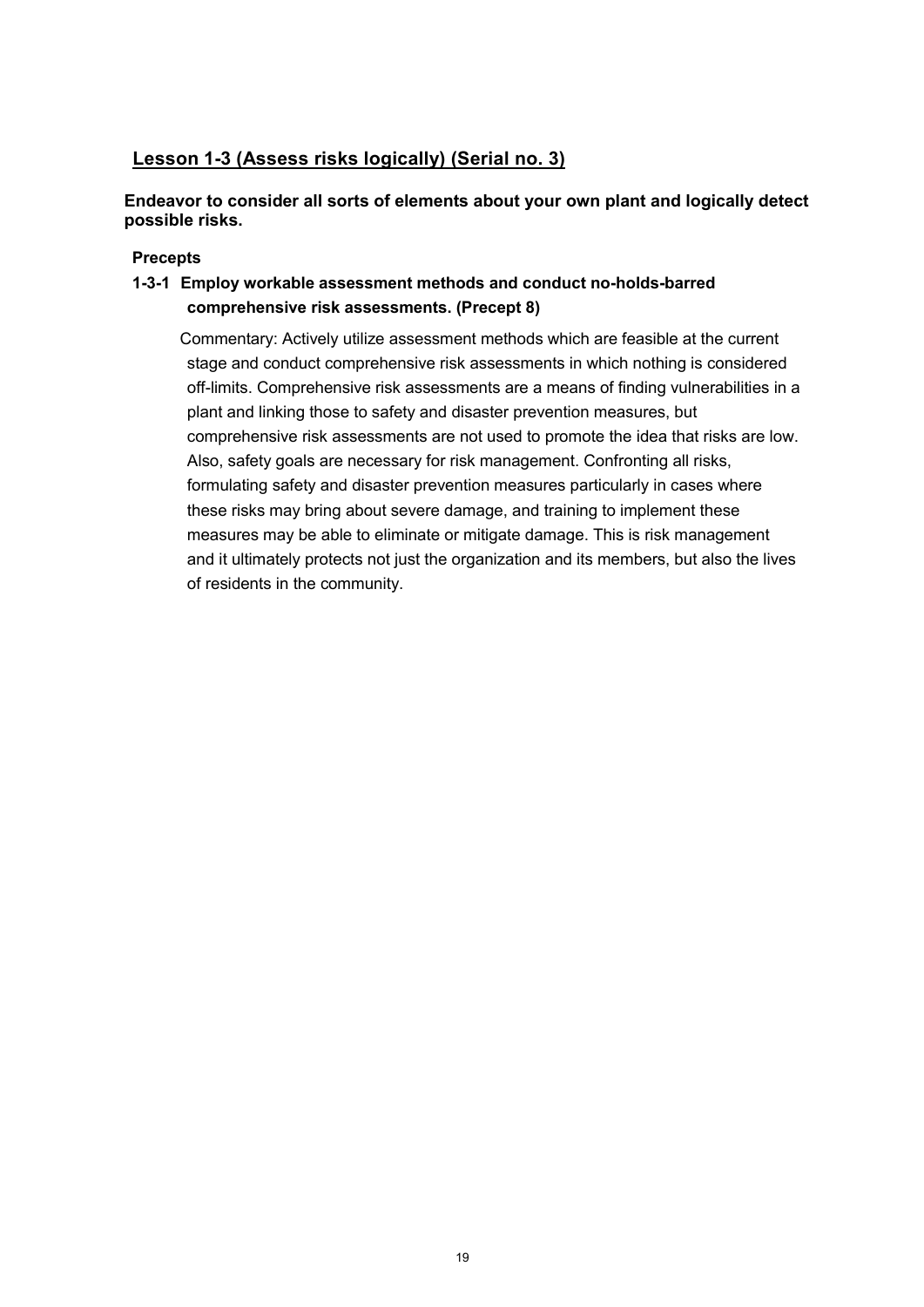## <span id="page-28-0"></span>**Lesson 2-1 (Attitude of confronting that which you do not want to see) (Serial no. 4)**

**Confirm what the limits of safety are in regard to uncertain events and those with a low probability of occurrence, including terrorism, and honestly accept the results of such assessments. Give priority to incidents where there might be significant damage, prepare effective countermeasures, and link those to preventing or reducing any damage that occurs.**

#### **Precepts**

#### <span id="page-28-1"></span>**2-1-1 Confirm the limits of safety in relation to uncertain events and those with a low probability of occurrence, and implement countermeasures. (Precept 9)**

Commentary: Confirm the limits of safety in relation to events involving uncertainty as well as those with a low probability of occurrence, and, if safety limits are exceeded, adopt some sort of countermeasures from the perspective of defense in depth. Uncertainty is inherent in natural phenomena and new knowledge, but, even so, it is important to discern the potential for a cliff edge effect. Performance goals need to be part of the quantitative safety targets for verifying safety limits and, in addition to core damage frequency, limits need to be also placed on radioactive material release amounts. Although everyone recognizes there is no assurance that incidents with a low probability of occurrence will not rise, human beings tend to think that such events will not happen.

## <span id="page-28-2"></span>**2-1-2 Give priority to the extent of the damage and prepare effective impact mitigation measures. (Precept 10)**

Commentary: Impact mitigation measures are effective for responding to a variety of unforeseen severe situations. Do not be inflexible in making determinations by turning on and off the reasoning typified in the statement: "Financially, the situation is difficult, so we are unable to afford the cost of paying for something that might never happen, or even if it does, is impossible to forecast the timing of." Give priority to incidents where there is likely significant damage and consider effective impact mitigation measures. With impact mitigation measures, there are also cases where cost is not a substantial burden.

## <span id="page-28-3"></span>**2-1-3 Honestly accept assessment results and link these to preventing and reducing any damage that might occur. (Precept 11)**

Commentary: Honestly accept assessment results, and link these to preventing or reducing any damage that might occur rather than looking for reasons not to do anything. The effort of trying to find a variety of reasons to fit the results within the current safety assessment framework might turn out to be something that puts your organization's very existence in question. In cases where assessment results are harsh, impact mitigation measures should, at the very minimum, be taken. From the perspective of disaster prevention as well as protecting the organization, it is important to confirm the limits of safety, prioritize incidents in terms of the magnitude of damage and difficulty of responding, and then make efforts to prevent or reduce any damage that might occur.

## <span id="page-28-4"></span>**2-1-4 Coordinate safety and security measures to prepare for a terrorist attack. (Precept 12)**

Commentary: The Fukushima Daiichi accident revealed the vulnerability of a nuclear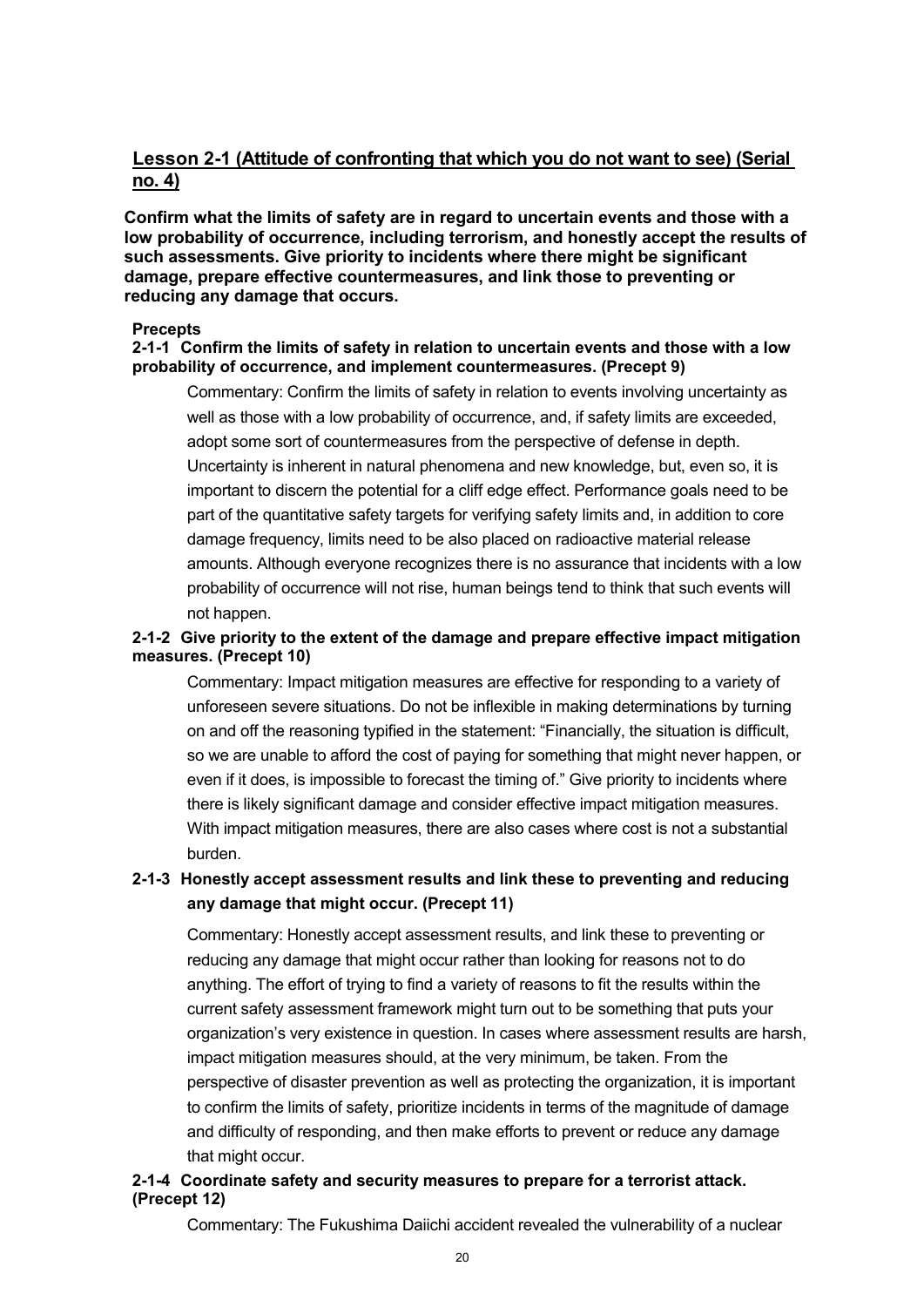power plant to terrorism. Terrorism should be regarded as a reality, and dealing with internal threats is even more serious. Safety and security need to be coordinated and practical joint training also needs to be conducted with security authorities.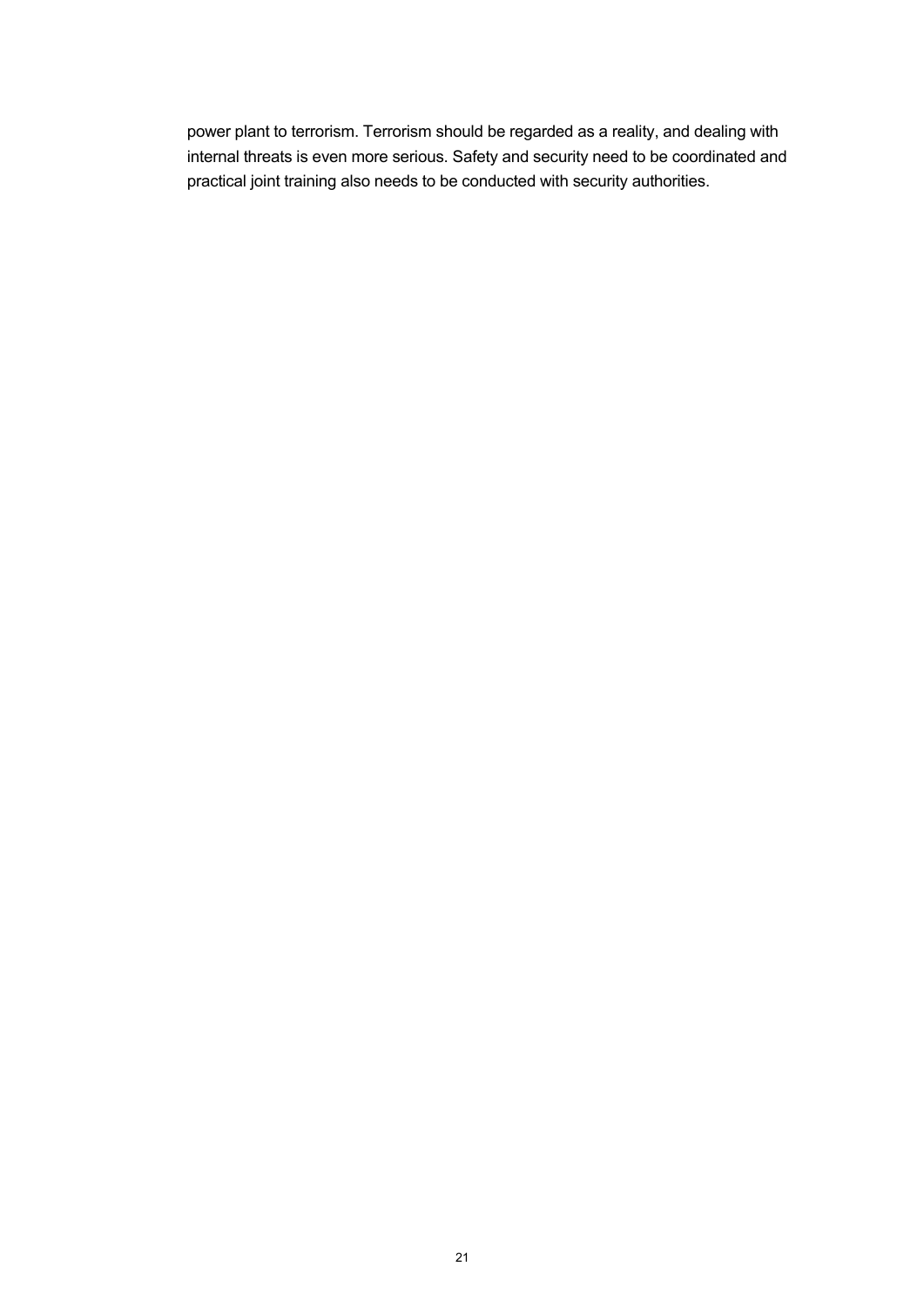## <span id="page-30-0"></span>**Lesson 2-2 (Development of a system for reducing omissions) (Serial no. 5)**

**Assume to the extent possible and, based on the concept of defense in depth, arrange systems, response procedures, facilities, and other aspects incrementally according to the assumed progression. Systematically develop practical procedures for responding as necessary during an emergency and construct an education and training system for shift crews and emergency responders to acquire emergency response knowledge and skills.**

## **Precepts**

## <span id="page-30-1"></span>**2-2-1 Systematically prepare systems, response procedures, facilities and other elements based on the concept of defense in depth. (Precept 13)**

Commentary: Even though a severe event may occur under any circumstances, anticipate its progression and systematically prepare systems, response procedures, facilities, and other elements in an incremental manner. Design basis events entail uncertainty involved in any assumptions, and preparations are needed to address events deviating from these. For management of a severe accident (Level 4), countermeasures need to be considered from a standpoint independent of Level 3 (design). Even though assumptions are made to the extent possible, there is the chance that these assumptions may be exceeded. However, practical applications will be feasible if we anticipate situations to the extent that they entail very severe assumptions.

## <span id="page-30-2"></span>**2-2-2 Develop practical procedures systematically for responding as necessary during an emergency. (Precept 14)**

Commentary: Systematically prepare practical procedures that are closely integrated with facility design for responding as necessary during an emergency. A system of practical procedures will serve as preparation for responding to events exceeding the design basis.

## <span id="page-30-3"></span>**2-2-3 Construct a systematic education and training framework so that personnel may acquire knowledge and skills for emergency response. (Precept 15)**

Commentary: Construct a systematic education and training framework for shift personnel and emergency responders to acquire emergency response knowledge and skills. The preparation of training materials as well as provision of training and exercises using a systematic approach will make it possible for personnel to develop the ability to respond to a variety of situations.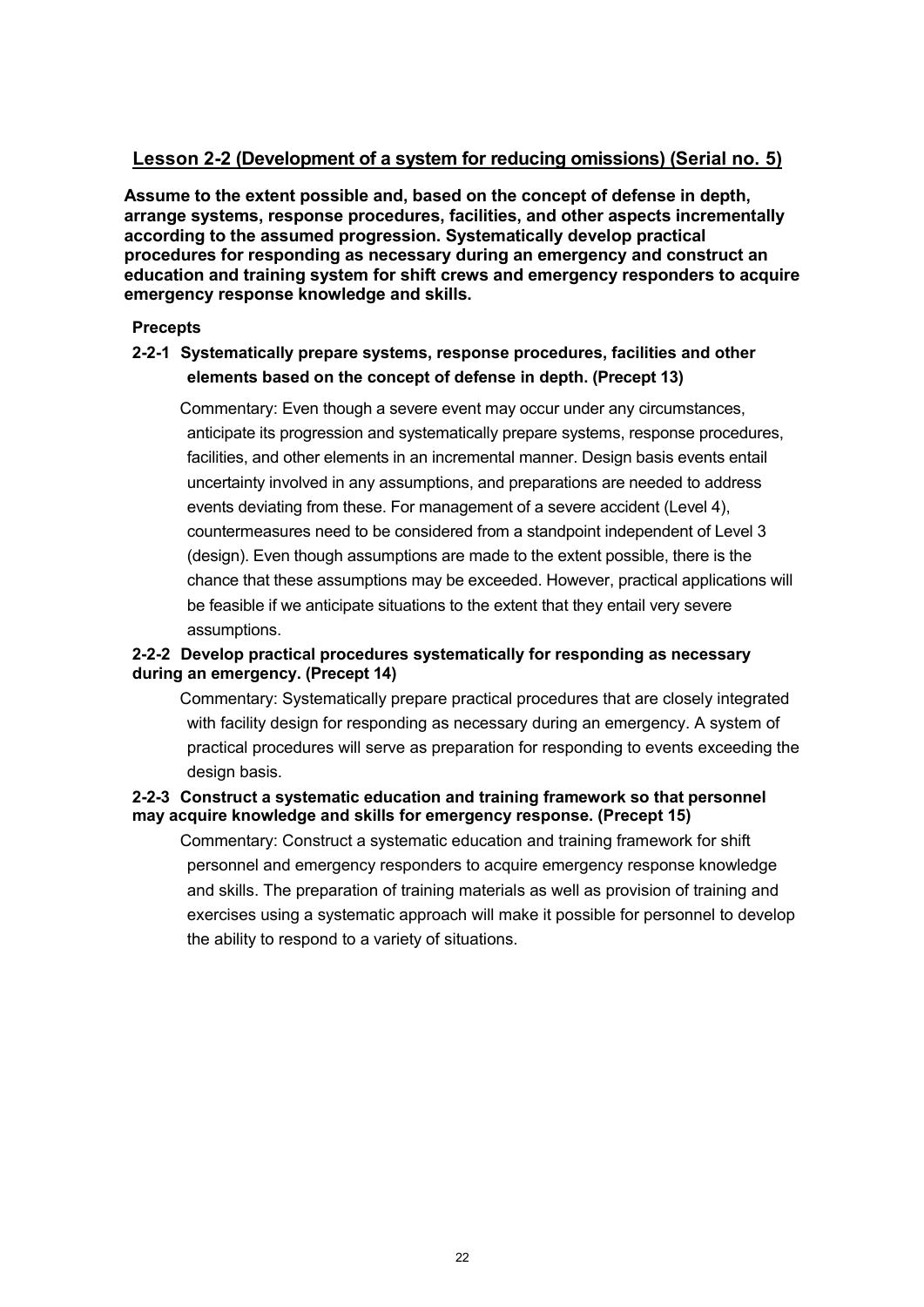## <span id="page-31-0"></span>**Lesson3-1 (Improvement of facility and system reliability) (Serial no. 6)**

**Improve the reliability of important facilities as well as telecommunication equipment so that, even if an unforeseen situation occurs, it will not turn into a worst-case scenario. Also, assess from multiple perspectives whether interlocks and other safety systems might not conversely increase risk.**

## **Precepts**

#### <span id="page-31-1"></span>**3-1-1 Consider waterproofing measures and inundation countermeasures when installing power sources and other important facilities. (Precept 16)**

Commentary: Consider waterproofing measures and inundation countermeasures when installing power sources and other important facilities. At Fukushima Daiichi, despite being on a belowground level, power distribution panels, which had been installed in the basement and subbasement, as well as air intake louvers which were inundation pathways, and other facilities escaped being flooded if they had been installed higher than the flood level height. Also, do not forget the installation of waterproofing measures, portable power supplies, and other such measures and devices. When not only tsunami but also typhoons, storm surge, and other such severe natural phenomena are considered, inundation countermeasures are essential in cases where power supplies and other important facilities of a plant located along the coastline are installed on a belowground level. Also, just because something is on the first level (ground level) is not reason to feel at ease.

### <span id="page-31-2"></span>**3-1-2 Enhance reliability by improving seismic performance, multiplexing, diversifying, ensuring independence, and other measures. (Precept 17)**

Commentary: Enhance the reliability of systems, facilities, and equipment necessary during an emergency by improving seismic performance, multiplexing, diversifying, ensuring independence, and other measures. When enhancing reliability, improve the reliability of the system including related equipment as well. When multiplexing systems, there is a tendency to arrange the systems in positions subject to similar conditions. Placing equipment in similar conditions means creating vulnerabilities to common factors. Reliability is enhanced just by changing the level on which the facility or equipment is installed.

### <span id="page-31-3"></span>**3-1-3 Diversify telecommunication systems and also consider measures for recovery of such systems. (Precept 18)**

Commentary: Diversify telecommunications systems. Also, consider measures for restoring telecommunication systems during an emergency disaster. Ensuring the means to communicate during a disaster is a top priority. Telecommunication systems may be diversified using pagers, landline telephones, mobile phones, PHS, VHS radio handsets, and other tools, but we tend to forget to consider recovery methods. It is also necessary to develop communication systems and other tools for use when wearing full face masks.

## <span id="page-31-4"></span>**3-1-4 From multiple perspectives, assess whether any risks are present in safety systems. (Precept 19)**

Commentary: Assess safety systems from multiple perspectives, considering whether there are any blind spots in safety systems as well as whether interlocks, valves, and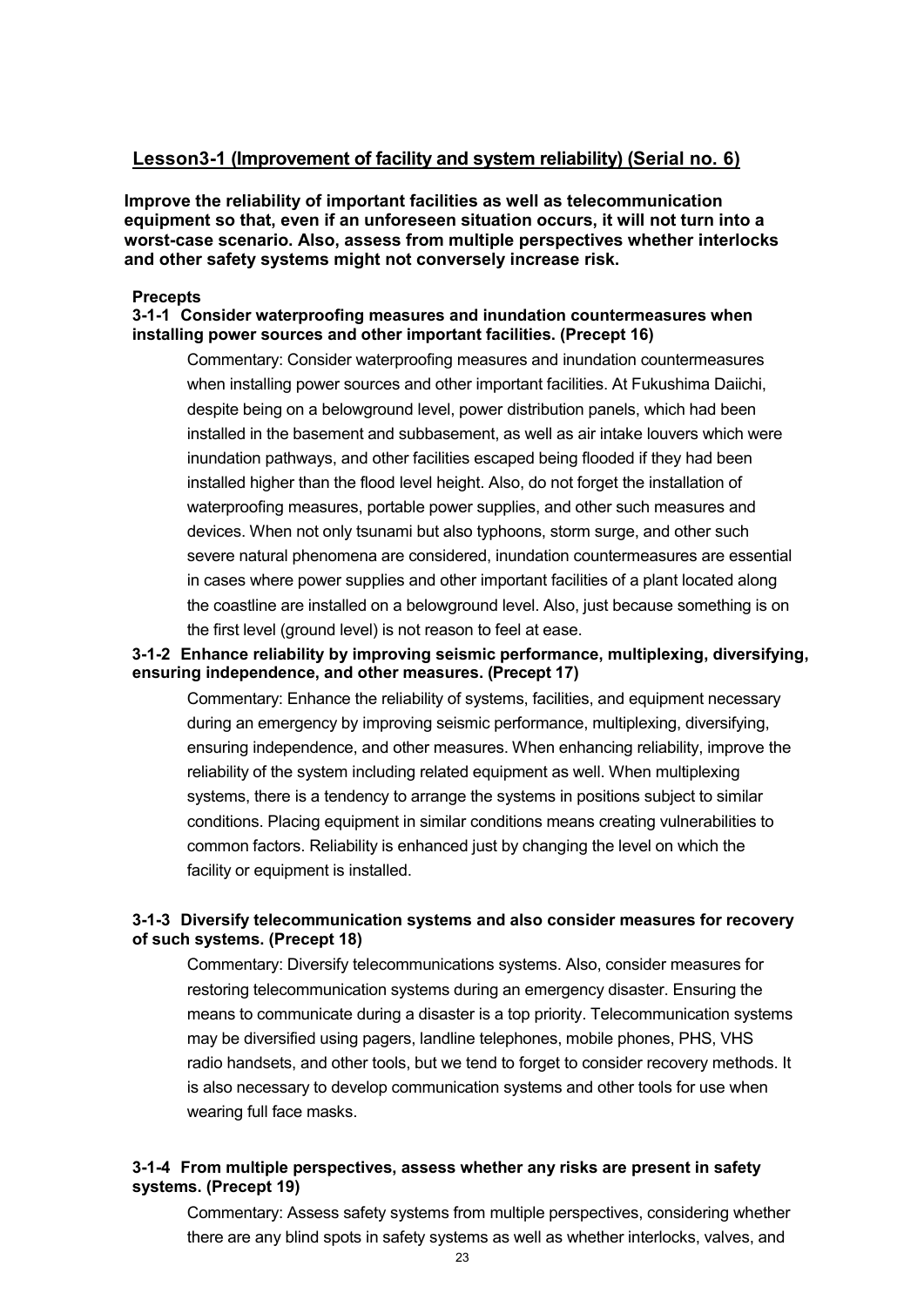other features installed for the benefit of safety conversely increase risk. Verify premises assumed in safety systems and prepare the necessary impact mitigation measures along with multiplexing and diversifying.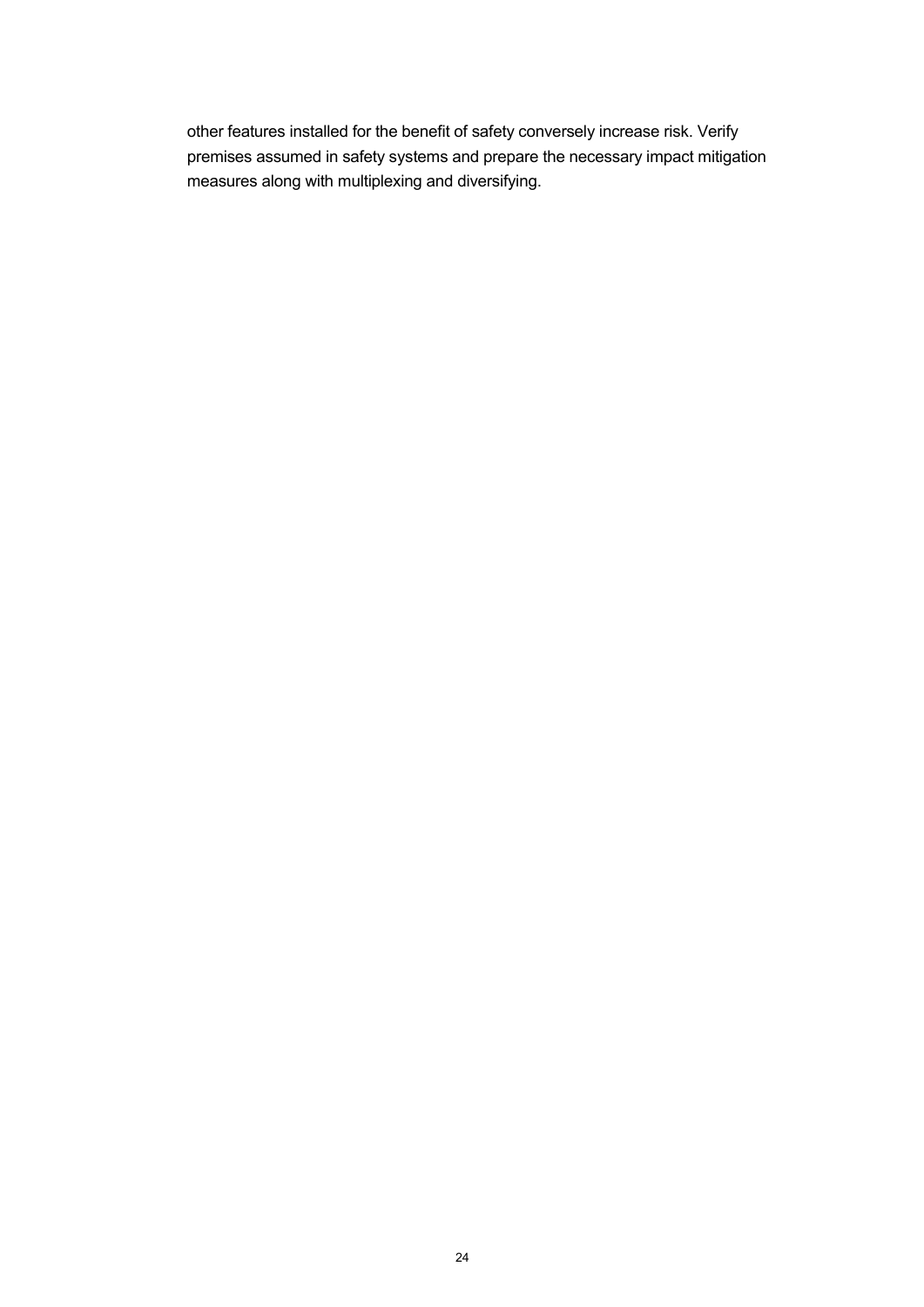## <span id="page-33-0"></span>**Lesson3-2 (Meticulous formation of facilities in preparation for the worst) (Serial no. 7)**

**Ensure a diverse range of options for emergency response by securing a full complement of spare parts, preparing various adapters for effectively utilizing support facilities, arranging facility formations in which the operation of key systems as well as checking of key parameters is possible by human power, among other efforts.**

#### **Precepts**

#### <span id="page-33-1"></span>**3-2-1 Provide a full complement of spare parts and prepare various adapters for effectively utilizing support facilities. (Precept 20)**

Commentary: Put in place procedures to present requests early on with outside entities for assistance. Along with securing a full complement of spare parts, ensure versatility by also preparing adapters for electrical, water, air and other connections to efficiently utilize support equipment provided from outside. It would be very regrettable if such equipment is provided by external support but is unable to be used because no connecters are available. It is important to make sure diverse options are available during an emergency. Also, appropriately implement maintenance management, even for facilities and components used during emergencies.

#### <span id="page-33-2"></span>**3-2-2 Establish a structure so that human beings are able to operate important valves and monitor key parameters during an emergency. (Precept 21)**

Commentary: Develop a structure so that human beings are able to operate important safety solenoid valves, air-operated valves, as well as monitor key parameters, and take measures, such as placing air cylinders and other necessary equipment and materials nearby. Properly keep in mind that, in the end, there will be no choice but to have these items operated manually by human beings. Also, structure a facility formation that is equipped with functions such as maintaining equipment open or closed. Training also needs to be continuously conducted using emergency scenarios in order to decrease human error.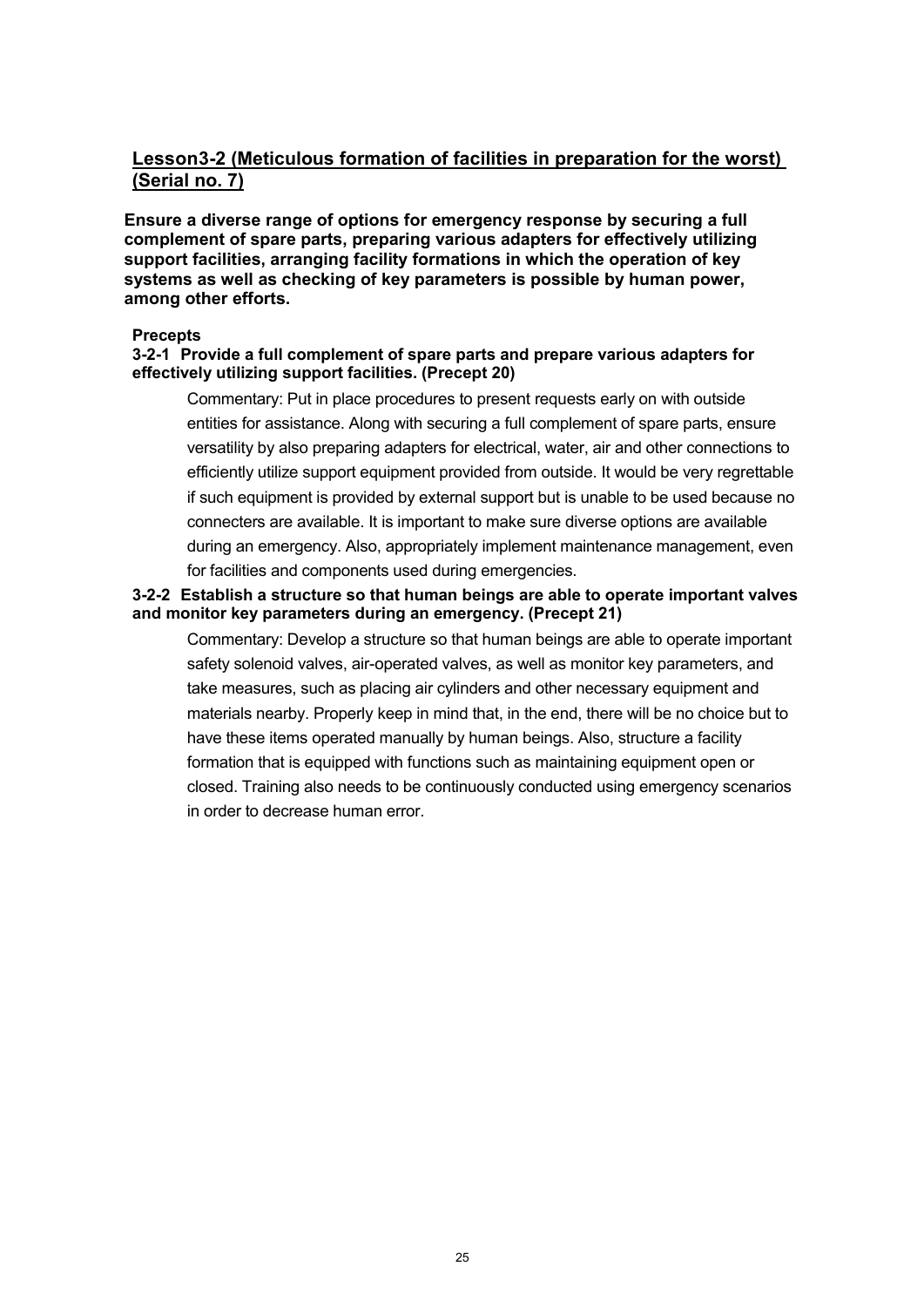## <span id="page-34-0"></span>**Lesson3-3 (External monitoring as well as firm securing and decentralized management/control of external facilities) (Serial no. 8)**

**Be able to quickly verify any external abnormalities. Also, decentralize the management of and firmly secure fire engines, portable equipment, heavy equipment, and other items necessary during an emergency as well as facilities outdoors.**

#### **Precepts**

### <span id="page-34-1"></span>**3-3-1 Strengthen the emergency response headquarters' external monitoring functions and functions for verifying media coverage. (Precept 22)**

Commentary: The emergency response headquarters is a sealed room, so install ITV cameras capable of confirming tsunami arrival and other situations as well as TVs allowing for confirmation of media coverage. The ability to directly verify the arrival of a tsunami is effective in an environment cut off from the outside world. Also, if personnel are unable to go out of the headquarters, it may also be possible that they learn about damage for the first time through TV broadcasts.

## <span id="page-34-2"></span>**3-3-2 Securely fasten outdoor facilities and decentralize management of heavy machinery and other items outdoors. (Precept 23)**

Commentary: Anchor equipment outdoors securely to prevent it from falling over due to earthquake or floating away in a tsunami. So that fire trucks, portable facilities, heavy equipment, and other items, which are set up outdoors and necessary during an emergency, can be accessed by multiple routes, do not assemble all such items in one location, but distribute and manage them in a decentralized manner. Also, take measures for resupplying fuel.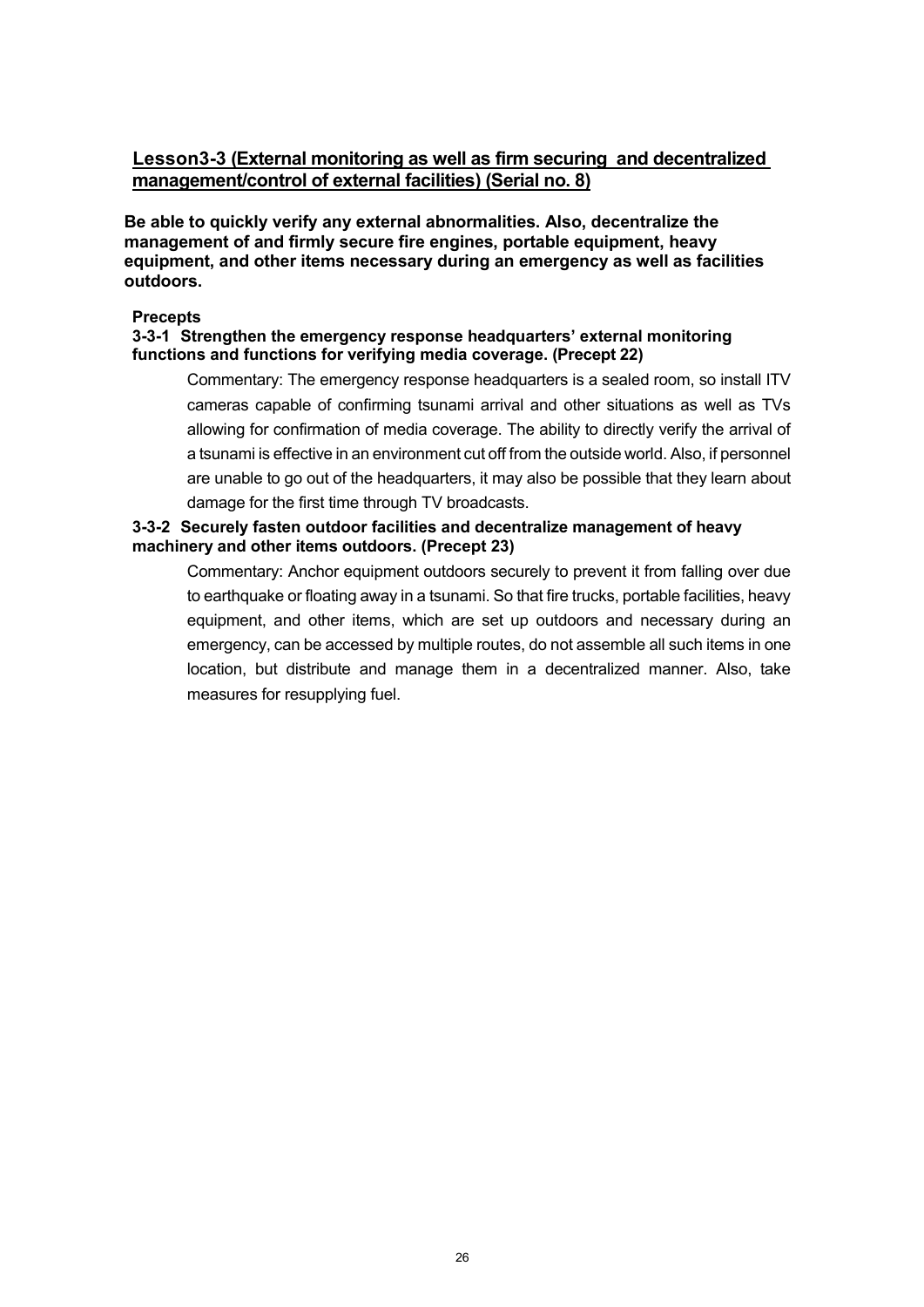## <span id="page-35-0"></span>**Lesson3-4 (Training to be able to respond to unforeseen situations) (Serial no. 9)**

## **Conduct training in difficult scenarios and severe conditions. Also, establish a support system in advance with relevant institutions so that support may be effectively utilized.**

#### **Precepts**

## <span id="page-35-1"></span>**3-4-1 For training, make use of severe scenarios, such as complex disasters, multiple simultaneous disasters, etc. (Precept 24)**

Commentary: Plan training using complex disasters, multiple simultaneous disasters, and other severe scenarios, and verify to what extent such disasters can be responded to using human power. It is also conceivable that there may be a failure or loss of function due not to a single failure, but to multiple simultaneous failures or common factors. Also, experts and real-time updatable predictive analytics tools are also necessary for training in order to correctly comprehend and predict conditions in severe situations.

## <span id="page-35-2"></span>**3-4-2 For training, develop rigorous configurations, such as a station blackout, loss of computer function, etc. (Precept 25)**

Commentary: Conduct training in rigorous environmental conditions, such as in the dark cut off from AC and DC power, as well as scenarios where computers are unable to be used. Also, conduct training that entails a high degree of difficulty, such as intentionally conveying inaccurate conditions. At ordinary times, using computers is akin to breathing air. There may also be cases where personnel do not even realize how dependent they are on computers.

## <span id="page-35-3"></span>**3-4-3 In training, assume a variety of obstacles arise during an emergency. (Precept 26)**

Commentary: Although emergency work is necessary to bring a severe accident to resolution, a variety of obstacles develop that hinder emergency work when a natural disaster or a large-scale accident occurs. To overcome various obstacles to executing and performing emergency work, there is no other way but to repeatedly conduct training using scenarios in which impediments are configured, such as intentionally conveying confusing information, and incorporating delays due to such obstacles.

### <span id="page-35-4"></span>**3-4-4 If part of an organization does not function in the emergency response framework, replace the missing entity. (Precept 27)**

Commentary: During the Fukushima Daiichi accident, off-site centers did not function and this created considerable confusion. In responding during an emergency onsite, crises are thoroughly managed so that the members of each team of the emergency response system are able to assemble without fail in the day-to-day management structure. But, in preparation for a situation where part of the organization goes missing, select personnel, coordinate, and train continuously so that backup teams may be formed and respond by creating flexibility in the membership of each team.

#### <span id="page-35-5"></span>**3-4-5 Agree on a support structure with relevant organizations that includes the specific details of support to be provided during an emergency, support procedures, transport processes, and other elements. (Precept 28)**

Commentary: In the case of a nuclear accident, there is a risk of obstacles arising, such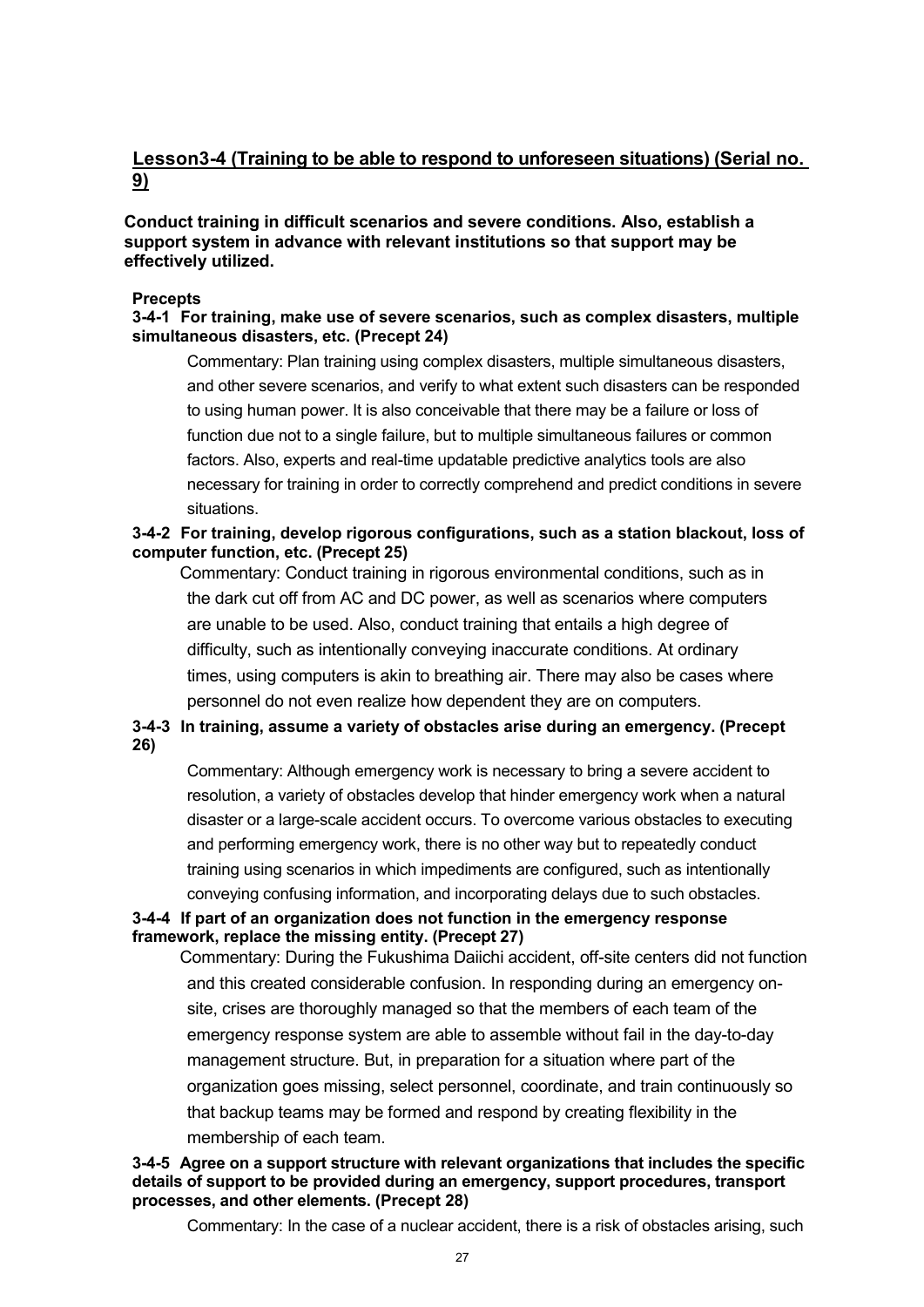as the refusal to transport goods to areas contaminated by radiation as well as the inability to exit contaminated areas. Form agreements with relevant organizations about a support structure, including the specific support to be provided during an emergency, support procedures, transport processes, and other elements. Nevertheless, in cases where an accident is combined with a natural disaster, situations may be anticipated that make it difficult to bring in equipment and materials for support from outside the area, and training is necessary assuming scenarios of isolation and helplessness where, from the onset of the accident, support is unable to be expected from outside or public fire departments.

#### <span id="page-36-0"></span>**3-4-6 Construct a system for receipt of relief supplies that sorts necessary materials and delivers them to local sites. (Precept 29)**

Commentary: During an emergency, there is a rush of relief materials and support accepted from both inside and outside the country. A system for receiving relief supplies needs to be constructed that does the work of declaring what is needed, sorting necessary items from the relief supplies, and making sure these are delivered to local sites. It is important that this type of work is coordinated with local sites, so such a framework needs to be constructed in advance, which will allow personnel responding to the accident to concentrate on bringing the accident under control.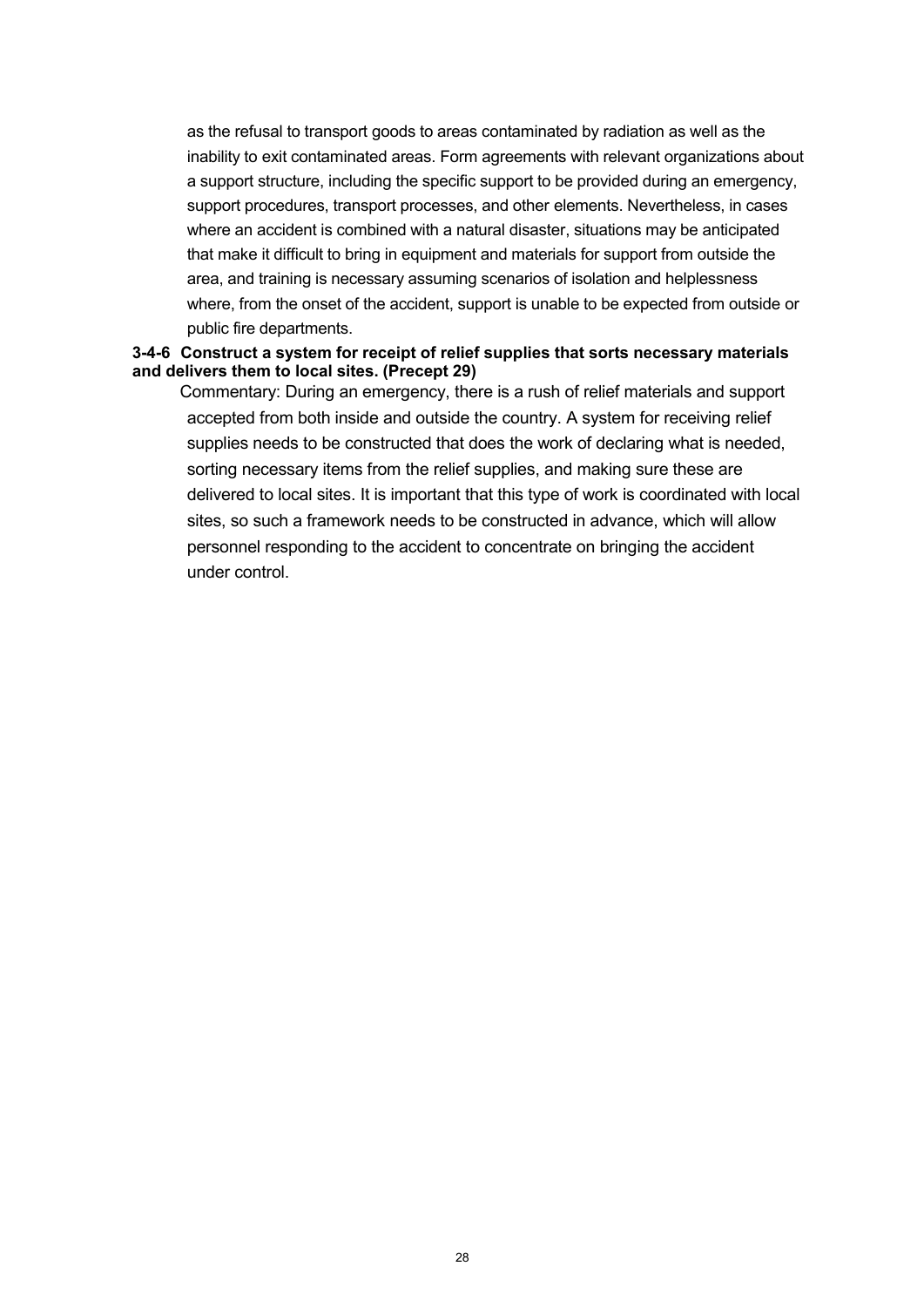## <span id="page-37-0"></span>**Lesson3-5 (Operations with crisis management in mind) (Serial no. 10)**

**During an emergency situation, anticipate crisis management even for one operation and ensure alternative measures. In addition, understand the significance of procedures and do not follow written procedures blindly, but appropriately apply the procedures and take action.**

#### **Precepts**

## <span id="page-37-1"></span>**3-5-1 Conduct training where alternative measures are first secured and then the switchover operation executed. (Precept 30)**

Commentary: Predict that an unforeseen situation might occur and conduct training where alternative measures are first secured and then a switchover operation carefully executed. Executing a switchover operation is a means, not an objective. It is important that the objective be achieved even if an unforeseen situation occurs and securing alternative measures is significant.

## <span id="page-37-2"></span>**3-5-2 Even in normal times, understand the significance of procedures and operations, appropriately apply these, and take action during an emergency. (Precept 31)**

Commentary: Not understanding the significance of operations and implementing steps according to the procedures during an emergency is likely to lead to a major error. Even in normal times, conduct education and training that anticipates emergencies. If operators are familiar with operations during normal times, they may be able to perform the same operation even during an emergency. In situations where presuppositions are completely different from those held during normal times, the result could be fatal.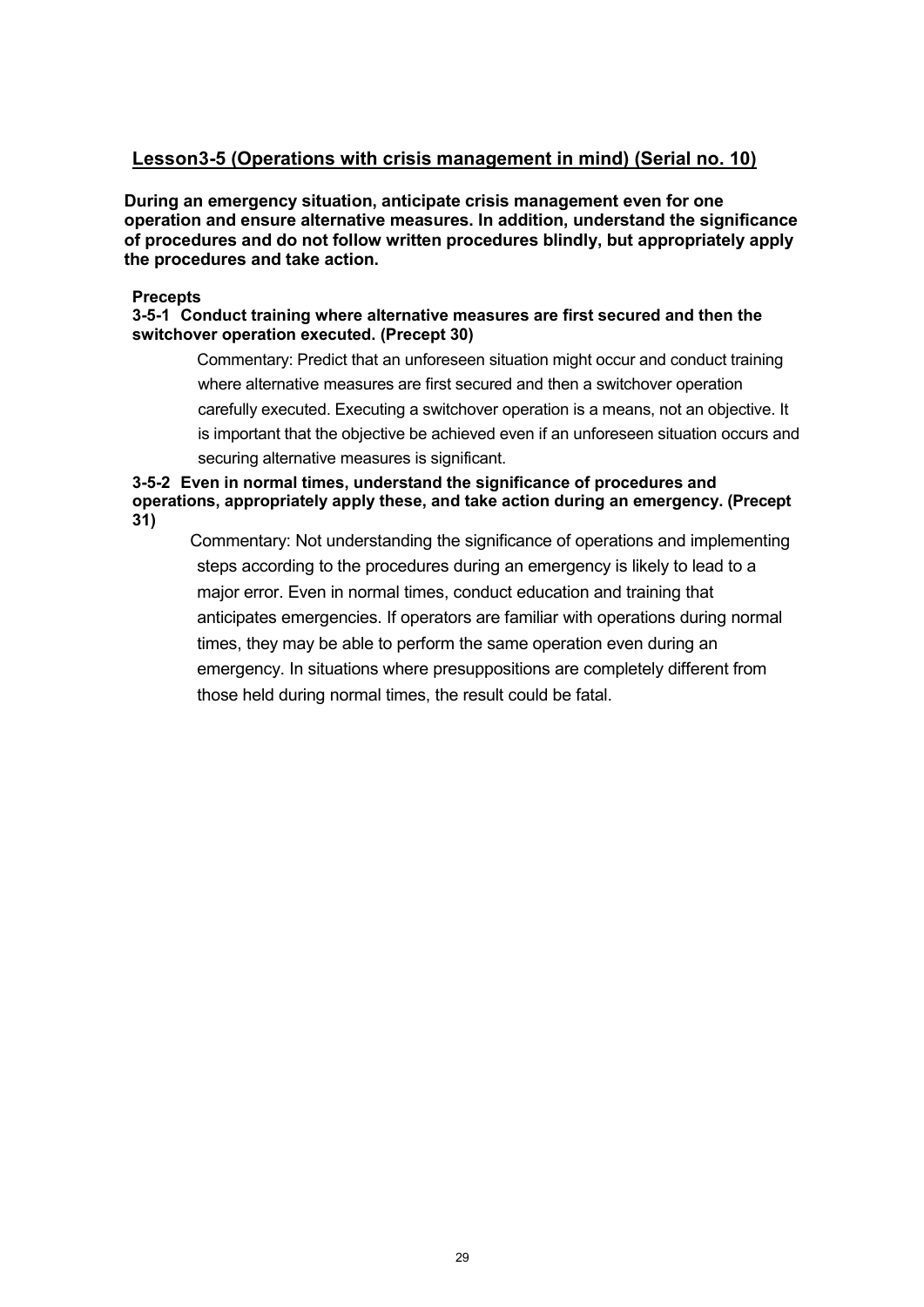## <span id="page-38-0"></span>**Lesson 4-1 (Members' awareness) (Serial no. 11)**

**Construct a system for training the personnel in whom society places its trust and increase incentives for improving skills. Each member also needs to be aware of his or her own role during an emergency, share objectives and basic policies, and take responsibility for responding.**

#### **Precepts**

## <span id="page-38-1"></span>**4-1-1 Conduct training in which trainees cope with scenarios while sharing objectives and confirming basic policies. (Precept 32)**

Commentary: An emergency situation where a variety of events take place one after another is a situation where responders are overwhelmed with the work right in front of them. Training is necessary in which personnel deal with scenarios while sharing objectives and confirming basic policies so that they are able to make judgments and act calmly even during an emergency. If responders are aware of objectives and policies, the likelihood is lessened that they will confuse priorities or degrees of importance even if external disturbance arises.

## <span id="page-38-2"></span>**4-1-2 Training and competency evaluation systems are needed for understanding facilities and systems. (Precept 33)**

Commentary: So that personnel are able to properly understand plant behavior as well as properly apply that knowledge and take action during an emergency, training systems are needed for them to gain an essential understanding of facility and system functions. In addition, it is necessary to have transparency in guidelines used in training as well as the qualification system under which operator personnel are commonly evaluated (for station superintendent, operations officer, chief reactor engineer, etc.).

## <span id="page-38-3"></span>**4-1-3 Understand your own obligations, be aware of the weight of the responsibility, and take responsibility for your duties. (Precept 34)**

Commentary: Build awareness so that all personnel in the emergency response system maintain a strong sense of responsibility for fulfilling their duties. All personnel should understand their own obligations, be aware of the weight of that responsibility, and maintain a strong sense of responsibility in executing their duties. Also, if people who have not undergone training join the emergency response headquarters, it is necessary to teach them what their minimum obligations are.

## <span id="page-38-4"></span>**4-1-4 Each functional team surveys the situation to gain an overall understanding and executes the necessary support operations in coordination with other teams.** (**Precept 35**)

Commentary: Each functional team of the emergency response framework endeavors to perform its duties, and surveys the situation to gain an overall understanding, arrays the role of its own team within that context, and executes necessary support operations. Although there are inevitably organizational aspects that must be differentiated according to specialization, when the top leader issues directions not specified in provisions during an emergency, that individual shall make clear not just the details, but also the division of responsibility, and each functional team shall actively cooperate and coordinate so that no weaknesses manifest in the vertical compartmentalized structure of specialization.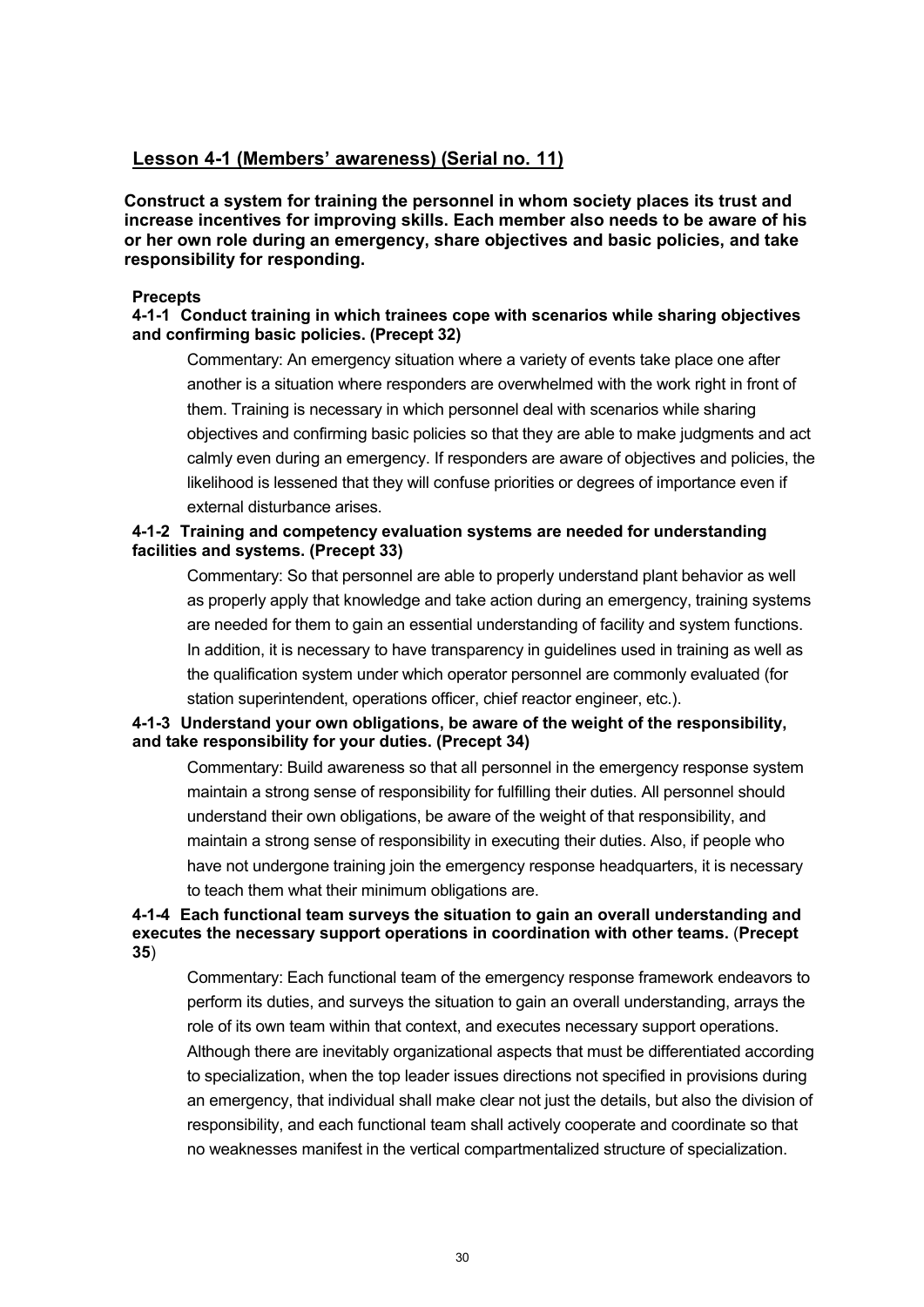## <span id="page-39-0"></span>**Lesson4-2 (Division of roles between on-site headquarters and support organizations) (Serial no. 12)**

**In making judgments relating to matters concerning the on-site response, give high regard to the judgment of on-site personnel. The roles played by the head office and other support organizations are to respond to requests for support from the field, and, from a relatively calm perspective, monitor and assess changes and developments, as well as provide appropriate advice and support.**

#### **Precepts**

#### <span id="page-39-1"></span>**4-2-1 Clarify that judgments about matters concerning the on-site response are to be entrusted to on-site personnel. (Precept 36)**

Commentary: Put in place a framework that expressly specifies judgments about matters extremely relevant to the on-site response shall be entrusted to on-site personnel. Support organizations away from the site must not act in a way that holds back the on-site teams. Only in cases where the head office or another support organization deems the on-site response to be inappropriate or inefficient should such organizations communicate necessary measures to the site. Otherwise, these organizations will cause confusion on-site in a way that serves no purpose.

## <span id="page-39-2"></span>**4-2-2 In good faith, on-site personnel shall judge the situation and execute actions to be taken. (Precept 37)**

Commentary: Only personnel on-site have the capability to comprehend conditions in the field. Share the recognition that the site calmly grasps the degree of urgency, makes judgments in good faith about the situation, and, while sharing that recognition with support organizations as needed, executes the actions that should be taken. The personnel on-site need the firm conviction to simply dismiss irresponsible intervention from outsiders.

#### <span id="page-39-3"></span>**4-2-3 Clearly define the roles of support organizations. (Precept 38)**

Commentary: Clarify that the roles of support organizations are to respond to requests for support from the site, take an overall bird's-eye view of the response carried out by on-site teams, monitor and assess changes and developments from a comparatively calmer perspective, as well as provide appropriate advice and support. If support organizations try to do everything as the personnel on-site are doing, then the support organizations will be unable to fulfill their primary duty. In addition, a support framework is needed that reviews predictions about how the accident might escalate and subsequent countermeasures in a manner separate from on-site teams and the head office response headquarters.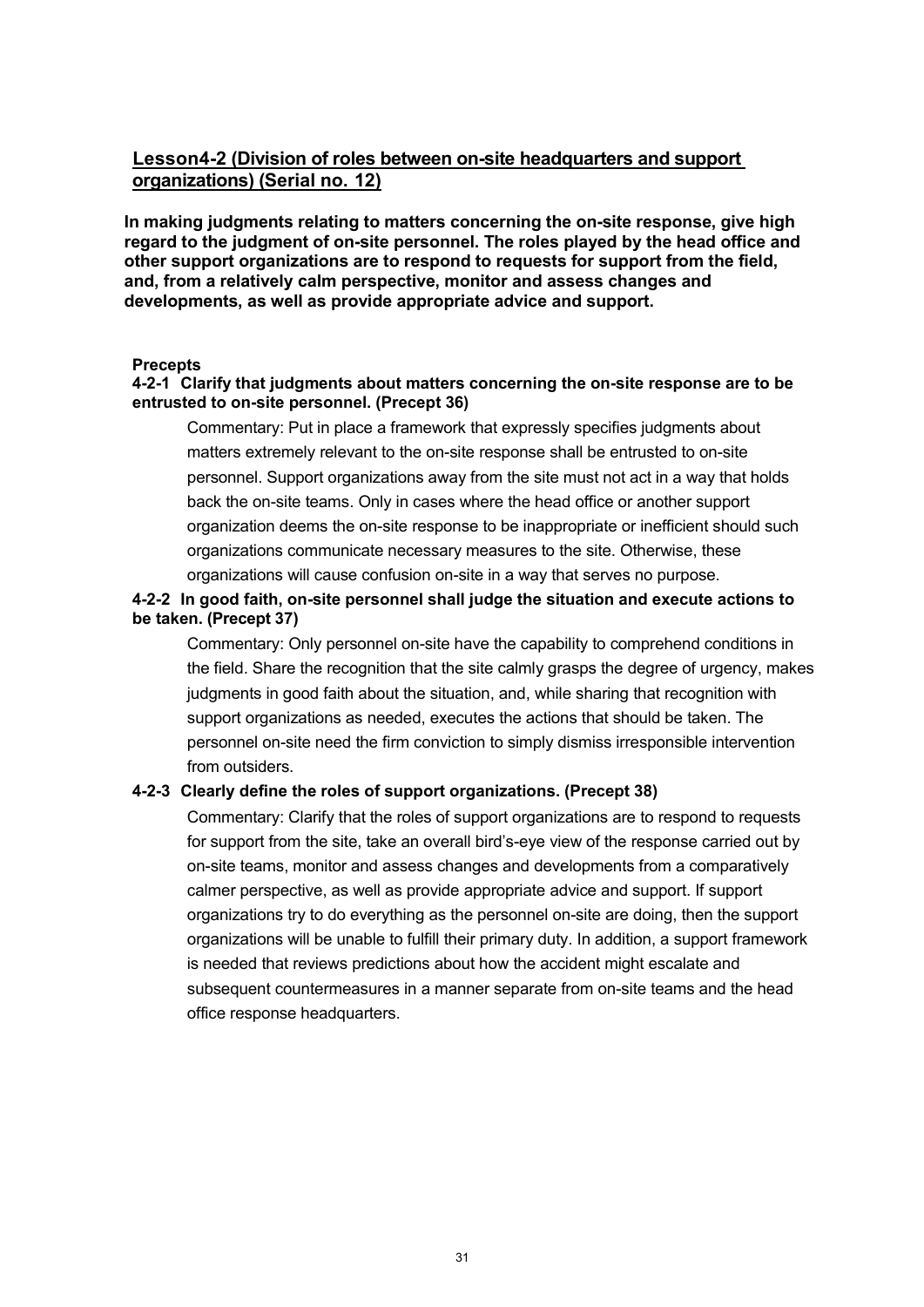## <span id="page-40-0"></span>**Lesson4-3 (The job of the top individual in the hierarchy) (Serial no. 13)**

**The top leader and executives establish an effective accident response base, and promptly implement measures in emergency situations that enable the organization to function in accordance with priorities. Also, when multiple emergency events occur, authority is delegated, dividing up the chain of command to put in place a flexible system that allows the top leader to think broadly about the situation and circumstances. The effectiveness of such a system is verified through training.**

#### **Precepts**

#### <span id="page-40-1"></span>**4-3-1 The top leader and executives give priority to measures that enable the organization to function during an emergency situation. (Precept 39)**

Commentary: The top leader and executives should clearly understand the standards based upon which the organization is committed to accident management and make their top priority enabling the organization to function once the shift is made to accident management. They must not be concerned with their own sense of personal satisfaction, nor overlook any stagnation in measures that allow the organization to function. When an emergency arises, there tends to be a lack of information, but matters that need to be prioritized must be properly implemented.

## <span id="page-40-2"></span>**4-3-2 The base/stronghold for the emergency response is to be effective in terms of both personnel and environment. (Precept 40)**

Commentary: When an actual event occurs, there is no other option but to respond with the most effective system. The organization will simply not be able to do that when form is emphasized over substance, so construct a system that is realistic for times of emergency. The base from which the emergency response is deployed needs to be a location near the site. It must also be a location from which it is easy to find out what is happening on-site and information is easily attainable to the greatest extent possible. Also, people are needed who are understand actual conditions. It is necessary to employ this perspective to verify whether the emergency response system is realistic.

### <span id="page-40-3"></span>**4-3-3 Authority is to be delegated to divide up the chain of command and allow the top leader to think. (Precept 41)**

Commentary: When multiple emergency events take place, if responsibility is centered on one person, this presents limitations in the response as important matters will be missed. Delegate authority to flexibly divide the chain of command so as to construct a system that allows the top leader to think. Train repeatedly to verify the effectiveness of this system. Also, the authority and roles played by the chief reactor engineer need to be reassessed so that the station superintendent is able to make full use of the chief reactor engineer from a technical and specialized vantage point.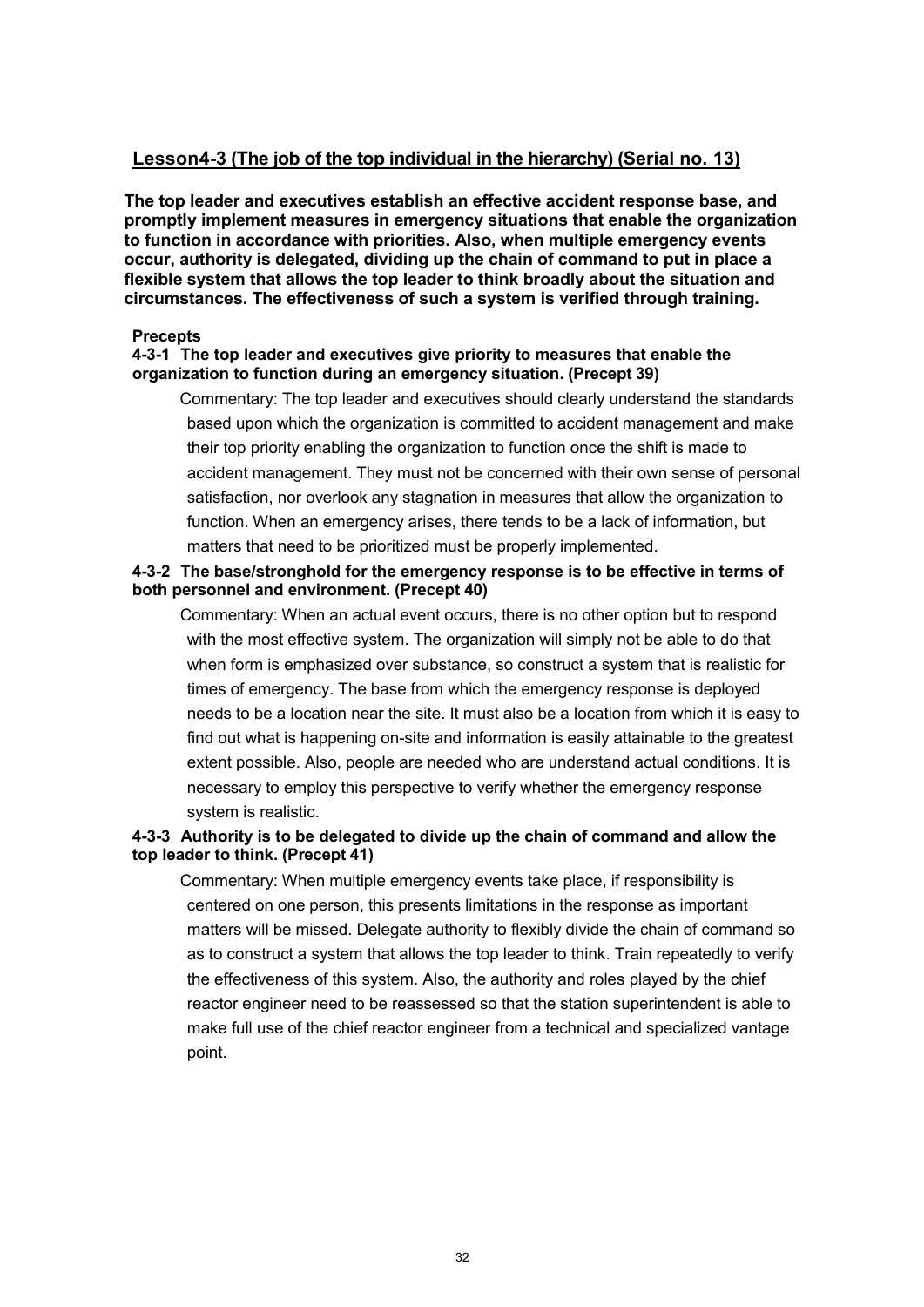## <span id="page-41-0"></span>**Lesson4-4 (Communication during an emergency) (Serial no. 14)**

**Personnel on-site and the emergency response headquarters share a consistent recognition by, among other efforts, utilizing common templates and communication tools. The teams on-site check with the emergency response headquarters about important safety operations that they will perform.**

#### **Precepts**

## <span id="page-41-1"></span>**4-4-1 Teams on-site check with the emergency response headquarters about operations that are very important in terms of safety. (Precept 42)**

Commentary: Even with operations where judgments are left to the main control room, on-site teams check with the emergency response headquarters during an emergency situation about operations that are very important in terms of safety. There is the possibility a very important safety operation may determine the subsequent direction of the response, so such response needs to be prudent.

## <span id="page-41-2"></span>**4-4-2 The on-site team (main control room) and on-site headquarters properly share their recognition and understanding. (Precept 43)**

Commentary: In an emergency, the on-site team (main control room) and on-site headquarters share a consistent recognition and understanding. If a misunderstanding emerges about how an important safety facility is perceived, this could result in a serious situation. Effectively using templates and embedding outside responders in the shift teams are regarded as ways to share recognition. If an outside responder is there, the shift supervisor is able to concentrate on supervising the operators, and this ensures a timely, accurate, and continuous flow of information.

## <span id="page-41-3"></span>**4-4-3 Be sure to utilize communication tools during an emergency. (Precept 44)** Commentary: Reliably perform basic communication actions during an emergency. Always try to engage in two-way communication at a minimum or add even more

parties to communication channels during an emergency. This applies to responding by telephone, reporting, as well as checking on whether any faxes have arrived. Also, personnel should make it a point in their daily routine not to use misleading terms. As an example, a Japanese pronunciation of the term manual expressed as "shudo" as used to refer to a manual shutdown ("shudo teishi") may be easily confused with the Japanese pronunciation of the term automatic "jido" as used in automatic shutdown ("jido teishi"), so personnel should make it a point to use the pronunciation "tedo" for manual rather than "shudo."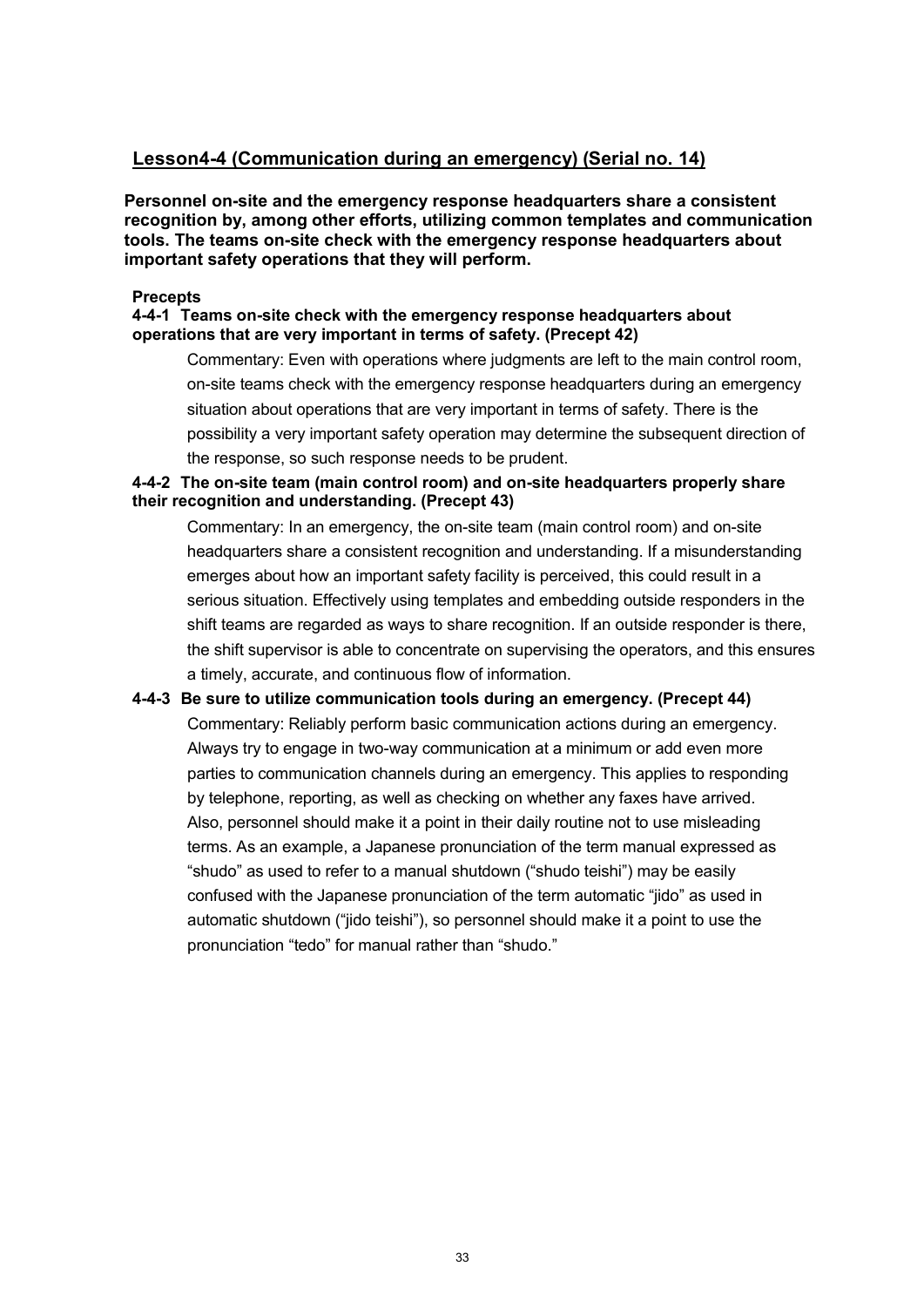## <span id="page-42-0"></span>**Lesson 5-1 (Attitude toward accommodating new knowledge and environmental changes) (Serial no. 15)**

**To appropriately respond to and accommodate new knowledge and environmental changes, the top leader spearheads the commitment to fostering a safety culture. If a safety culture is created, personnel will pay close attention, watching for the discovery of new knowledge and changes in the environment, humbly listening to what others are saying, and responding appropriately.**

#### **Precepts**

#### <span id="page-42-1"></span>**5-1-1 In cases where the impact of the latest knowledge or a change in environment is considerable, promptly link that to continuous improvements. (Precept 45)**

Commentary: Strive to collect new knowledge and information about changes in the environment, assess the new knowledge and environmental changes from a holistic perspective, and, if the impact is considerable, do not put off implementing temporary or mitigating measures. After that, set about considering permanent measures. Even if new knowledge is gained, it will turn out to be meaningless if reasons are sought for not accommodating such new knowledge. Assess the magnitude of impact and link such assessments to continuous improvements in accordance with the level of priority.

## <span id="page-42-2"></span>**5-1-2 The top leader conveys a strong commitment and utilizes reviews and other critiques provided by outside organizations in order to continually enhance safety. (Precept 46)**

Commentary: The number one priority of the top leader is to recognize risks inherent in nuclear power and convey values that prioritize safety above all in a way that demonstrates the individual's own strong commitment. Also, since the Fukushima Daiichi accident, the top leader must make everyone throughout the entire organization aware that, since the accident, society has taken a stricter view of operators, and it is essential for operators not to be complacent and simply meet regulatory requirements, but strive to enhance safety and, moreover, incorporate reviews and other critiques by outside organizations into the framework for ensuring safety.

## <span id="page-42-3"></span>**5-1-3 Each individual maintains a stance of questioning and learning, and creates an organization in which there is good communication. (Precept 47)**

Commentary: To prevent accidents, build up the level of the safety culture within the organization and individuals. In addition to an organizational perspective, the roles and duties of each individual in the organization are also important for ensuring safety. Each individual maintains a stance of questioning and learning, humbly listens to what others say, and acquires a keen sensitivity to risks. It is important that the individual freely express his or her views within the organization so that those views are shared even with top management and appropriately addressed. Conversely, if you close your eyes to what is happening or try not to look at what is happening, then the company will eventually face a crisis threatening its very survival.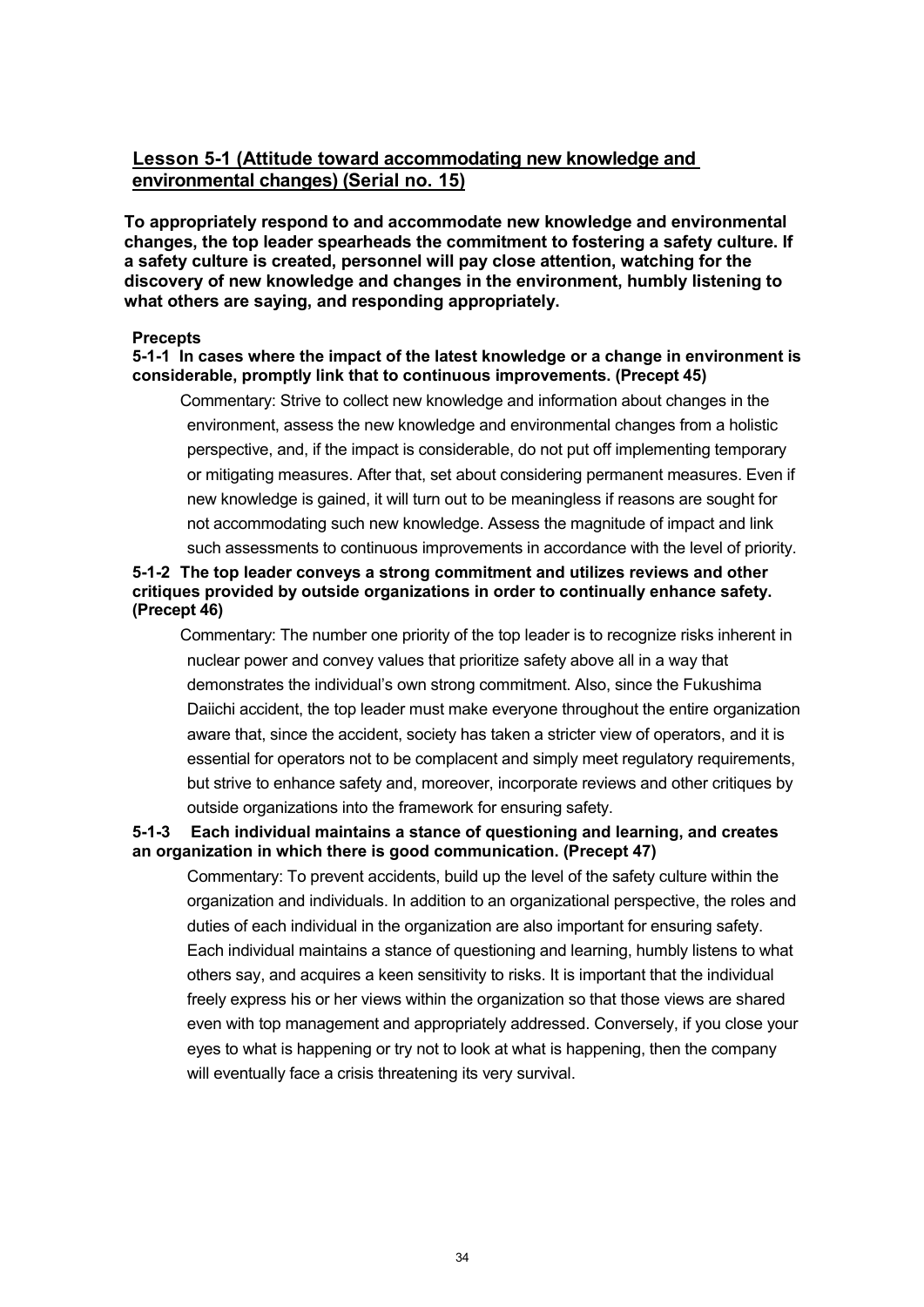## <span id="page-43-0"></span>**Lesson 6-1 (Culture where discussions can be held facing risks head on) (Serial no. 16)**

**Share disaster prevention plans and the existence of any risks in handling hazard materials or other such aspects with the community, and continually adopt necessary disaster prevention and reduction measures without succumbing to the safety paradox.**

#### **Precepts**

<span id="page-43-2"></span>**6-1-1 Do not get caught up in a safety paradox, but strive to enhance safety. (Precept 48)**

Commentary: There is a safety paradox in which the implementation of refinements leads to a negation of past safety. However, if considered from the viewpoint of the victim where one's own family lives in the area, then we find it natural that there be value afforded to enhancing safety rather than getting caught up in the safety paradox. Do not fall for this paradox with regard to safety, but place priority on enhancing safety.

#### <span id="page-43-3"></span>**6-1-2 Disaster prevention plans that take the community residents' perspective into account as well as asking the community for its understanding about the control of hazardous materials and other such aspects leads to a sense of satisfaction and security among community residents. (Precept 49)**

Commentary: It is necessary to establish monitoring and other systems that are helpful for facilitating residents to safely evacuate. It is also necessary to clearly define the roles relevant organizations play in the community disaster prevention plan and gain the community's understanding. A community disaster prevention plan begins with sharing with the community the risks entailed in controlling hazardous materials. Hazardous materials are not simply confined in containers, but there are also cases where the containers in which such materials are placed rupture, resulting in a much more serious situation. Ask for the community's understanding, if necessary, so that hazardous materials may be properly handled. Discussions with the community lead to a sense of satisfaction and security among community residents.

## <span id="page-43-4"></span>**6-1-3 In discussions about safety, eliminate the logic of numbers and the authority gradient within the organization. (Precept 50)**

Commentary: As far as safety is concerned, there must not be a logic of numbers, nor an authority gradient within the organization. If there is an authority gradient or logic of numbers as concerns safety issues, then no one will attempt to consider safety seriously any longer. We should reflect on whether we ourselves have maintained that an authority gradient is a just and proper aspect of our organization.

## <span id="page-43-1"></span>**Lesson7-1 (Adaptability to be able to respond to the unexpected) (Serial no. 17)**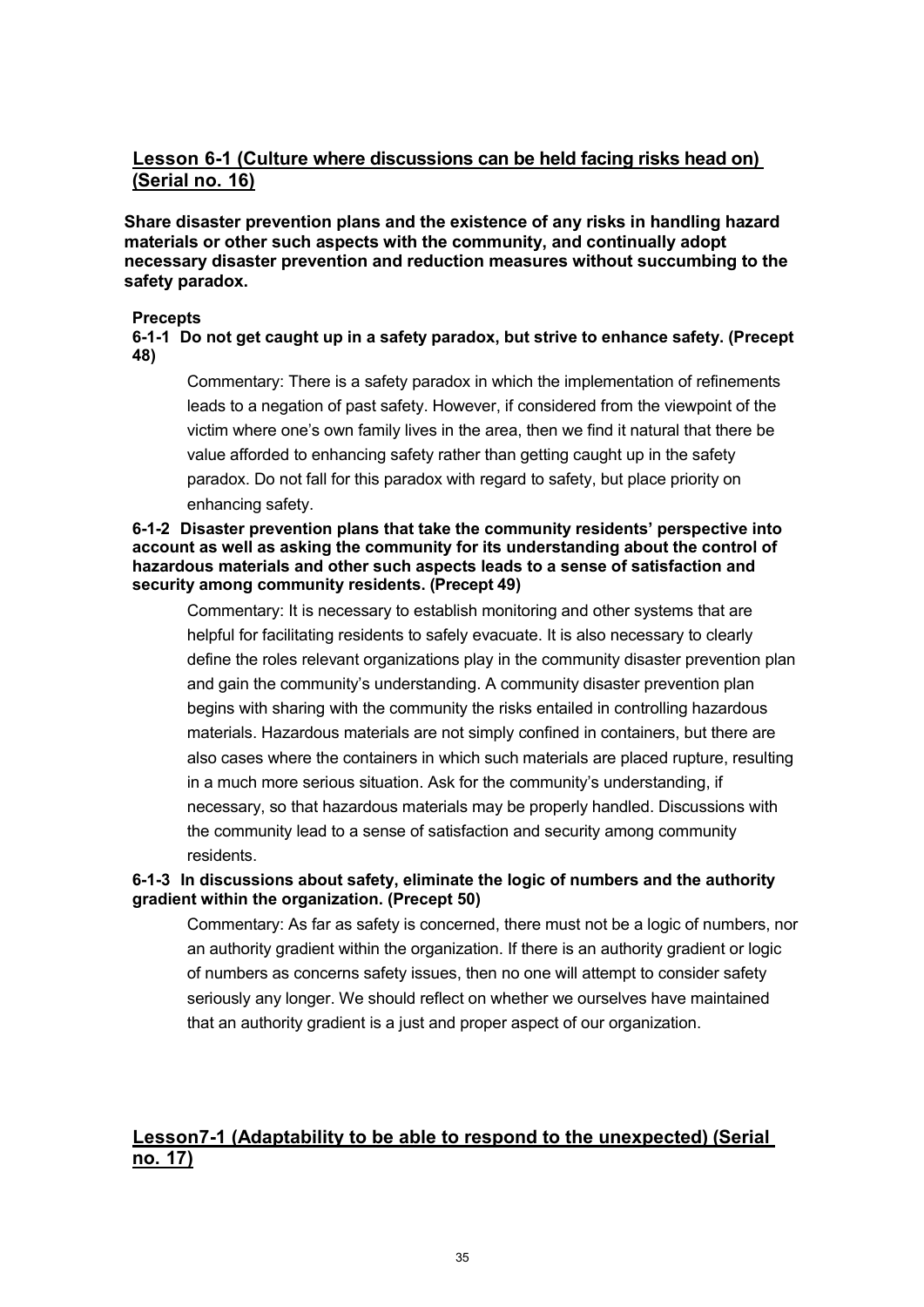**It is necessary to thoroughly understand the significance of systems and procedures and become more adaptable so as to quickly and nimbly make judgments and take action in response to unforeseen events, as well as possess the ability to manage that makes it possible to appropriately make use of such adaptability.**

#### **Precepts**

## <span id="page-44-0"></span>**7-1-1 Enhance inventiveness that goes beyond following procedures step-by-step. (Precept 51)**

Commentary: There may also be cases of emergency work where environmental conditions make it such that no manual is able to be used as written. In such cases, adaptability is needed to be able to piece together several manuals to create a new manual. This adaptability needs to be enhanced by thoroughly understanding the significance of systems and the original manual procedures. This adaptability is not developed simply by following manuals and implementing procedures step-by-step.

## <span id="page-44-1"></span>**7-1-2 Think quickly and nimbly, and make use of all available people and things. (Precept 52)**

Commentary: In system design, an in-depth design will be required that extends even to the purview of management, and management will be called upon to address all areas of defense in depth. Particularly in cases where permanent systems no longer function, it will be necessary for management to think quickly and nimbly to make use of all available people and things. A comprehensive safety system is necessary that ranges from design to management, even including facility designs and portable equipment, that may be operated with physical strength so as to make use of the flexibility that human beings possess as well as ensuring communication tools and other aspects.

## <span id="page-44-2"></span>**7-1-3 Stipulate in advance workarounds (management) for unexpected work. (Precept 53)**

Commentary: Applied operations are naturally not part of procedures, so it is difficult for the on-site teams and emergency response headquarters to develop a common recognition and understanding about such operations. There are also cases where, unless a common understanding is manifest, efforts will also be delayed or become unsustainable. Although it may be sufficient in an emergency situation to use workarounds in responding when unforeseen work arises, the management of such cases needs to be stipulated in advance. Members (particularly the team leaders) of an emergency response framework must understand their own individual roles as well as the entire configuration, and provide appropriate information and support to the person in charge when such management is exercised.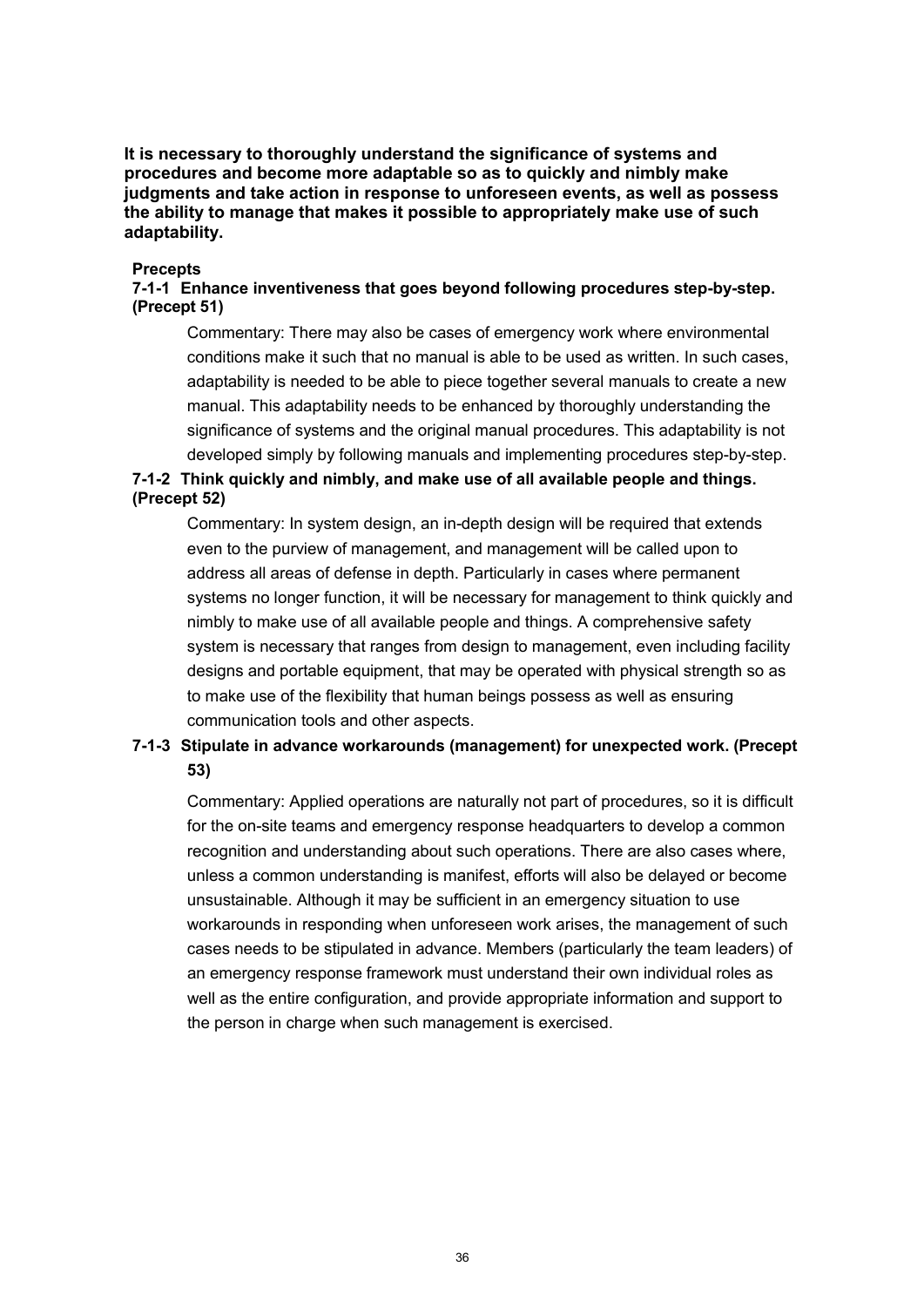## <span id="page-45-0"></span>**Lesson7-2 (Reinforcement of resilience) (Serial no. 18)**

**Strengthen resilience by continually raising awareness of safety, arranging facility formations that can utilize the adaptability of people, implementing a system of following up throughout the organization, educating personnel to improve skills and knowledge, training under tense conditions, and other means.**

#### **Precepts**

#### <span id="page-45-1"></span>**7-2-1 Train in a manner that contributes to making proper decisions in extreme situations. (Precept 54)**

Commentary: Generally, the training that industry offers does not involve preparation for making life-and-death decisions, but the Fukushima Daiichi accident showed us that there are cases where people are forced to act in such a situation. In addition, even though instructions given in an extreme situation might be correct, there is always the possibility that the receiver may refuse to do what is directed. Decision-makers need the ability to calmly make determinations along with the strength of character to be trusted.

## <span id="page-45-2"></span>**7-2-2 Link safety improvement activities carried out by each and every individual to continuous improvements. (Precept 55)**

Commentary: Continuous improvement is what bolsters nuclear safety and each and every individual's awareness of safety needs to be raised to continuously make improvements. To raise each and every individual's awareness of safety, it is important to have activities that encourage employees' awareness of improving safety on a daily basis and make a steady effort no matter how small the measure may be. The Great East Japan Earthquake showed us that there is the slightest of margins between an event turning into a catastrophe or not.

## <span id="page-45-3"></span>**7-2-3 Even in confusing situations, be sure to attend to important facilities within the context of the entire system. (Precept 56)**

Commentary: Even though people are normally careful, they may forget things in confusing situations. Such a mistake in relation to an important system may prove to be fatal, and multi-tiered countermeasures are needed. If the main control room forgets, the emergency response headquarters must follow up and attend to the activities at hand, and if the emergency response headquarters forgets as well, the head office headquarters must follow up, too. Sharing the state of important systems within the entire framework and following up for other organizations becomes a solid step toward resolving the situation. Also, there are two ways of thinking about how to rank matters in order of priority: one is to prioritize responses for dealing with matters of great urgency and the other is to be sure to save that which is savable. In actuality, these are combined when responding to situations, but this is done on the assumption that personnel will be sure to keep abreast of important systems.

## <span id="page-45-4"></span>**7-2-4 Bring out people's adaptability and enhance resilience through training. (Precept 57)**

Commentary: The ability of human beings to adapt to situations is important when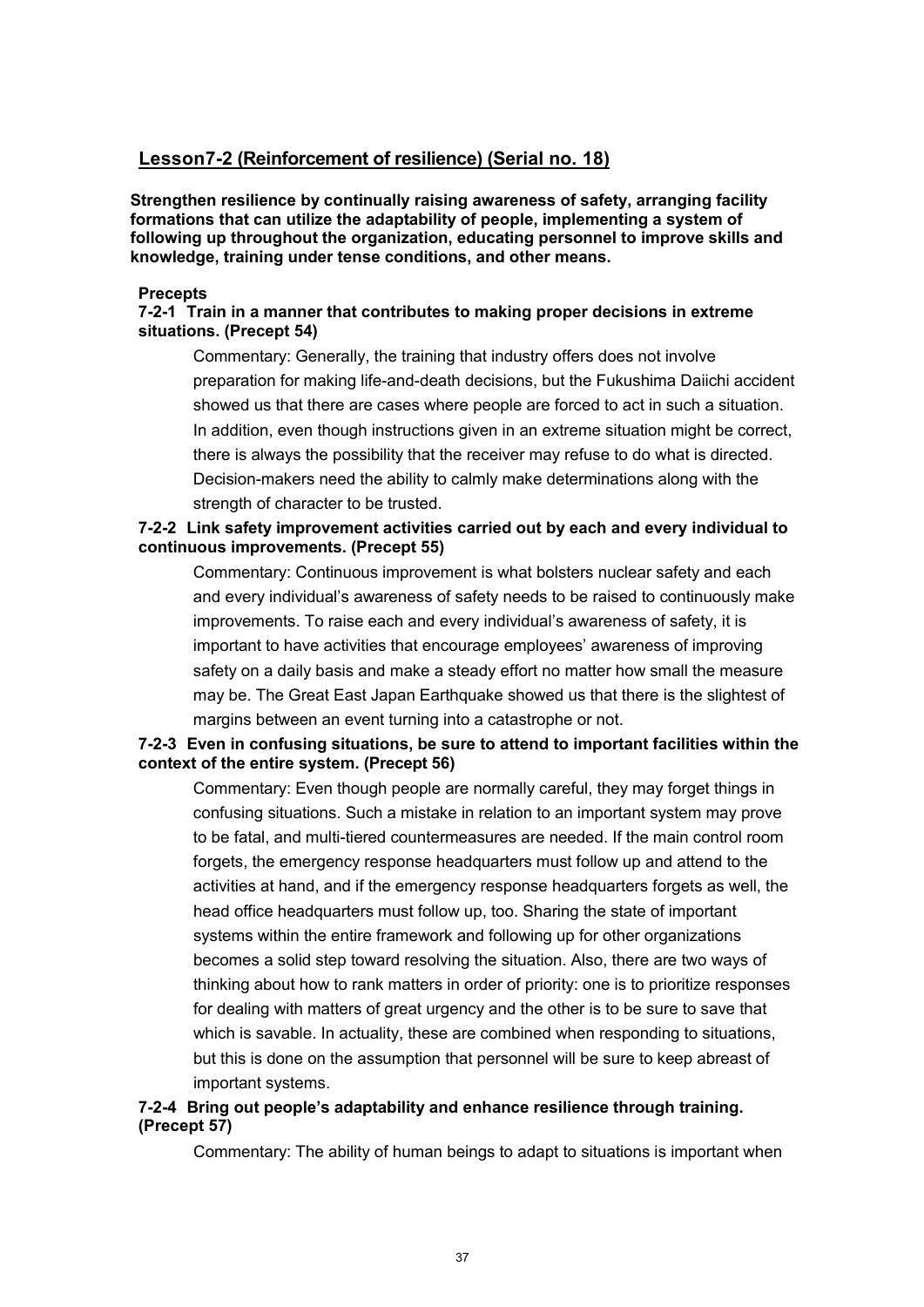seeking to address assumptions about the extent of what's possible. In normal times, engage in education and training integrating exercises to develop the ability to adapt so as to augment resilience. For example, it is necessary to establish a framework in which there are systems for delegating responsibility and authority according to how an event escalates, deploy systems including human-machine interface capable of utilizing human adaptability, foster a sense of mission among personnel, train to gain a profound understanding of facilities and the entire system, as well as conduct exercises in demanding scenarios and drills where a variety of obstacles emerge under rigorous conditions.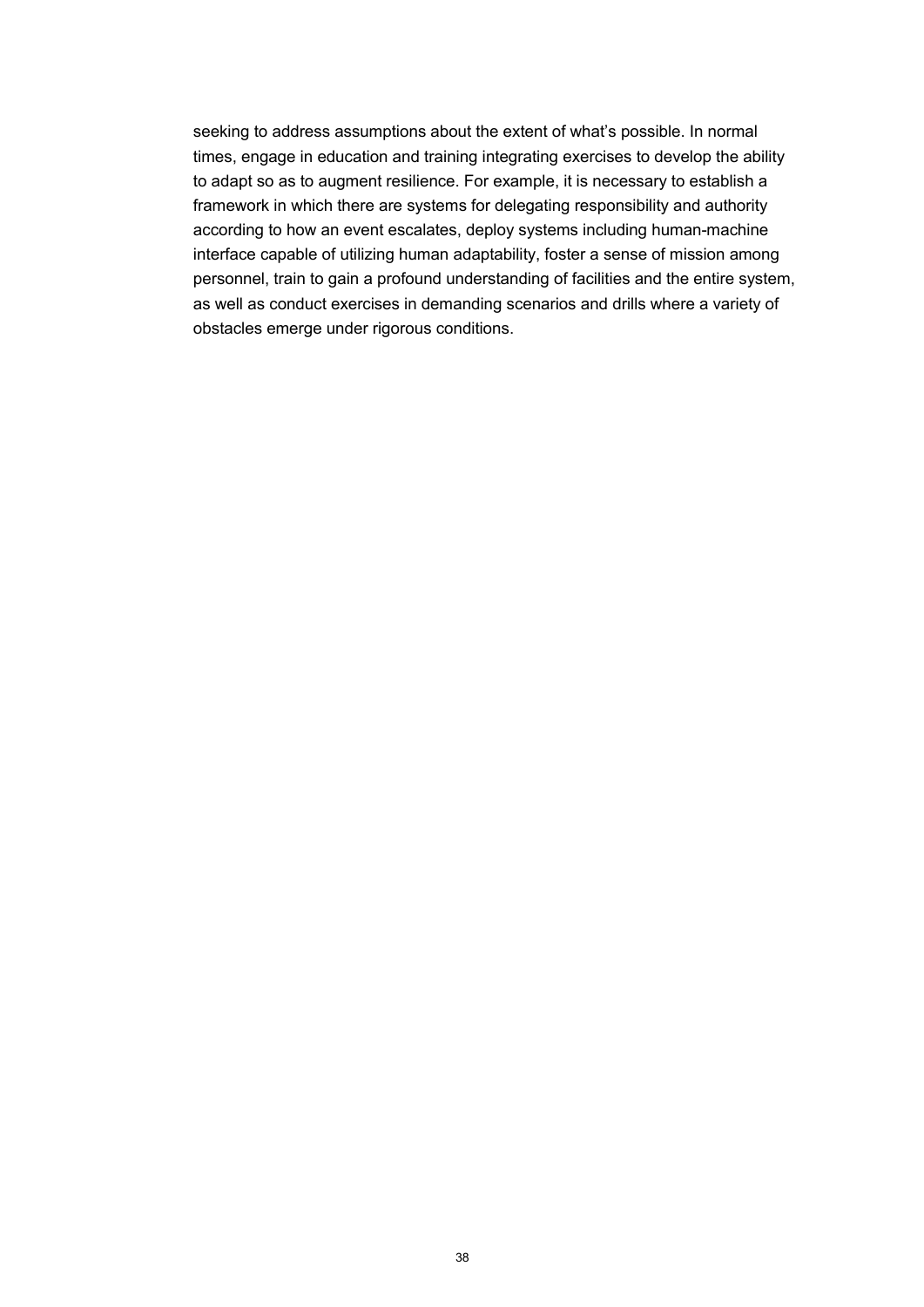## <span id="page-47-0"></span>**Lesson7-3 (Develop the temperament and ability to face emergencies) (Serial no. 19)**

## **Develop the temperament and ability to appropriately grasp changing conditions and degrees of priority, and be able to overcome difficulties such as when special work is unexpectedly manifested in the severe and fluid conditions of an emergency.**

#### **Precepts**

### <span id="page-47-1"></span>**7-3-1 During an emergency, give priority to time factors and adopt a feasible means within the limited time. (Precept 58)**

Commentary: If no more water is fed to the reactor, the temperature of the fuel rods will exceed 700°C in 2 to 3 hours and there will be a notable increase in the amount of hydrogen generated in the hydro-zirconium reaction. If water is supplied within 2 to 3 hours after feedwater ceases, it may be possible to prevent a core meltdown. Even if water continues to be fed to the reactor, preparations need to be made as the feedwater may shut down at any time. In such a situation where time is of the essence, it is important that the available means be employed within the limited time even if second-best. Even though a certain means may be functionally optimum, if too much is expected of such a means and time is required to verify conditions and implement the procedures, the situation may turn critical.

## <span id="page-47-2"></span>**7-3-2 Prepare procedures for work that requires special skills and secure operation personnel. (Precept 59)**

Commentary: In order to respond properly during an emergency, secure personnel possessing the skills and knowledge to operate heavy equipment and other special equipment by concluding contracts with partner companies, and construct a system for training employees. During a disaster, there are cases where work needs to be performed which employees do not ordinarily carry out. It is necessary to consider what sort of special skills are required to perform such work, prepare procedures for that work, and secure operation personnel.

## <span id="page-47-3"></span>**7-3-3 To improve the ability to manage crises, repeatedly conduct training and verification premised on the assumption that a severe situation will actually arise. (Precept 60)**

Commentary: The more severe a situation, the greater the probability for human error, and, without preparation and training, it will be difficult to appropriately respond to such situations. Recognize that the temperament and ability applicable to when a major severe accident arises is not something that may be developed in a short time during typical classroom training. Repeatedly conduct hands-on education, training, and verification that anticipates a severe scenario. Even if a severe situation is envisioned, if the scope is limited or an attitude taken that, for example, such a situation will not actually arise, then training or other activities will not improve the ability to manage crises.

#### <span id="page-47-4"></span>**7-3-4 Appropriately grasp changes in the environment and give priority to making sure that relevant personnel (within the company, country, and overseas) share information. (Precept 61)**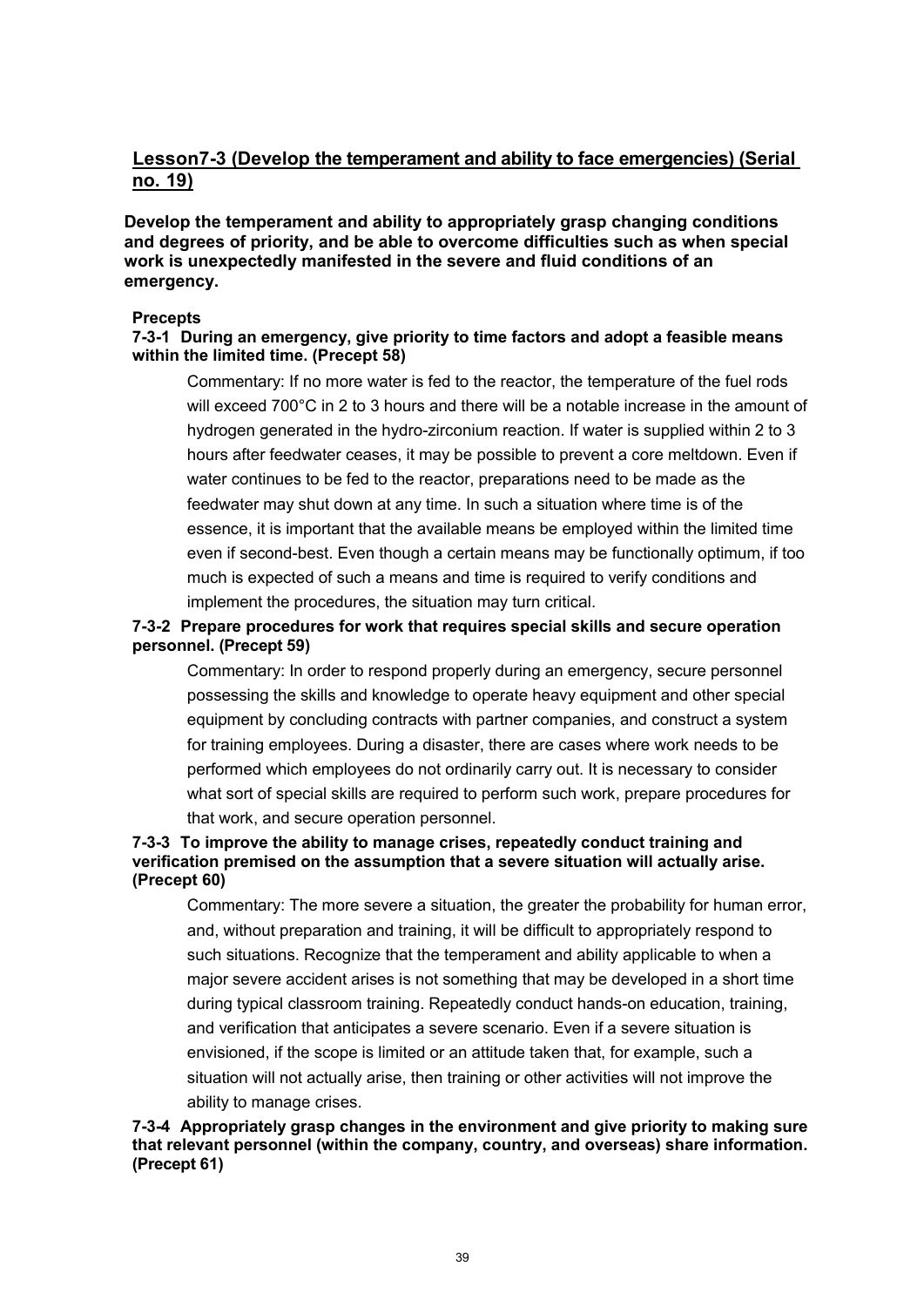Commentary: The central government response headquarters, head office headquarters, on-site headquarters and the field need to reliably share important information. Even in poor conditions for communication systems, appropriately grasp changes in the environment and give priority to making sure that information is shared. Sharing information reduces the possibility of misjudgments. Although basic, this is very important. In addition, the governments of other countries have an obligation to tell their own citizens residing in Japan about safety measures, and Japan has an obligation to communicate information to the governments of other countries. No matter what the situation is, the operator should actively endeavor to share information with the central government.

#### <span id="page-48-0"></span>**7-3-5 Anticipate changing conditions and prepare a system for sharing information that does not place a greater burden on teams in the field. (Precept 62)**

Commentary: In a constantly changing environment, strengthen the monitoring system in anticipation of any changes, deploy liaison personnel for sharing information, and establish other such systems. In a situation where on-site teams are fully engaged in monitoring and operations, there is a tendency to postpone providing information to the response headquarters. Delays in sharing information make it impossible to stay ahead of any changes.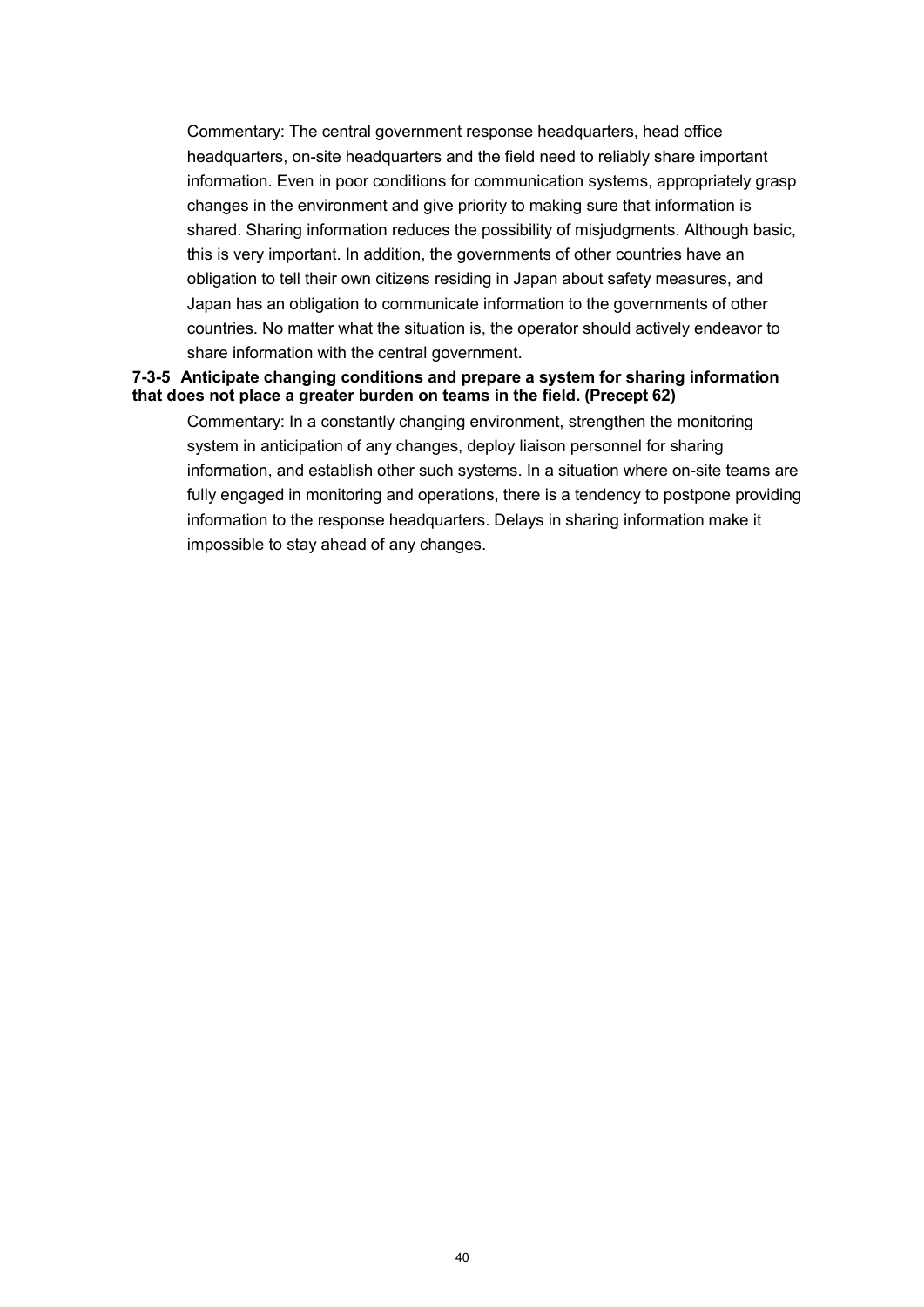## <span id="page-49-0"></span>**Lesson8-1 (Improvement of the working environment) (Serial no. 20)**

**Take measures to ensure the safety of employees supporting the emergency response and ascertain the safety of their families. In addition, establish a system that is also equipped for a prolonged response. This will ensure continuity of the recovery work.**

#### **Precepts**

<span id="page-49-1"></span>**8-1-1 Protect employees from the disaster and do everything possible to bring the accident to a resolution with a long-term safety and health management framework. (Precept 63)**

Commentary: Install handrails towards control panels, anchor furniture, personal computers and other equipment, prevent objects from falling from the ceiling, prepare helmets, and strengthen other countermeasures against earthquakes and other natural disasters as well as enhance the long-term safety and health management of employees. If personnel are critically injured, aspects of the emergency response will become more difficult to perform.

<span id="page-49-2"></span>**8-1-2 Establish a system in preparation for a prolonged response that includes water, food, hygiene maintenance, health management, and other such elements. (Precept 64)**

Commentary: Establish a system in preparation for a prolonged response. For example, give consideration to establishing points where access is controlled for workers and supplies relayed, as well as measures for stockpiling and resupplying extra food and water according to the number of personnel on-site, including those who employed by partner companies. In addition, hygiene management, treatment of illnesses and injuries, and mental health care are also necessary. It needs to kept in mind that, when an emergency actually arises, there will be more people than previously anticipated gathering on-site.

## <span id="page-49-3"></span>**8-1-3 When an emergency arises, ascertain the safety of the families of responders. (Precept 65)**

Commentary: Construct a framework that maintains morale, such as ascertaining the safety of the families of responders when an emergency arises. Guidance that includes checking on the safety of families is particularly necessary to maintain morale of emergency responders permanently stationed on-site ever since the emergency arose.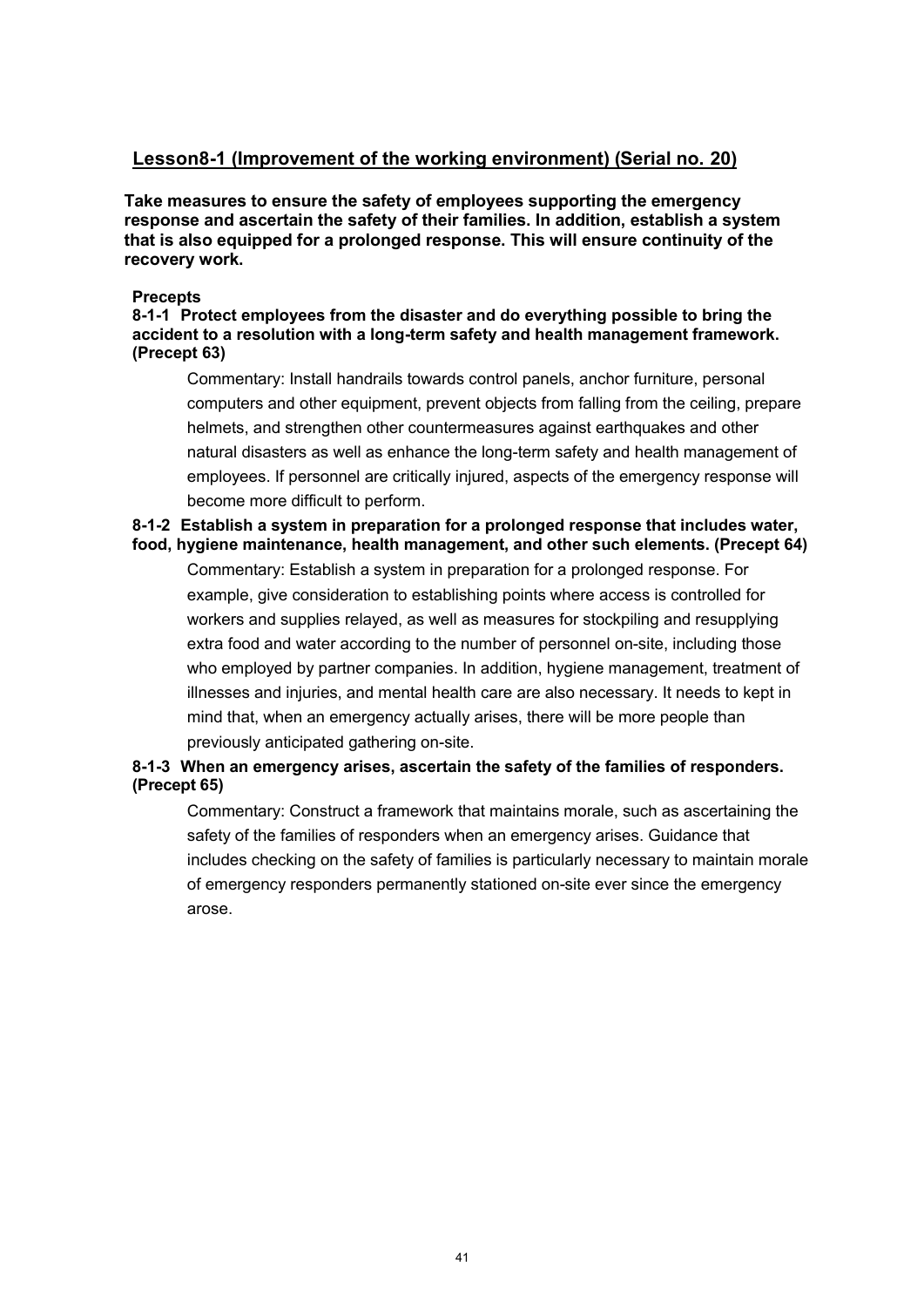## <span id="page-50-0"></span>**Lesson8-2 (Public announcements) (Serial no. 21)**

**In public announcements, aim not to "convey information" but for information to "be conveyed" in a timely and accurate manner. Also, stipulate the manner in which prior approval is given in cases where urgency is of the essence.**

#### **Precepts**

<span id="page-50-1"></span>**8-2-1 Focus on risk communication on a daily basis and aim, when making public announcements, for information "to be conveyed." (Precept 66)**

Commentary: In an emergency, appropriately communicate the facts so that people have a proper fear of the risks. Choose and supplement your words so that there is no misunderstanding. Think through to how what you say will be understood by the listener before you speak. Expressions that leave judgments up to the receiver are not appropriate. In addition, refraining from making public statements or embellishing facts under an excuse such as "it is necessary to do so in order to avoid confusion" will lead to a loss of trust, which is the most important thing to maintain. It is more important for information "to be conveyed" than "to convey" information, and it is particularly necessary to pay attention to statements that might be interpreted as evading responsibility. It is also important to practice risk communication on a daily basis so that information is properly conveyed.

## <span id="page-50-2"></span>**8-2-2 Reach an agreement within the organization and among relevant organizations on improving the efficiency of preliminary understandings during an emergency. (Precept 67)**

Commentary: In cases where conditions change from moment to moment, strive to communicate timely and accurate information. There may also be cases where urgency is of the essence, so efficiently obtain prior understanding internally or with other organizations. It is important to share information with upper organizations and relevant organizations. However, if all press releases need the prior consent of these organizations, there is a danger of creating a situation where urgent information concerning the health and lives of residents is unable to be immediately released publicly.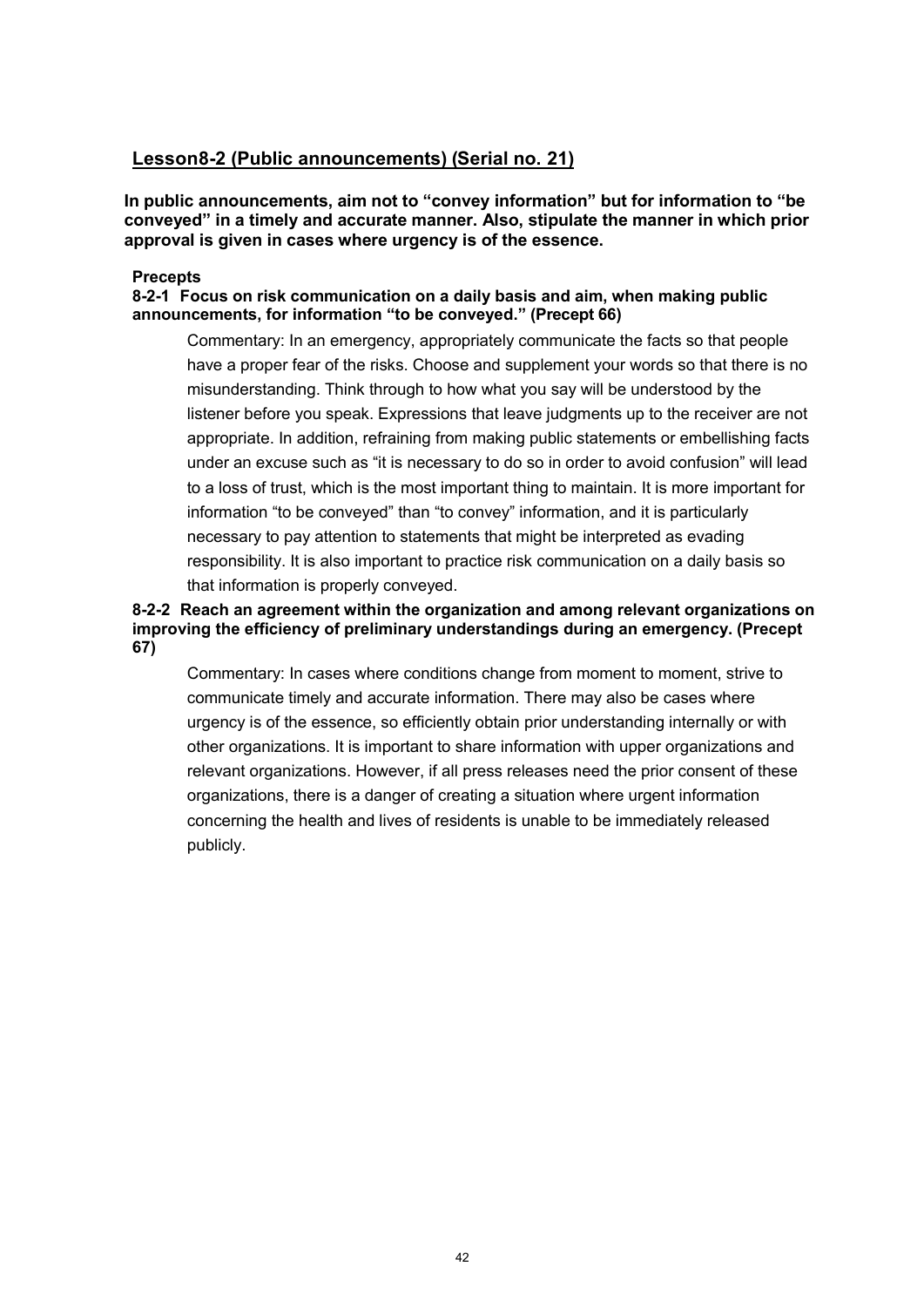## <span id="page-51-0"></span>**Lesson 8-3 (Public relations) (Serial no. 22)**

**Set a policy for accommodating visitors whose visit to the power station during an emergency is unavoidable.**

#### **Precepts**

<span id="page-51-1"></span>**8-3-1 Minimize accommodation of visitors that are obligated to come to inspect or enter the station during an emergency. (Precept 68)**

Commentary: In cases where inspections or visits during an emergency absolutely cannot be refused, have visitors understand their arrival is preconditioned on the assurance of safety so as to minimize accommodating visitors. In preparation for a visit that is unavoidable during an emergency, verifying in advance that a standard for accommodating such cases has been safety established will be useful in minimizing confusion during actual visits.

## <span id="page-51-2"></span>**8-3-2 In cases of humanitarian public relations, place top priority on ensuring the safety of the visitors. (Precept 69)**

Commentary: Cases may also be anticipated where humanitarian public relations are accommodated. In such a case, place top priority on ensuring visitors' safety and accommodate them flexibly. If a variety of scenarios are anticipated, staff will not be rushing around making preparations, so any impact on the emergency response may be minimized.